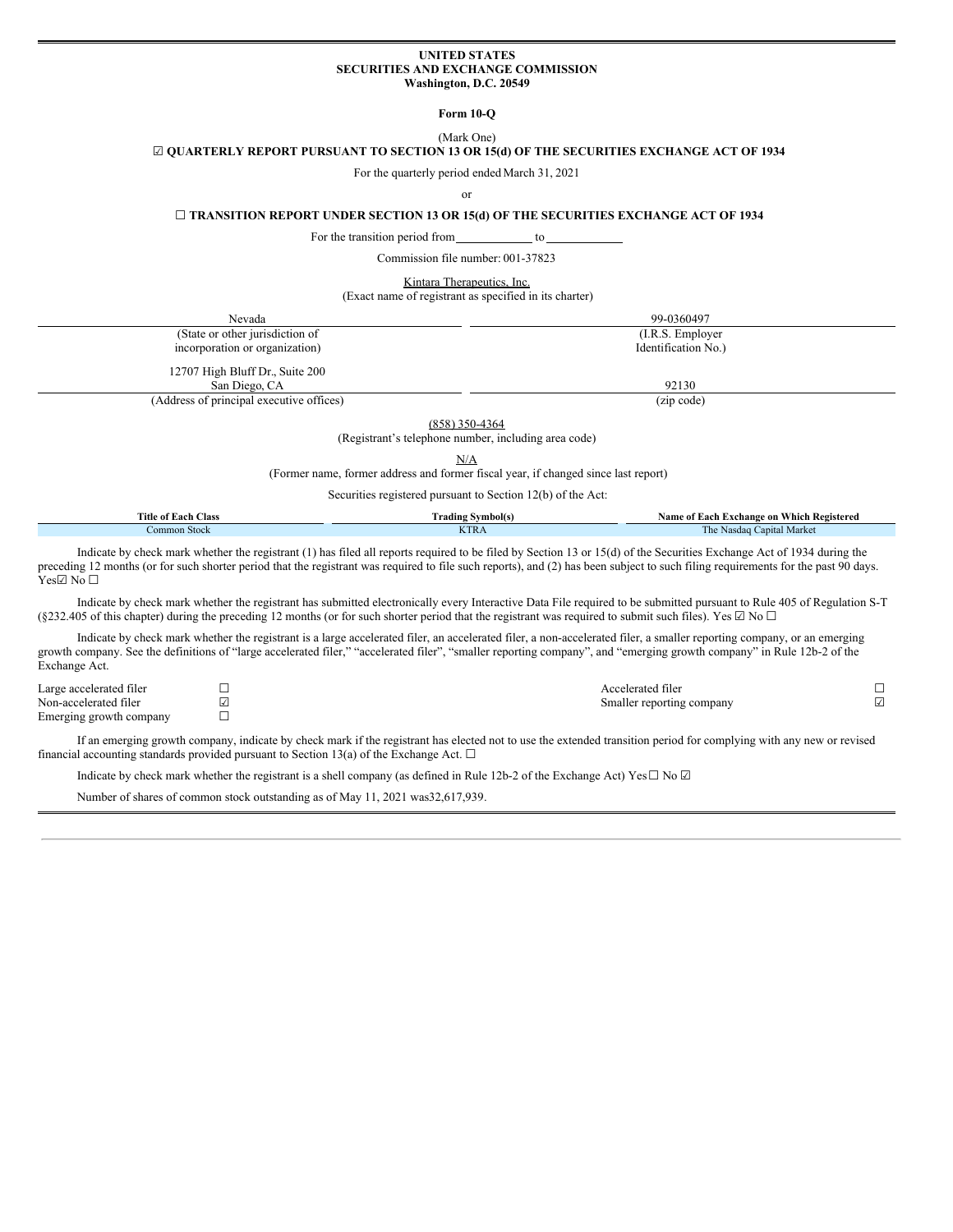# **TABLE OF CONTENTS**

|                   |                                                                                        | Page No. |
|-------------------|----------------------------------------------------------------------------------------|----------|
|                   | <b>PART I. - FINANCIAL INFORMATION</b>                                                 |          |
| Item 1.           | <b>Financial Statements.</b>                                                           |          |
| Item 2.           | Management's Discussion and Analysis of Financial Condition and Results of Operations. | 22       |
| Item 3.           | Quantitative and Qualitative Disclosures About Market Risk.                            | 46       |
| Item <sub>4</sub> | Controls and Procedures.                                                               | 46       |
|                   | <b>PART II - OTHER INFORMATION</b>                                                     |          |
| Item 1.           | Legal Proceedings.                                                                     | 47       |
| Item 1A.          | <b>Risk Factors.</b>                                                                   | 47       |
| Item 2.           | Unregistered Sales of Equity Securities and Use of Proceeds.                           | 47       |
| Item 3.           | Defaults Upon Senior Securities.                                                       | 47       |
| Item 4.           | Mine Safety Disclosures.                                                               | 47       |
| Item 5.           | Other Information.                                                                     | 47       |
| Item 6.           | Exhibits.                                                                              | 48       |
|                   |                                                                                        |          |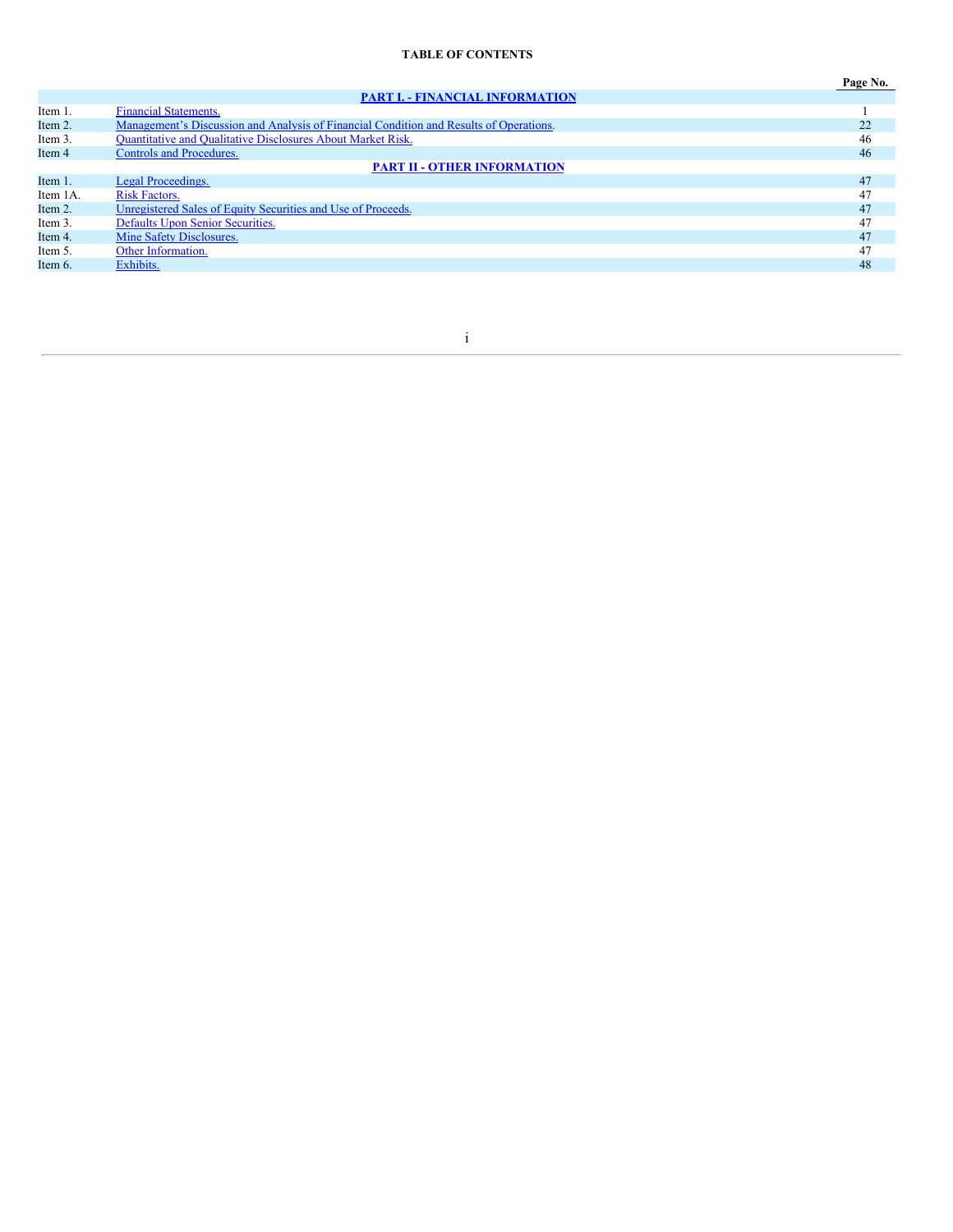# **PART 1. - FINANCIAL INFORMATION**

<span id="page-2-1"></span><span id="page-2-0"></span>**Kintara Therapeutics, Inc. Condensed Consolidated Interim Financial Statements** (Unaudited) **For the nine months ended March 31, 2021** (expressed in US dollars unless otherwise noted)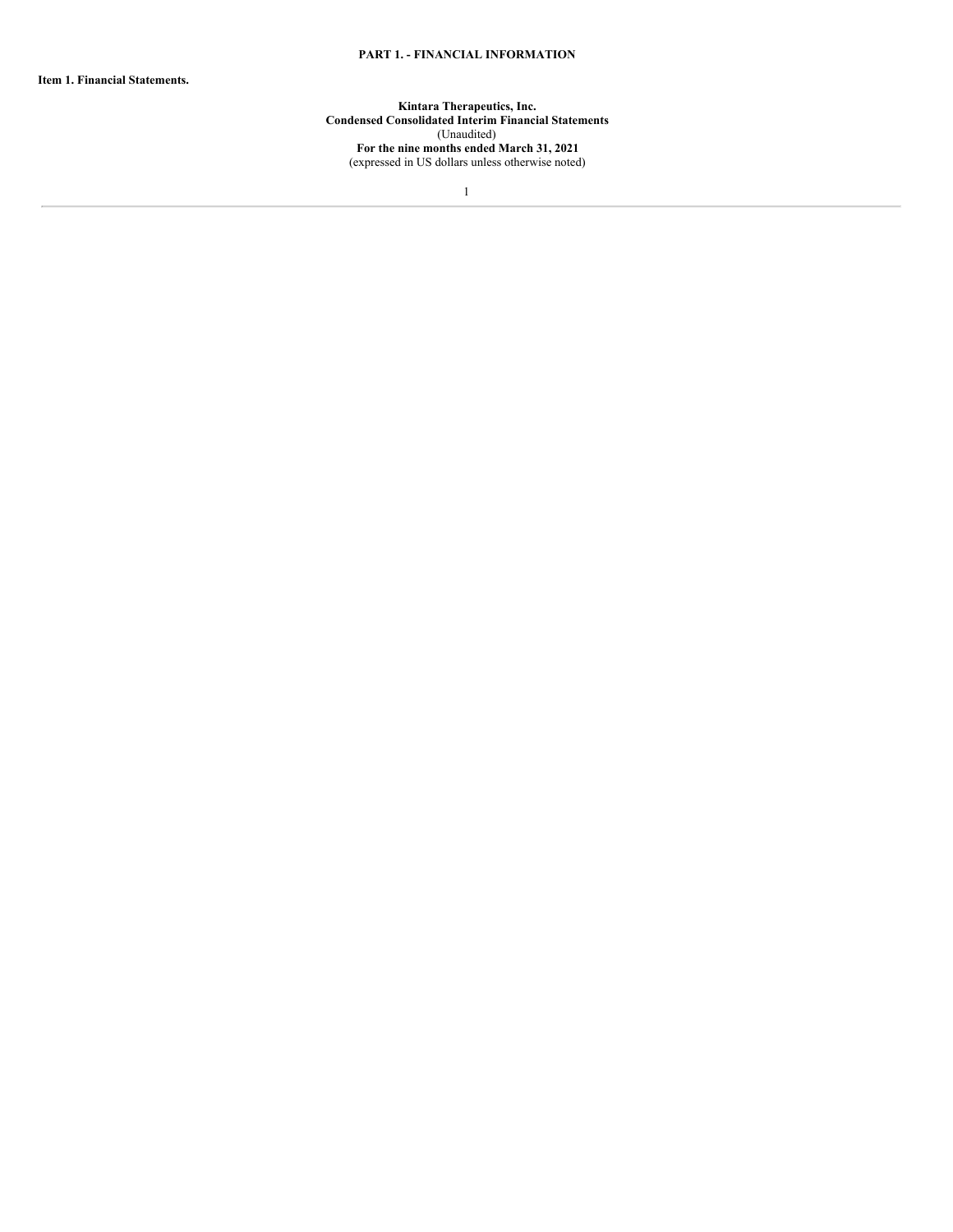# **Kintara Therapeutics, Inc. Condensed Consolidated Interim Balance Sheet**

(In thousands, except par value amounts)

|                                                                                         |                | March 31,<br>2021 | June 30,<br>2020         |  |
|-----------------------------------------------------------------------------------------|----------------|-------------------|--------------------------|--|
|                                                                                         | <b>Note</b>    | s                 | $\mathbf S$              |  |
|                                                                                         |                | (unaudited)       |                          |  |
| <b>Assets</b>                                                                           |                |                   |                          |  |
| <b>Current assets</b>                                                                   |                |                   |                          |  |
| Cash and cash equivalents                                                               |                | 15,718            | 2,392                    |  |
| Prepaid expenses and deposits                                                           |                | 363               | 356                      |  |
| Clinical trial deposit                                                                  | $\overline{4}$ | 500               | $\overline{\phantom{0}}$ |  |
| Interest, taxes and other receivables                                                   |                | $\tau$            | 9                        |  |
| Deferred loan costs                                                                     | $\overline{7}$ | $\equiv$          | 94                       |  |
|                                                                                         |                | 16,588            | 2,851                    |  |
| Clinical trial deposit                                                                  | $\overline{4}$ | 2,100             |                          |  |
| Intangible assets - net                                                                 |                |                   | 2                        |  |
| Property and equipment - net                                                            | 5              | 165               | $\qquad \qquad$          |  |
| Deferred financing costs                                                                | 8              |                   | 85                       |  |
| <b>Total assets</b>                                                                     |                | 18,853            | 2,938                    |  |
| <b>Liabilities</b>                                                                      |                |                   |                          |  |
| <b>Current liabilities</b>                                                              |                |                   |                          |  |
| Accounts payable and accrued liabilities                                                |                | 1,645             | 2,011                    |  |
| Loan payable, net of deferred loan costs                                                | $\overline{7}$ | 503               |                          |  |
| Related party payables                                                                  | 6              | 385               | 664                      |  |
|                                                                                         |                | 2,533             | 2,675                    |  |
| Milestone payment liability                                                             | 3              | 202               |                          |  |
| <b>Total liabilities</b>                                                                |                | 2,735             | 2,675                    |  |
| Stockholders' equity                                                                    |                |                   |                          |  |
| <b>Preferred stock</b>                                                                  |                |                   |                          |  |
| Authorized                                                                              |                |                   |                          |  |
| 5,000 shares, \$0.001 par value                                                         |                |                   |                          |  |
| Issued and outstanding                                                                  |                |                   |                          |  |
| 279 Series A shares at March 31, 2021                                                   |                |                   |                          |  |
| (June 30, $2020 - 279$ )                                                                | 6,8            | 279               | 279                      |  |
| 601 Series B shares at March 31, 2021                                                   |                |                   |                          |  |
| (June 30, $2020 - 649$ )                                                                | $\,$ 8 $\,$    | 4,196             | 4,525                    |  |
| 21 Series C shares at March 31, 2021                                                    |                |                   |                          |  |
| (June 30, $2020 - 0$ )                                                                  | $\,$ 8 $\,$    | 15,251            |                          |  |
| <b>Common stock</b>                                                                     |                |                   |                          |  |
| Authorized                                                                              |                |                   |                          |  |
| 95,000 shares at March 31, 2021 and June 30, 2020,<br>\$0.001 par value                 |                |                   |                          |  |
| 31,764 issued at March 31, 2021 (June 30, 2020 -                                        |                |                   |                          |  |
| 11,458)                                                                                 | $\,$ 8 $\,$    | 32                | 11                       |  |
| Additional paid-in capital                                                              | 8              | 100.828           | 65,148                   |  |
| Accumulated deficit                                                                     |                | (104, 489)        | (69, 721)                |  |
| Accumulated other comprehensive income                                                  |                | 21                | 21                       |  |
| Total stockholders' equity                                                              |                | 16,118            | 263                      |  |
| Total liabilities and stockholders' equity                                              |                | 18,853            | 2,938                    |  |
| Nature of operations, corporate history, going concern<br>and management plans (note 1) |                |                   |                          |  |
| Subsequent events (note 11)                                                             |                |                   |                          |  |

**Subsequent events** (note 11)

The accompanying notes are an integral part of these condensed consolidated interim financial statements.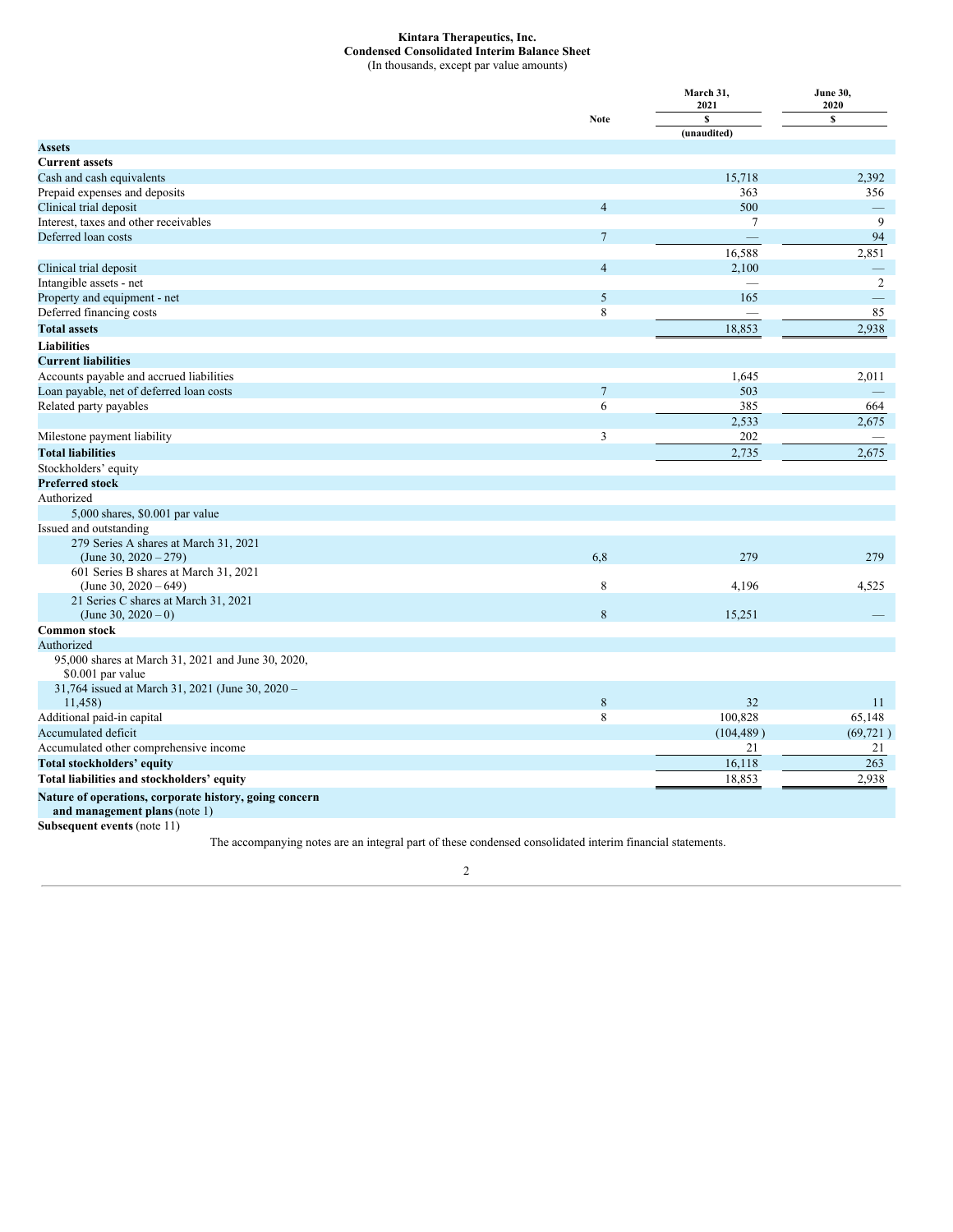# **Kintara Therapeutics, Inc. Condensed Consolidated Interim Statements of Operations** (Unaudited)

(In thousands, except per share amounts)

|                                                                          | Three months ended<br>March 31, |                |                | Nine months ended<br>March 31, |        |  |
|--------------------------------------------------------------------------|---------------------------------|----------------|----------------|--------------------------------|--------|--|
|                                                                          | <b>Note</b>                     | 2021           | 2020           | 2021                           | 2020   |  |
|                                                                          |                                 | S              | S              | S                              | S      |  |
| <b>Expenses</b>                                                          |                                 |                |                |                                |        |  |
| Research and development                                                 |                                 | 3,843          | 899            | 7,784                          | 2,332  |  |
| General and administrative                                               |                                 | 2,762          | 1,077          | 7,091                          | 3,045  |  |
| Merger costs                                                             | 3                               |                |                | 500                            |        |  |
| In-process research and development                                      | 3                               |                |                | 16,094                         |        |  |
|                                                                          |                                 | 6,605          | 1,976          | 31,469                         | 5,377  |  |
| Other (income) loss                                                      |                                 |                |                |                                |        |  |
| Foreign exchange                                                         |                                 |                | (2)            | 3                              |        |  |
| Amortization of deferred loan costs                                      | 7                               | 23             |                | 74                             |        |  |
| Interest expense                                                         | 7                               |                |                | 23                             |        |  |
| Interest income                                                          |                                 | (1)            | (17)           | (3)                            | (74)   |  |
|                                                                          |                                 | 30             | (19)           | 97                             | (74)   |  |
| Net loss for the period                                                  |                                 | 6,635          | 1,957          | 31,566                         | 5,303  |  |
| Computation of basic loss per share                                      |                                 |                |                |                                |        |  |
| Net loss for the period                                                  |                                 | 6,635          | 1,957          | 31,566                         | 5,303  |  |
| Deemed dividend recognized on beneficial conversion features of Series C |                                 |                |                |                                |        |  |
| Preferred stock issuance                                                 | 8                               |                |                | 3,181                          |        |  |
| Series A Preferred cash dividend                                         | 8                               | $\overline{2}$ | $\overline{2}$ | 6                              | 6      |  |
| Series B Preferred stock dividend                                        | 8                               | 6              |                | 15                             | 6      |  |
| Net loss for the period attributable to common stockholders              |                                 | 6,643          | 1,960          | 34,768                         | 5,315  |  |
| Basic and fully diluted loss per share                                   |                                 | 0.23           | 0.17           | 1.47                           | 0.52   |  |
| Basic and fully diluted weighted average number of shares                |                                 | 29,273         | 11,417         | 23,701                         | 10,117 |  |

The accompanying notes are an integral part of these condensed consolidated interim financial statements.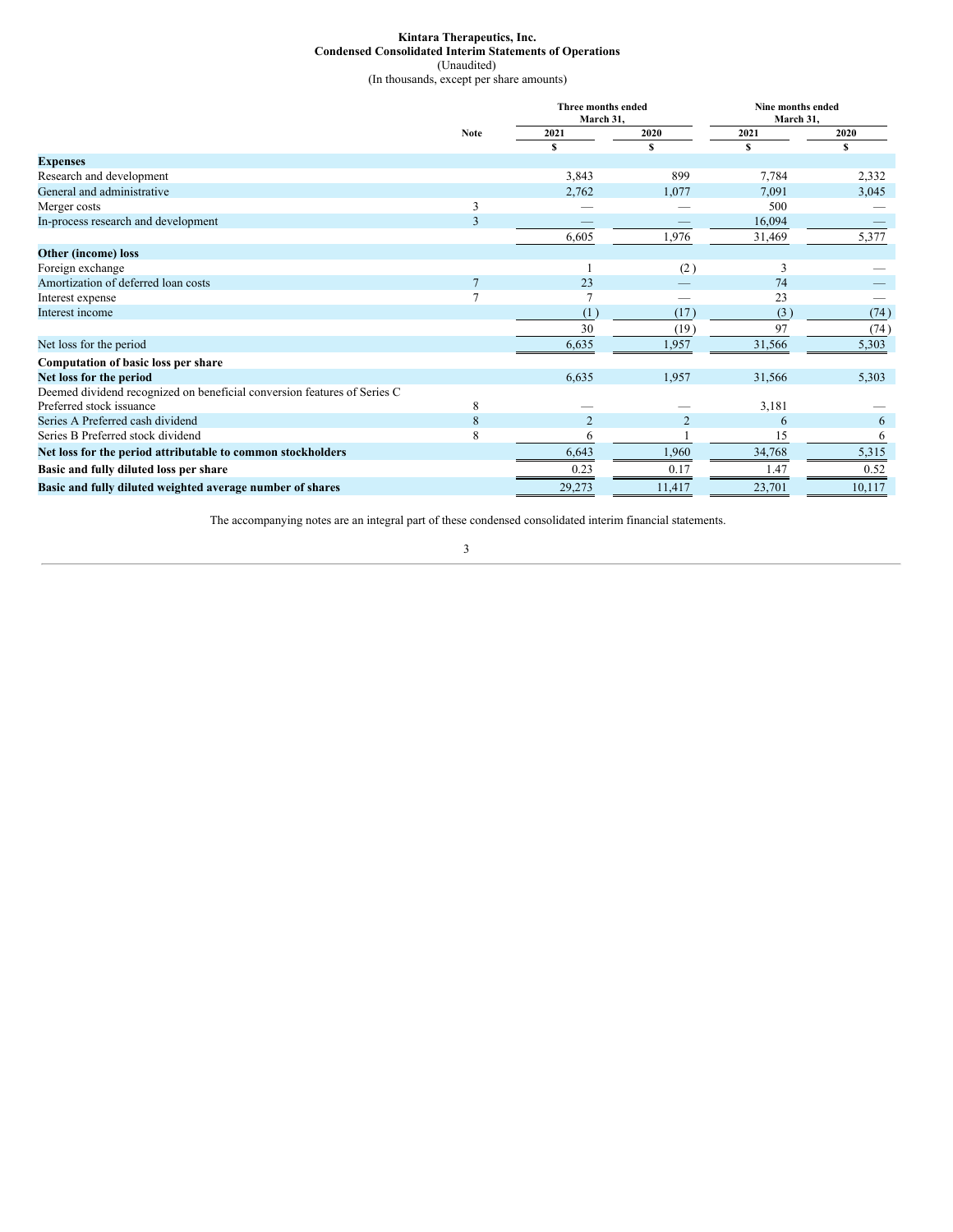## **Kintara Therapeutics, Inc. Condensed Consolidated Interim Statements of Stockholders' Equity** (Unaudited) For the three and nine months ended March 31, 2021 (In thousands)

|                                                                                                         | <b>Number</b><br>of<br>shares | Common<br>stock<br><b>S</b> | Additional<br>paid-in<br>capital<br>s | Accumulated<br>other<br>comprehensive<br>income<br>S | Preferred<br>stock<br>S  | Accumulated<br>deficit<br>s | Stockholders'<br>equity<br>s |
|---------------------------------------------------------------------------------------------------------|-------------------------------|-----------------------------|---------------------------------------|------------------------------------------------------|--------------------------|-----------------------------|------------------------------|
| <b>Balance - June 30, 2020</b>                                                                          | 11,458                        | 11                          | 65,148                                | 21                                                   | 4,804                    | (69, 721)                   | 263                          |
| Adgero merger (note 3)                                                                                  | 12,011                        | 12                          | 16,713                                |                                                      |                          |                             | 16,725                       |
| Issuance of Series C Preferred stock                                                                    |                               |                             |                                       |                                                      | 25,028                   |                             | 25,028                       |
| Series C placement agent warrants                                                                       |                               |                             | 3,287                                 |                                                      | (3,287)                  |                             |                              |
| Series C Preferred stock share issuance costs                                                           |                               |                             |                                       |                                                      | (3,386)                  |                             | (3,386)                      |
| Deemed dividend recognized on beneficial<br>conversion features of Series C Preferred stock<br>issuance |                               |                             | 3,181                                 |                                                      |                          | (3,181)                     |                              |
| <b>Exercise of warrants</b>                                                                             | 993                           | $\mathbf{1}$                | 993                                   |                                                      |                          |                             | 994                          |
| Warrants issued for services                                                                            | -                             | -                           | 45                                    |                                                      | $\overline{\phantom{m}}$ |                             | 45                           |
| Stock option expense                                                                                    |                               |                             | 405                                   |                                                      |                          | $\overline{\phantom{0}}$    | 405                          |
| Series A Preferred cash dividend                                                                        |                               |                             | $\overline{\phantom{a}}$              |                                                      | -                        | (2)                         | (2)                          |
| Series B Preferred stock dividend                                                                       | $\overline{4}$                |                             | $\overline{5}$                        |                                                      |                          | (5)                         |                              |
| Loss for the period                                                                                     | $\overline{\phantom{0}}$      |                             |                                       | $\overline{\phantom{m}}$                             | $\overline{\phantom{m}}$ | (19,518)                    | (19, 518)                    |
| Balance - September 30, 2020                                                                            | 24,466                        | 24                          | 89,777                                | 21                                                   | 23,159                   | (92, 427)                   | 20,554                       |
| Series C Preferred stock share issuance costs                                                           | -                             | -                           | L.                                    | $\overline{\phantom{m}}$                             | (69)                     |                             | (69)                         |
| Conversion of Series B Preferred stock                                                                  |                               |                             |                                       |                                                      |                          |                             |                              |
| to common stock                                                                                         | 10                            |                             | 268                                   |                                                      | (268)                    |                             |                              |
| Conversion of Series C Preferred stock                                                                  |                               |                             |                                       |                                                      |                          |                             |                              |
| to common stock                                                                                         | 1,168                         | $\mathbf{1}$                | 987                                   | -                                                    | (988)                    |                             |                              |
| Exercise of warrants                                                                                    | 186                           |                             | 186                                   |                                                      |                          |                             | 186                          |
| Warrants issued for services                                                                            | $\sim$                        |                             | 183                                   |                                                      | -                        | $\overline{\phantom{0}}$    | 183                          |
| Stock options exercised                                                                                 | 35                            |                             | 21                                    |                                                      |                          |                             | 21                           |
| Stock option expense                                                                                    | $\overline{\phantom{0}}$      |                             | 2,125                                 |                                                      |                          |                             | 2,125                        |
| Series A Preferred cash dividend                                                                        |                               |                             | $\overline{\phantom{0}}$              |                                                      | L.                       | (2)                         | (2)                          |
| Series B Preferred stock dividend                                                                       | $\overline{3}$                |                             | $\overline{4}$                        |                                                      |                          | (4)                         |                              |
| Loss for the period                                                                                     |                               |                             |                                       | $\overline{\phantom{0}}$                             |                          | (5, 413)                    | (5, 413)                     |
| Balance - December 31, 2020                                                                             | 25,868                        | 25                          | 93,551                                | 21                                                   | 21,834                   | (97, 846)                   | 17,585                       |
| Conversion of Series B Preferred stock<br>to common stock                                               | $\overline{2}$                |                             | 61                                    |                                                      | (61)                     |                             |                              |
| Conversion of Series C Preferred stock                                                                  |                               |                             |                                       |                                                      |                          |                             |                              |
| to common stock                                                                                         | 2,379                         | 3                           | 2,115                                 |                                                      | (2,118)                  |                             |                              |
| Series C Agent Warrants exercised                                                                       |                               |                             | (71)                                  |                                                      | 71                       |                             |                              |
| <b>Exercise of warrants</b>                                                                             | 3,478                         | 3                           | 3,216                                 |                                                      | -                        |                             | 3,219                        |
| Warrants issued for services                                                                            |                               | ÷                           | 210                                   |                                                      |                          |                             | 210                          |
| Stock options exercised                                                                                 | 34                            | -1                          | 21                                    |                                                      | ÷.                       | $\overline{\phantom{0}}$    | 22                           |
| Stock option expense                                                                                    |                               |                             | 1,719                                 |                                                      |                          |                             | 1.719                        |
| Series A Preferred cash dividend                                                                        | -                             |                             |                                       | -                                                    |                          | (2)                         | (2)                          |
| Series B Preferred stock dividend                                                                       | $\overline{3}$                |                             | 6                                     |                                                      |                          | (6)                         | $\overline{\phantom{0}}$     |
| Loss for the period                                                                                     |                               |                             |                                       |                                                      |                          | (6,635)                     | (6,635)                      |
| Balance - March 31, 2021                                                                                | 31,764                        | 32                          | 100,828                               | 21                                                   | 19,726                   | (104, 489)                  | 16,118                       |

The accompanying notes are an integral part of these condensed consolidated interim financial statements.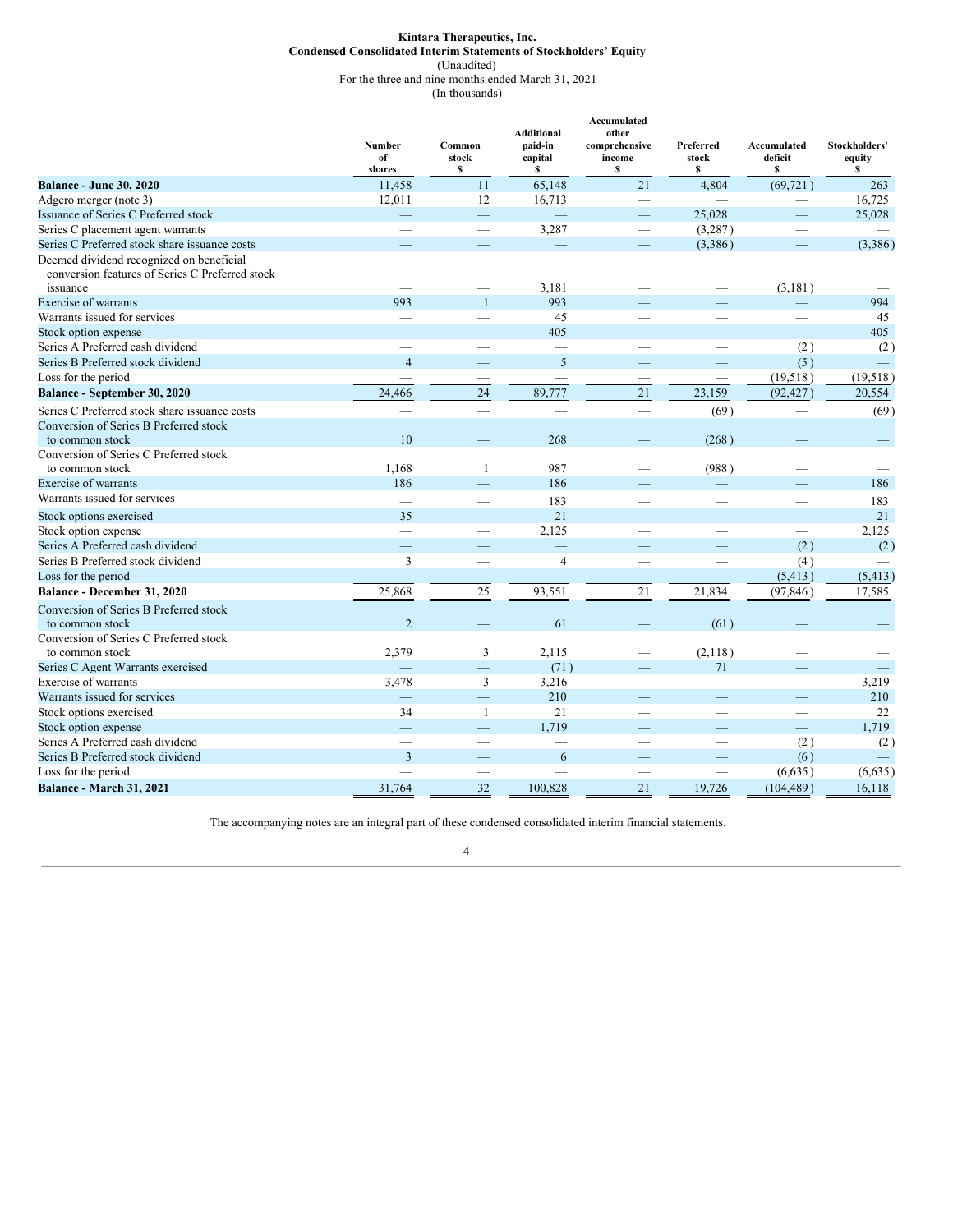# **Kintara Therapeutics, Inc. Condensed Consolidated Interim Statements of Stockholders' Equity** (Unaudited) For the three and nine months ended March 31, 2020 (In thousands)

|                                          | <b>Number</b><br>of<br>shares | Common<br>stock<br>\$ | <b>Additional</b><br>paid-in<br>capital<br>S | Accumulated<br>other<br>comprehensive<br>income<br>S | Preferred<br>stock<br>S | Accumulated<br>deficit<br>s | Stockholders'<br>equity<br>s |
|------------------------------------------|-------------------------------|-----------------------|----------------------------------------------|------------------------------------------------------|-------------------------|-----------------------------|------------------------------|
| <b>Balance - June 30, 2019</b>           | 3,839                         | $\overline{4}$        | 57,543                                       | 21                                                   | 4,978                   | (60, 578)                   | 1.968                        |
| Issuance of shares and warrants - net of |                               |                       |                                              |                                                      |                         |                             |                              |
| issue costs                              | 4,895                         | 5                     | 6,578                                        |                                                      |                         |                             | 6,583                        |
| Exercise of pre-funded warrants for cash | 2,655                         | $\overline{2}$        | 24                                           |                                                      |                         |                             | 26                           |
| Conversion of Series B Preferred stock   |                               |                       |                                              |                                                      |                         |                             |                              |
| to common stock                          | 6                             |                       | 174                                          |                                                      | (174)                   |                             |                              |
| Shares issued for services               | $\overline{7}$                |                       | 5                                            |                                                      |                         |                             | .5                           |
| Stock option expense                     |                               |                       | 51                                           |                                                      |                         |                             | 51                           |
| Series A Preferred cash dividend         |                               |                       |                                              |                                                      |                         | (2)                         | (2)                          |
| Series B Preferred stock dividend        | $\overline{4}$                |                       | 2                                            |                                                      |                         | (2)                         |                              |
| Loss for the period                      |                               |                       |                                              |                                                      |                         | (1,606)                     | (1,606)                      |
| Balance - September 30, 2019             | 11,406                        | 11                    | 64,377                                       | 21                                                   | 4,804                   | (62, 188)                   | 7,025                        |
| Warrants issued for services             |                               |                       | 35                                           |                                                      |                         |                             | 35                           |
| Shares issued for services               | 5                             |                       | 3                                            |                                                      |                         |                             |                              |
| Stock option expense                     |                               |                       | 160                                          |                                                      |                         |                             | 160                          |
| Series A Preferred cash dividend         |                               |                       |                                              |                                                      |                         | (2)                         | (2)                          |
| Series B Preferred stock dividend        | $\overline{4}$                |                       | 3                                            |                                                      |                         | (3)                         |                              |
| Loss for the period                      |                               |                       |                                              |                                                      |                         | (1,740)                     | (1,740)                      |
| Balance - December 31, 2019              | 11,415                        | 11                    | 64,578                                       | 21                                                   | 4,804                   | (63, 933)                   | 5,481                        |
| Warrants issued for services             | --                            |                       | 99                                           |                                                      |                         |                             | 99                           |
| Shares issued for services               | 9                             |                       | 4                                            |                                                      |                         |                             | $\overline{4}$               |
| Stock option expense                     |                               |                       | 96                                           |                                                      |                         | -                           | 96                           |
| Series A Preferred cash dividend         |                               |                       |                                              |                                                      |                         | (2)                         | (2)                          |
| Series B Preferred stock dividend        | 4                             |                       |                                              |                                                      |                         | (1)                         |                              |
| Loss for the period                      |                               |                       |                                              |                                                      |                         | (1,957)                     | (1,957)                      |
| <b>Balance - March 31, 2020</b>          | 11,428                        | 11                    | 64,778                                       | 21                                                   | 4,804                   | (65, 893)                   | 3,721                        |

The accompanying notes are an integral part of these condensed consolidated interim financial statements.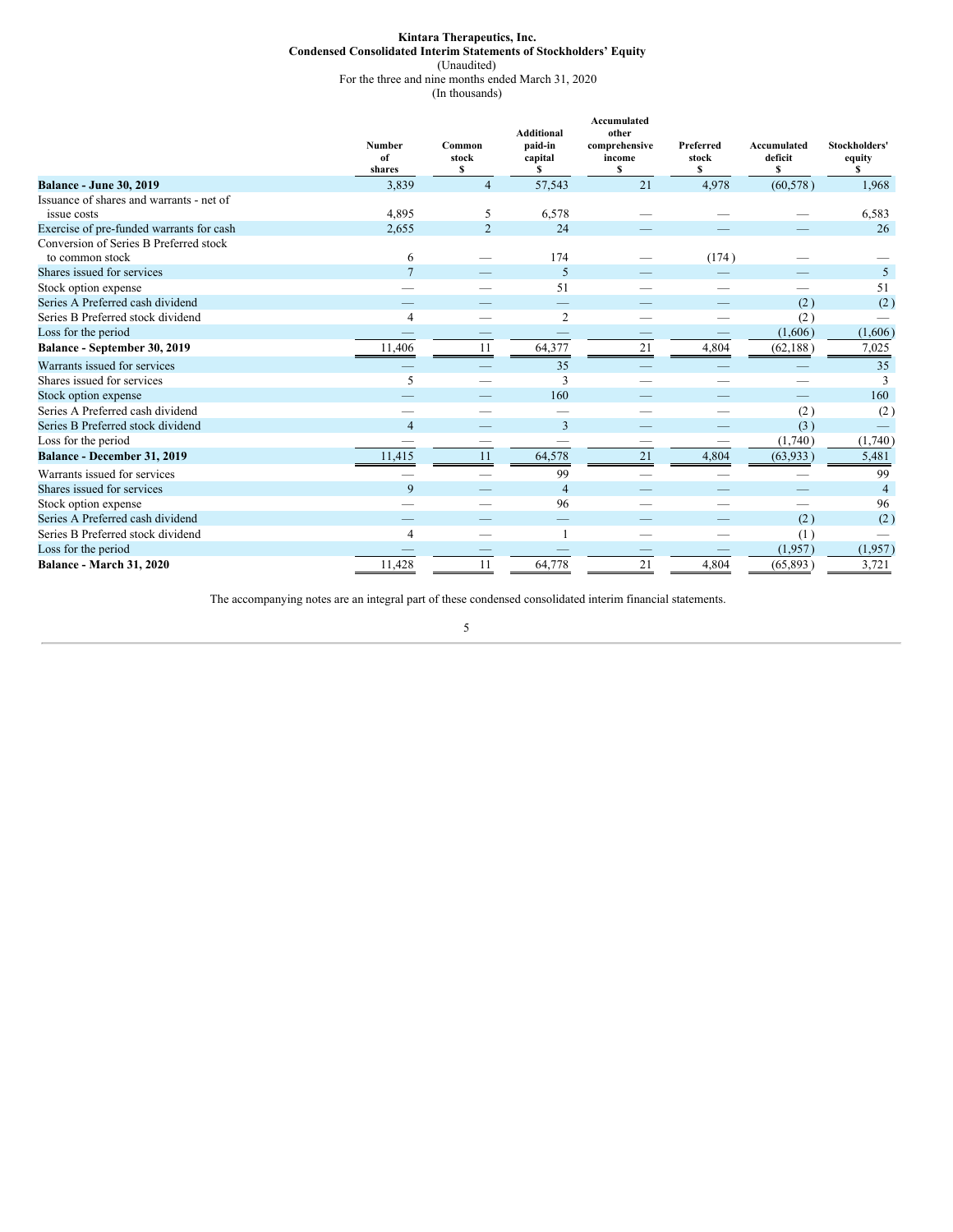#### **Kintara Therapeutics, Inc. Condensed Consolidated Interim Statements of Cash Flows** (Unaudited) (In thousands)

|                                                                               |                 | Nine months ended<br>March 31. |                   |
|-------------------------------------------------------------------------------|-----------------|--------------------------------|-------------------|
|                                                                               |                 | 2021                           | 2020              |
|                                                                               | <b>Note</b>     | s                              | $\mathbf S$       |
| <b>Cash flows from operating activities</b>                                   |                 |                                |                   |
| Loss for the period                                                           |                 | (31, 566)                      | (5,303)           |
| Adjustments to reconcile net loss to net cash used in operating<br>activities |                 |                                |                   |
| Amortization of intangible assets                                             |                 | 2                              | 8                 |
| Depreciation of property and equipment                                        | 5               | 15                             |                   |
| In-process research and development                                           | 3               | 16,094                         |                   |
| Change in fair value of milestone liability                                   | 3               | 14                             |                   |
| Interest expense                                                              |                 | 23                             |                   |
| Amortization of deferred loan costs                                           | $7\phantom{.0}$ | 74                             |                   |
| Shares issued for services                                                    | 8               |                                | 12                |
| Warrants issued for services                                                  | 8               | 438                            | 133               |
| Stock option expense                                                          | 8               | 4,248                          | 307               |
| Changes in operating assets and liabilities                                   |                 |                                |                   |
| Prepaid expenses and deposits                                                 |                 | (2,596)                        | 165               |
| Interest, taxes and other receivables                                         |                 | $\overline{2}$                 | 16                |
| Accounts payable and accrued liabilities                                      |                 | (640)                          | (659)             |
| Related party payables                                                        |                 | (279)                          | (29)              |
| Net cash used in operating activities                                         |                 | (14, 171)                      | (5,350)           |
| <b>Cash flows from investing activities</b>                                   |                 |                                |                   |
| Cash acquired on merger with Adgero                                           | 3               | 969                            |                   |
| Purchase of equipment                                                         |                 | (8)                            |                   |
| Proceeds on sale of equipment                                                 |                 | 3                              |                   |
| Net cash provided by investing activities                                     |                 | 964                            | $\qquad \qquad -$ |
| Cash flows from financing activities                                          |                 |                                |                   |
| Net proceeds from the issuance of shares and warrants                         | 8               | 21,598                         | 6,583             |
| Warrants exercised for cash                                                   | 8               | 4,399                          | 27                |
| Stock options exercised for cash                                              |                 | 42                             |                   |
| Proceeds from loan                                                            | $\overline{7}$  | 500                            |                   |
| Series A preferred cash dividend                                              | 6               | (6)                            | (6)               |
| Net cash provided by financing activities                                     |                 | 26,533                         | 6,604             |
| Increase in cash and cash equivalents                                         |                 | 13,326                         | 1,254             |
| Cash and cash equivalents - beginning of period                               |                 | 2,392                          | 3,719             |
| Cash and cash equivalents - end of period                                     |                 | 15,718                         | 4,973             |
| Supplementary information (note 9)                                            |                 |                                |                   |

The accompanying notes are an integral part of these condensed consolidated interim financial statements.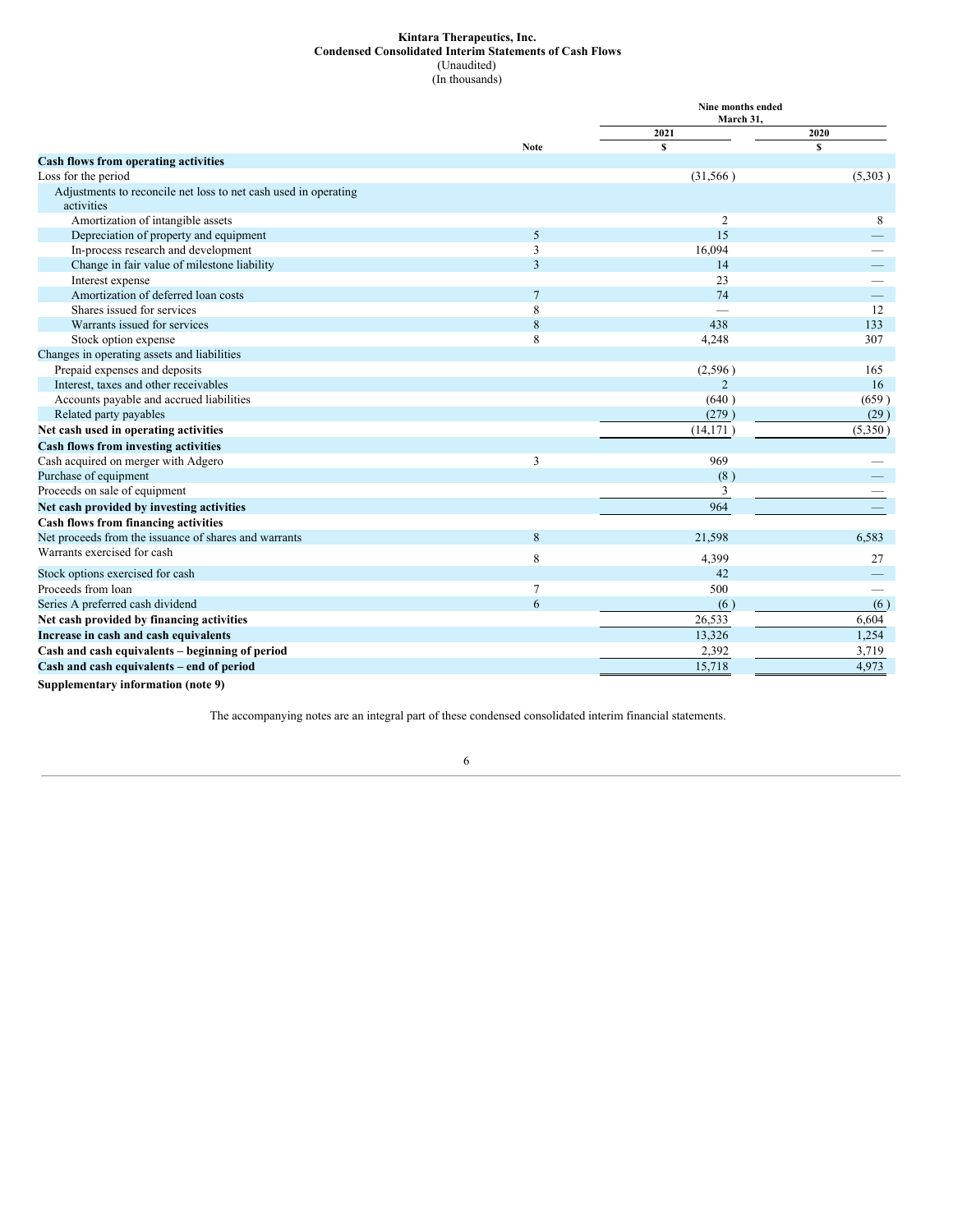#### **Kintara Therapeutics, Inc. Notes to Condensed Consolidated Interim Financial Statements** (Unaudited)

March 31, 2021

(expressed in US dollars and in thousands, except par value and per share amounts, unless otherwise noted)

# **1 Nature of operations, corporate history, and going concern and management plans**

#### **Nature of operations**

Kintara Therapeutics, Inc. (formerly DelMar Pharmaceuticals, Inc.) (the "Company") is a clinical stage drug development company with a focus on the development of novel cancer therapies for patients with unmet medical needs. The Company is developing two late-stage, Phase 3-ready therapeutics - VAL-083 for glioblastoma multiforme and REM-001 for cutaneous metastatic breast cancer. In order to accelerate the Company's development timelines, it leverages existing preclinical and clinical data from a wide range of sources. The Company may seek marketing partnerships in order to potentially offset clinical costs and to generate future royalty revenue from approved indications of its product candidates.

On June 9, 2020, the Company entered into an Agreement and Plan of Merger and Reorganization (the "Merger Agreement"), by and among Adgero Acquisition Corp., the Company's wholly-owned subsidiary incorporated in the State of Delaware ("Merger Sub"), and Adgero Biopharmaceuticals Holdings, Inc., a Delaware corporation ("Adgero"). On August 19, 2020, upon the terms and subject to the conditions set forth in the Merger Agreement, Merger Sub merged with and into Adgero (the "Merger"), the separate corporate existence of Merger Sub ceased and Adgero continued its existence under Delaware law as the surviving corporation in the Merger and became a direct, wholly-owned subsidiary of the Company. As a result of the Merger, each issued and outstanding share of Adgero common stock, par value \$0.0001 per share (the "Adgero Common Stock") (other than treasury shares held by Adgero), was converted automatically into 1.5740 shares (the "Exchange Ratio") of the Company's common stock per share of Adgero Common Stock, and cash in lieu of any fractional shares. Also, each outstanding warrant to purchase Adgero Common Stock was converted into a warrant exercisable for that number of shares of the Company's common stock equal to the product of (x) the aggregate number of shares of Adgero Common Stock for which such warrant was exercisable and (y) the Exchange Ratio.

Following the completion of the Merger, the Company changed its name from DelMar Pharmaceuticals, Inc. to Kintara Therapeutics, Inc. and began trading on Nasdaq under the symbol "KTRA".

#### **Corporate history**

The Company is a Nevada corporation formed on June 24, 2009 under the name Berry Only, Inc. On January 25, 2013, the Company entered into and closed an exchange agreement (the "Exchange Agreement"), with Del Mar Pharmaceuticals (BC) Ltd. ("Del Mar (BC)"), 0959454 B.C. Ltd. ("Callco"), and 0959456 B.C. Ltd. ("Exchangeco") and the security holders of Del Mar (BC). Upon completion of the Exchange Agreement, Del Mar (BC) became a wholly-owned subsidiary of the Company (the "Reverse Acquisition").

Kintara Therapeutics, Inc. is the parent company of Del Mar (BC), a British Columbia, Canada corporation and Adgero, a Delaware corporation, which are clinical stage companies with a focus on the development of drugs for the treatment of cancer. The Company is also the parent company to Callco and Exchangeco which are British Columbia, Canada corporations. Callco and Exchangeco were formed to facilitate the Reverse Acquisition. In connection with the Merger, the Company also became the parent company of Adgero Biopharmaceuticals, Inc. ("Adgero Bio"), formerly a wholly-owned subsidiary of Adgero.

References to the Company refer to the Company and its wholly-owned subsidiaries.

#### **Going concern and management plans**

These condensed consolidated interim financial statements have been prepared on a going concern basis, which assumes that the Company will continue its operations for the foreseeable future and contemplates the realization of assets and the settlement of liabilities in the normal course of business.

For the nine months ended March 31, 2021, the Company reported a loss of \$1,566 and a negative cash flow from operations of \$14,171. The Company had an accumulated deficit of \$104,489 and had cash and cash equivalents of \$15,718 as of March 31, 2021. The Company is in the clinical stage and has not generated any revenues to-date. The Company does not have the prospect of achieving revenues until such time that its product candidates are commercialized, or partnered, which may not ever occur. In the near future, the Company will require additional funding to maintain its clinical trials, research and development projects, and for general operations. These circumstances indicate substantial doubt exists about the Company's ability to continue as a going concern within one year from the date of filing of these condensed consolidated interim financial statements.

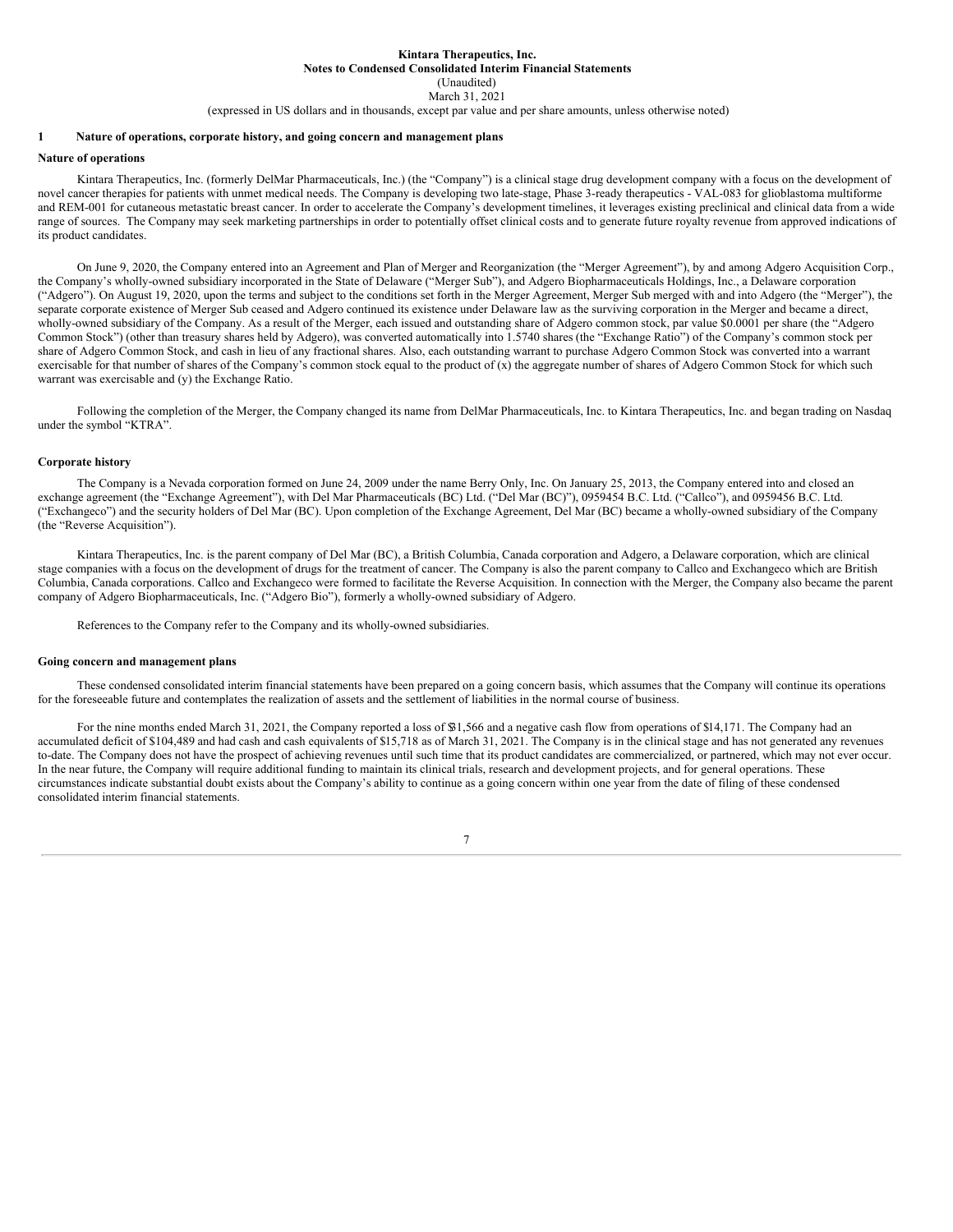Consequently, management is pursuing various financing alternatives to fund the Company's operations so it can continue as a going concern. However, the coronavirus ("COVID-19") pandemic has created significant economic uncertainty and volatility in the credit and capital markets. Management plans to secure the necessary financing through the issue of new equity and/or the entering into of strategic partnership arrangements but the ultimate impact of the COVID-19 pandemic on the Company's ability to raise additional capital is unknown and will depend on future developments, which are highly uncertain and cannot be predicted with confidence, including the duration of the COVID-19 outbreak and any new information which may emerge concerning the severity of the COVID-19 pandemic. The Company may not be able to raise sufficient additional capital and may tailor its drug candidate development programs based on the amount of funding the Company is able to raise in the future. Nevertheless, there is no assurance that these initiatives will be successful.

These financial statements do not give effect to any adjustments to the amounts and classification of assets and liabilities that may be necessary should the Company be unable to continue as a going concern. Such adjustments could be material.

#### **2 Significant accounting policies**

#### **Basis of presentation**

The condensed consolidated interim financial statements of the Company have been prepared in accordance with United States Generally Accepted Accounting Principles ("U.S. GAAP") and are presented in United States dollars. The functional currency of the Company and each of its subsidiaries is the United States dollar.

The accompanying condensed consolidated interim financial statements include the accounts of the Company and its wholly-owned subsidiaries, Adgero, Adgero Bio, Del Mar BC, Callco, and Exchangeco. All intercompany balances and transactions have been eliminated in consolidation.

The principal accounting policies applied in the preparation of these condensed consolidated interim financial statements are set out below and have been consistently applied to all periods presented.

Certain prior period balances have been reclassified to conform with the current period's presentation.

#### **Unaudited interim financial data**

The accompanying unaudited condensed consolidated interim financial statements have been prepared in accordance with the rules and regulations of the Securities and Exchange Commission for interim financial information. Accordingly, they do not include all of the information and the notes required by U.S. GAAP for complete financial statements. These unaudited condensed consolidated interim financial statements should be read in conjunction with the audited financial statements of the Company as at June 30, 2020 included in the Company's Form 10-K. In the opinion of management, the unaudited condensed consolidated interim financial statements reflect all adjustments, consisting of normal and recurring adjustments, necessary for a fair presentation. The results for three and nine-months ended March 31, 2021 are not necessarily indicative of the results to be expected for the fiscal year ending June 30, 2021, or for any other future annual or interim period.

#### **Use of estimates**

The preparation of financial statements in conformity with U.S. GAAP requires management to make estimates and assumptions about future events that affect the reported amounts of assets, liabilities, expenses, contingent assets, and contingent liabilities as at the end of, or during, the reporting period. Actual results could significantly differ from those estimates. Significant areas requiring management to make estimates include the fair value of the milestone payment liability, the valuation of equity instruments issued for services, and clinical trial accruals. Further details of the nature of these assumptions and conditions may be found in the relevant notes to these condensed consolidated interim financial statements.

## **Loss per share**

Income or loss per share is calculated based on the weighted average number of common shares outstanding. For the three and nine-month periods ended March 31, 2021 and 2020 diluted loss per share does not differ from basic loss per share since the effect of the Company's warrants, stock options, and convertible preferred shares is antidilutive. As of March 31, 2021, potential common shares of 8,226 (2020 – 10,209) related to outstanding common share warrants,2,104 (2020 – nil) related to outstanding Series C preferred stock warrants, 6,453 (2020 – 779) related to stock options, 150 (2020 – 162) relating to outstanding Series B convertible preferred shares, and 17,997 (2020 – nil) relating to outstanding Series C convertible preferred shares were excluded from the calculation of net loss per common share.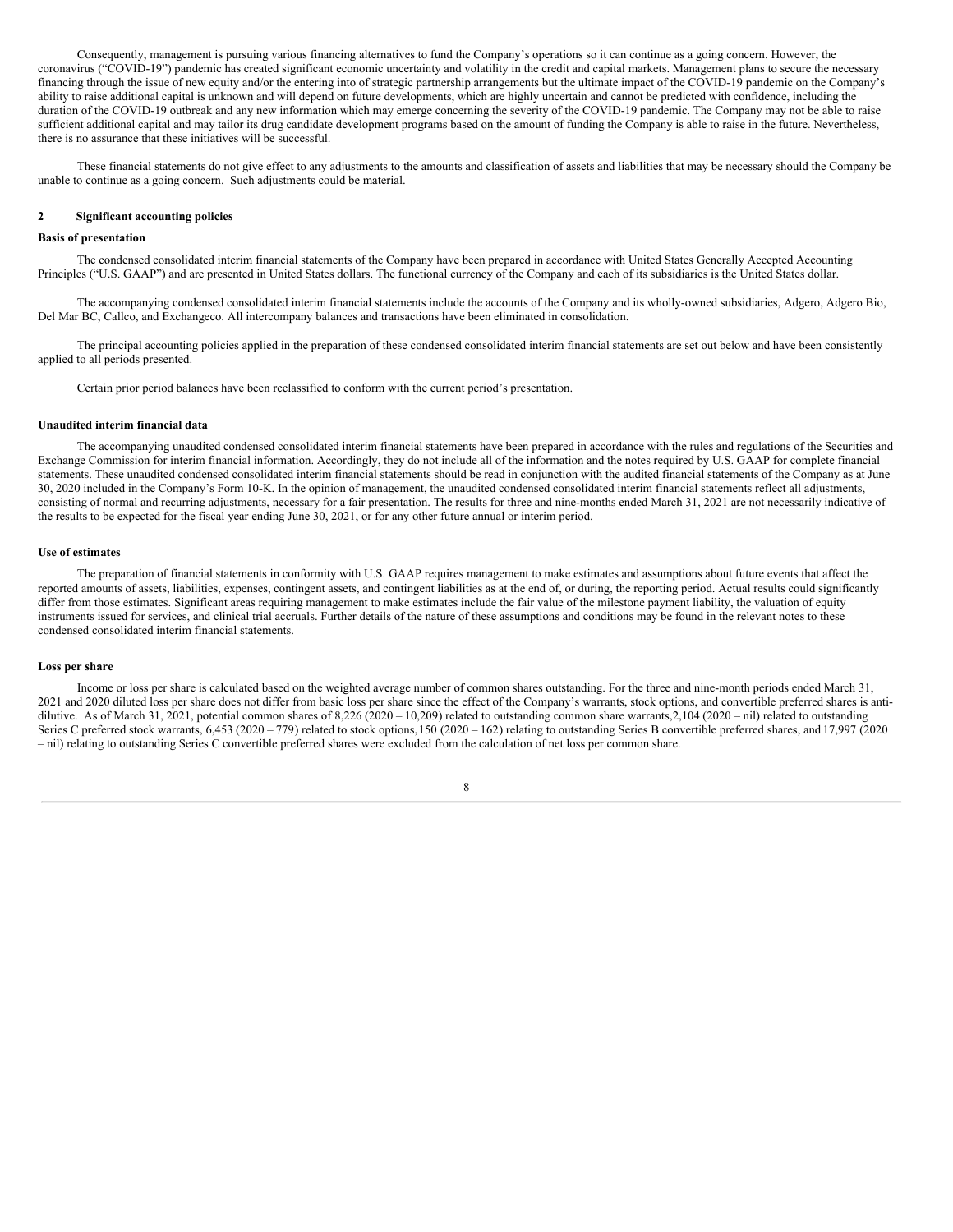#### **Acquired in-process research and development expense**

The Company acquired in-process research and development assets in connection with its Merger with Adgero. As the acquired in-process research and development assets were deemed to have no current or alternative future use, an expense of \$16,094 was recognized in the condensed consolidated interim statements of operations for the nine-month period ended March 31, 2021.

#### **Property and equipment**

Property and equipment is stated at cost less accumulated depreciation. Depreciation is calculated on a straight-line basis over its estimated useful life of hree years. Depreciation expense is recognized from the date the equipment is put into use.

#### **Recent accounting pronouncements**

From time to time, new accounting pronouncements are issued by the Financial Accounting Standards Board ("FASB") or other standard setting bodies that are adopted by the Company as of the specified effective date.

#### Not yet adopted

Accounting Standards Update ("ASU") 2020-06 - Debt - Debt with conversion and other options (subtopic 470-20) and derivatives and hedging - contracts in entity's own equity (subtopic 815-40): accounting for convertible instruments and contracts in an entity's own equity

The amendments in this update are intended to simplify the accounting for certain financial instruments with characteristics of liabilities and equity, including convertible instruments and contracts on an entity's own equity. The ASU is part of the FASB's simplification initiative, which aims to reduce unnecessary complexity in U.S. GAAP. For public business entities that are not smaller reporting companies, the ASU's amendments are effective for fiscal years beginning after December 15, 2021, and interim periods within those fiscal years. For all other entities, the effective date is for fiscal years beginning after December 15, 2023, and interim periods within those fiscal years. The guidance may be early adopted for fiscal years beginning after December 15, 2020, and interim periods within those fiscal years. The Company has not yet evaluated the impact of adoption of this ASU on its condensed consolidated interim financial statements and related disclosures.

# *ASU 2020-10 — Codification Improvements*

The amendments in this update remove references to various FASB Concepts Statements, situates all disclosure guidance in the appropriate disclosure section of the Codification, and makes other improvements and technical corrections to the Codification. The amendments in Sections B and C of this amendment are effective for fiscal periods beginning after December 15, 2020, for public business entities. For all other entities, the amendments are effective for fiscal periods beginning after December 15, 2021, and interim periods within fiscal periods beginning after December 15, 2022. The Company has not yet evaluated the impact of adoption of this ASU on its condensed consolidated interim financial statements and related disclosures.

ASU 2021-04 - Earnings Per Share (Topic 260), Debt-Modifications and Extinguishments (Subtopic 470-50), Compensation-Stock Compensation (Topic 718), and Derivatives and Hedging—Contracts in Entity's Own Equity (Subtopic 815-40): Issuer's Accounting for Certain Modifications or Exchanges of Freestanding Equity-Classified *Written Call Options.*

The amendments in this update are intended to clarify and reduce diversity in an issuer's accounting for modifications or exchanges of freestanding equity-classified written call options (for example, warrants) that remain equity classified after modification or exchange and that are not within the scope of another FASB Accounting Standards Codification. The amendments in ASU 2021-04 are effective for all entities for fiscal years beginning after December 15, 2021, including interim periods within those fiscal years. An entity should apply the amendments prospectively to modifications or exchanges occurring on or after the effective date of the amendments. Early adoption is permitted for all entities, including adoption in an interim period. The Company has not yet evaluated the impact of adoption of this ASU on its condensed consolidated interim financial statements and related disclosures.

During the nine-months ended March 31, 2021, other than ASUs 2020-06, 2020-10, and 2021-04, there have been no new, or existing recently issued, accounting pronouncements that are of significance, or potential significance, that impact the Company's condensed consolidated interim financial statements.

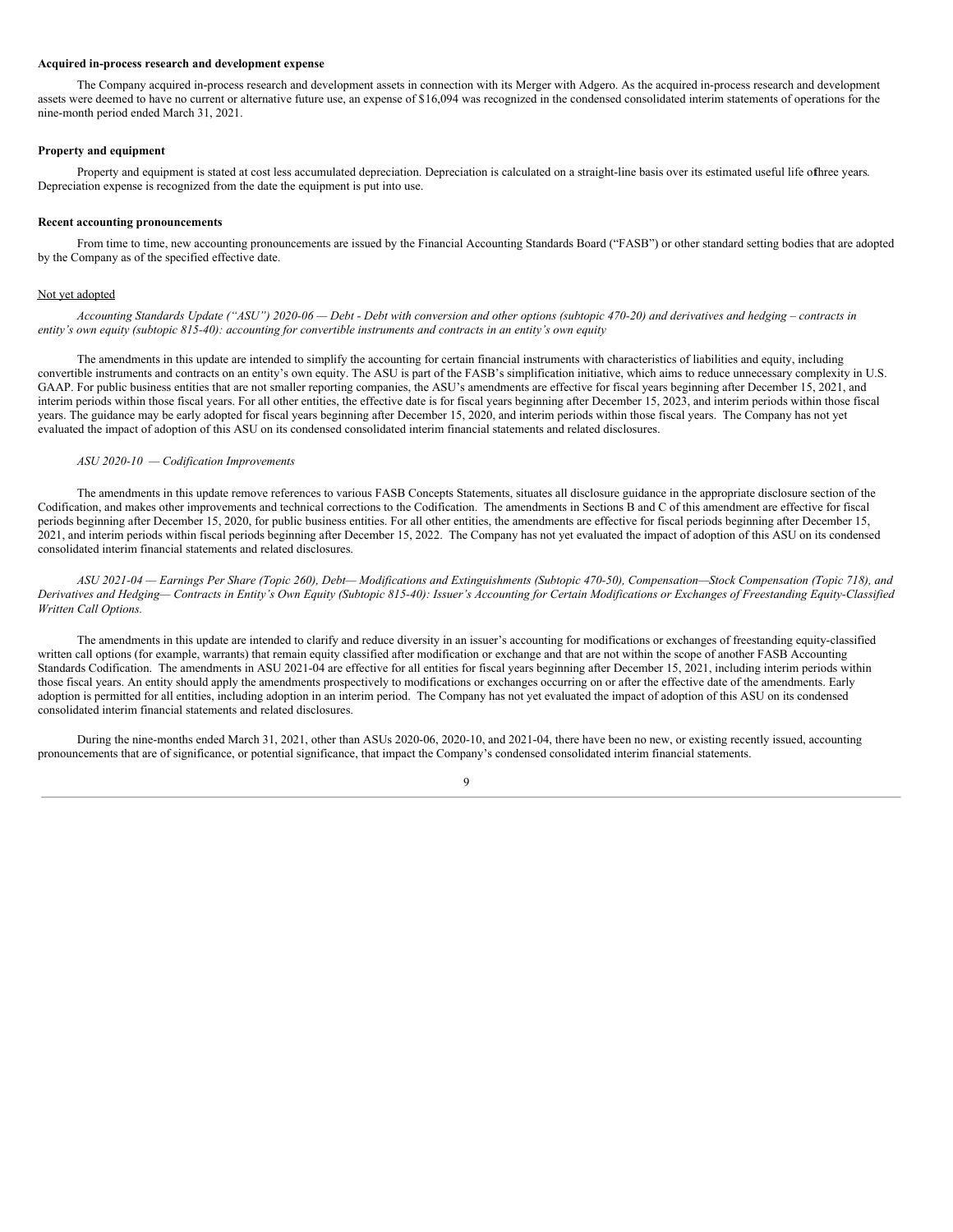# **3 Merger**

As described in note 1, on August 19, 2020, the Company completed its Merger with Adgero in accordance with the terms of the Merger AgreementTo determine the accounting for this transaction under ASU 2017-01, an assessment was made as to whether an integrated set of assets and activities should be accounted for as an acquisition of a business or an asset acquisition. The guidance requires an initial screen test to determine if substantially all of the fair value of the gross assets acquired is concentrated in a single asset or group of similar assets. If that screen is met, the set is not a business. In connection with the Merger, substantially all of the fair value is concentrated in inprocess research and development ("IPR&D"). As such, the Merger has been treated as an acquisition of Adgero assets and an assumption of Adgero liabilities.

Under the terms of the Merger Agreement, upon closing of the Merger, the Company issued11,439 shares of Company common stock and2,315 stock purchase warrants to the security holders of Adgero ("Adgero Warrants"). The Adgero Warrants are exercisable at \$3.18 per share (note 8). The Adgero Warrants were valued using a Black-Scholes valuation with a weighted-average risk-free interest rate of 0.21%, a term of one year, a volatility of 115.96%, and a dividend rate of0%. The estimated volatility of the Company's common stock at the date of measurement is based on the historical volatility of the Company. The risk-free interest rate is based on rates published by the government for bonds with a maturity similar to the expected remaining life of the instrument at the valuation date. The expected term has been estimated using the remaining life of the warrant. Also, in conjunction with the Merger, the Company issued 572 shares of common stock to the placement agent as a success fee. The shares of common stock issued to the former Adgero stockholders as well as the success fee shares, have been valued at \$1.34 per share which was the closing price of the Company's common stock on August 19, 2020, the date the Merger closed.

The Company incurred approximately \$1,553 of legal, consulting and other professional fees related to the Merger, of which approximately \$1,054 had been incurred in the year ended June 30, 2020. The transaction costs applicable to the current period have been classified as merger expenses in the accompanying unaudited condensed consolidated interim statement of operations for the nine months ended March 31, 2021.

The following summarizes total consideration transferred to the Adgero stockholders under the Merger as well as the assets acquired and liabilities assumed under the Merger:

|                                          | S              |
|------------------------------------------|----------------|
|                                          | (in thousands) |
| <b>Consideration:</b>                    |                |
| Common stock                             | 15,328         |
| Warrants                                 | 630            |
| Success fee shares                       | 766            |
|                                          | 16,724         |
| Net assets acquired:                     |                |
| Cash                                     | (969)          |
| Other current assets                     | (11)           |
| Property and equipment (note 5)          | (175)          |
| Accounts payable and accrued liabilities | 337            |
| Milestone payment liability              | 188            |
| In-process research and development      | 16,094         |

The fair value of the IPR&D assets has been expensed as a charge in the condensed consolidated interim statements of operations for the nine months ended March 31, 2021 as there is no alternative use for these assets. Property and equipment include office furniture that was subsequently sold and laboratory equipment that has not yet been put into use.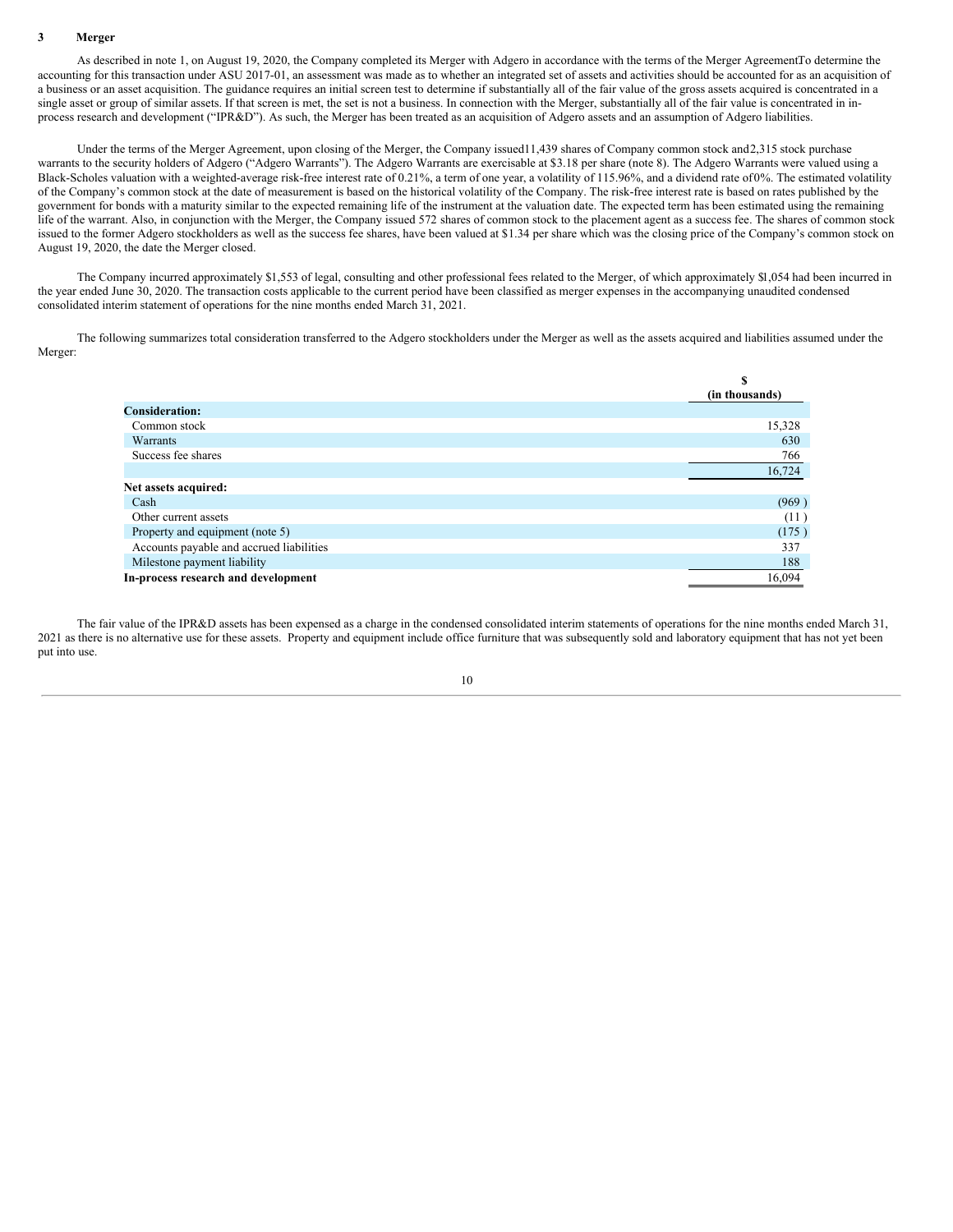The milestone payment liability relates to an asset purchase agreement with St. Cloud Investments, LLC ("St. Cloud") thatAdgero has regarding the acquisition of REM-001. The Agreement, as amended, is dated November 26, 2012 (the "St. Cloud Agreement"). Pursuant to the terms of the St. Cloud Agreement, the Company is obligated to make certain payments under the agreement. The future contingent amounts payable under that agreement are as follows:

- Upon the earlier of (i) a subsequent equity financing to take place after the Company conducts a Phase 2B clinical study in which fifty patients complete the study and their clinical data can be evaluated or (ii) the commencement of a clinical study intended to be used as a definitive study for market approval in any country, the Company is obligated to pay an aggregate amount of \$300 in cash or an equivalent amount of common stock, with \$240 to St. Cloud and \$60 to an employee of the Company; and
- Upon receipt of regulatory approval of REM-001 Therapy, the Company is obligated to pay an aggregate amount of \$700 in cash or an equivalent amount of common stock, with \$560 to St. Cloud and \$140 to an employee of the Company.

With respect to the \$300 and \$700 potential milestone payments referenced above (each a "Milestone Payment"), if either such Milestone Payment becomes payable, and in the event the Company elects to pay either such Milestone Payment in shares of its common stock, the value of the common stock will equal the average of the closing price per share of the Company's common stock over the twenty (20) trading days following the first public announcement of the applicable event described above.

The milestone payment liability has been determined using the discounted cash flow value of thetwo respective milestone payments. A discount rate of 70% has been used which accounts for the probability of success given the phase of clinical development of REM-001. The term is based on an estimate of the planned timing of completion of the respective milestones that would result in payment of the milestones. As of March 31, 2021, the Company reviewed its estimates with respect to the planned timing of completion of the respective milestones and adjusted the liability accordingly.

**\$**

|                                 | (in thousands) |
|---------------------------------|----------------|
| <b>Balance – June 30, 2020</b>  |                |
| Addition                        | 188            |
| Change in fair value estimate   | 14             |
| <b>Balance – March 31, 2021</b> | 202            |

#### **4 Clinical trial deposit**

In October 2020, the Company announced that it had entered into a final agreement with a contract research organization ("CRO") for the management of the Company's registration study for glioblastoma multiforme. Under the agreement, the Company will supply the drug for the study and the CRO will manage all operational aspects of the study including site activation and patient enrollment. The Company is required to make certain payments under the agreement related to patient enrollment milestones. For the three and nine months ended March 31, 2021, the Company has recognized \$1,708 and \$2,958, respectively, of expenses for this study in relation to study startup and preparation for patient enrollment.

In relation to this study, the Company has made a deposit payment of \$2,600 to the CRO in relation to the commencement of recruitment of patients. It is anticipated that the deposit will be applied to future invoices, or refunded to the Company, of which \$500 is anticipated to be applied in the near term and \$2,100 beyond twelve months from March 31, 2021. The Company can terminate the study at any time. Upon termination, the Company will be liable for any payments due to the effective date of the termination as well as any non-refundable costs incurred by the CRO prior to the date of termination.

# **5 Property and equipment**

| <b>Property and equipment</b>      | (thousands) |
|------------------------------------|-------------|
| Acquired in Adgero merger (note 3) | 175         |
| Laboratory equipment purchased     |             |
| Disposal of furniture              |             |
| Property and equipment             | 180         |
| Less accumulated depreciation      | (15)        |
| Balance, March 31, 2021            | 165         |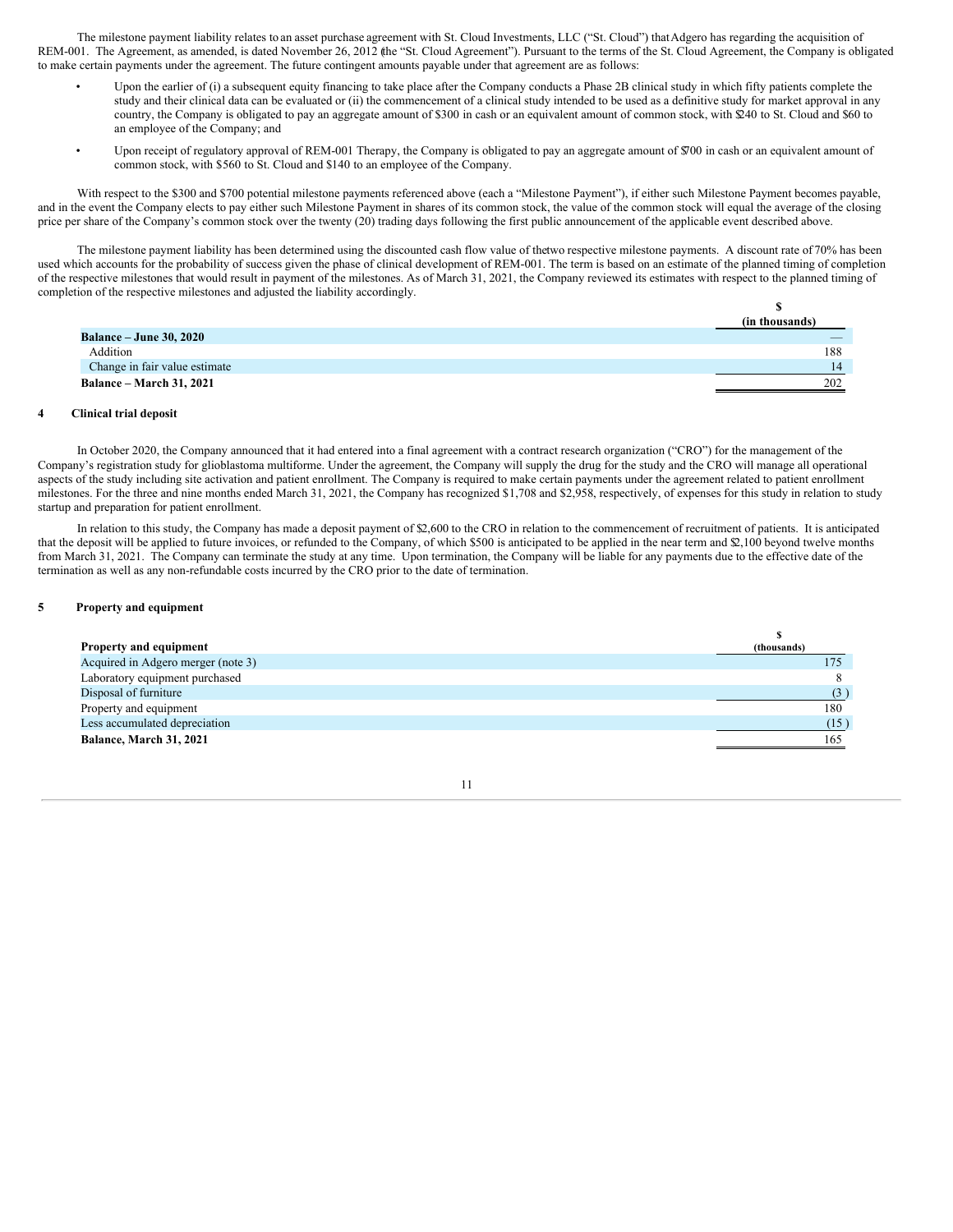#### **6 Related party transactions**

## *Valent Technologies, LLC Agreements*

One of the Company's officers is a principal of Valent Technologies, LLC ("Valent") and as result Valent is a related party to the Company.

On September 12, 2010, the Company entered into a Patent Assignment Agreement (the "Valent Assignment Agreement") with Valent pursuant to which Valent transferred to the Company all its right, title and interest in, and to, the patents for VAL-083 owned by Valent. The Company now owns all rights and title to VAL-083 and is responsible for further development and commercialization. In accordance with the terms of the Valent Assignment Agreement, Valent is entitled to receive a future royalty on all revenues derived from the development and commercialization of VAL-083. In the event that the Company terminates the agreement, the Company may be entitled to receive royalties from Valent's subsequent development of VAL-083 depending on the development milestones the Company has achieved prior to the termination of the Valent Assignment Agreement.

On September 30, 2014, the Company entered into an exchange agreement (the "Valent Exchange Agreement") with Valent and Del Mar (BC). Pursuant to the Valent Exchange Agreement, Valent exchanged its loan payable in the outstanding amount of \$279 (including aggregate accrued interest to September 30, 2014 of \$29), issued to Valent by Del Mar (BC), for 279 shares of the Company's Series A Preferred Stock. The Series A Preferred Stock has a stated value of \$1.00 per share (the "Series A Stated Value") and is not convertible into common stock. The holder of the Series A Preferred Stock is entitled to dividends at the rate of 3% of the Series A Stated Value per year, payable quarterly in arrears. For the three-months ended March 31, 2021 and 2020 respectively, the Company recorded \$2 related to the dividend paid to Valent while for the nine-months ended March 31, 2021 and 2020 respectively, the Company recorded \$6 related to the dividend. The dividends have been recorded as a direct increase in accumulated deficit.

#### *Related party payables*

At March 31, 2021 there is an aggregate amount of \$385 (June 30, 2020 - \$664) payable to the Company's officers and directors for fees, expenses, and accrued bonuses and other liabilities.

# **7 Loan from National Brain Tumor Society and National Foundation for Cancer Research**

|                                          | (in thousands) |
|------------------------------------------|----------------|
| <b>Balance – June 30, 2020</b>           |                |
| Funding                                  | 500            |
| Financing costs                          | (94)           |
| Interest expense                         | 23             |
| Amortization of deferred financing costs | 74             |
| Balance – March 31, 2021                 | 503            |
|                                          |                |

During the nine-months ended March 31, 2021, the Company received a loan of \$500 from National Brain Tumor Society ("NBTS") and the National Foundation for Cancer Research to support VAL-083's preparation for participation in the Global Coalition for Adaptive Research's ("GCAR") sponsored trial, Glioblastoma ("GBM") Adaptive Global Innovative Learning Environment ("GBM AGILE") study (the "NBTS Loan"). In relation to the NBTS Loan, the Company issued 125 share purchase warrants which are exercisable at a price of \$1.09 per common share until June 19, 2025 and had been included in deferred financing costs as of June 30, 2020 ("NBTS Warrants"). The NBTS Loan is secured by a promissory note, accrues interest at a rate of 6% per annum and matures on June 19, 2021.

The NBTS Warrants were valued at \$94 using a Black-Scholes valuation with a risk-free interest rate of0.37%, a term of 5 years, a volatility of 89.82%, and a dividend rate of 0%. The estimated volatility of the Company's common stock at the date of measurement is based on the historical volatility of the Company. The risk-free interest rate is based on rates published by the government for bonds with a maturity similar to the expected remaining life of the instrument at the valuation date. The expected term has been estimated using the remaining life of the warrant.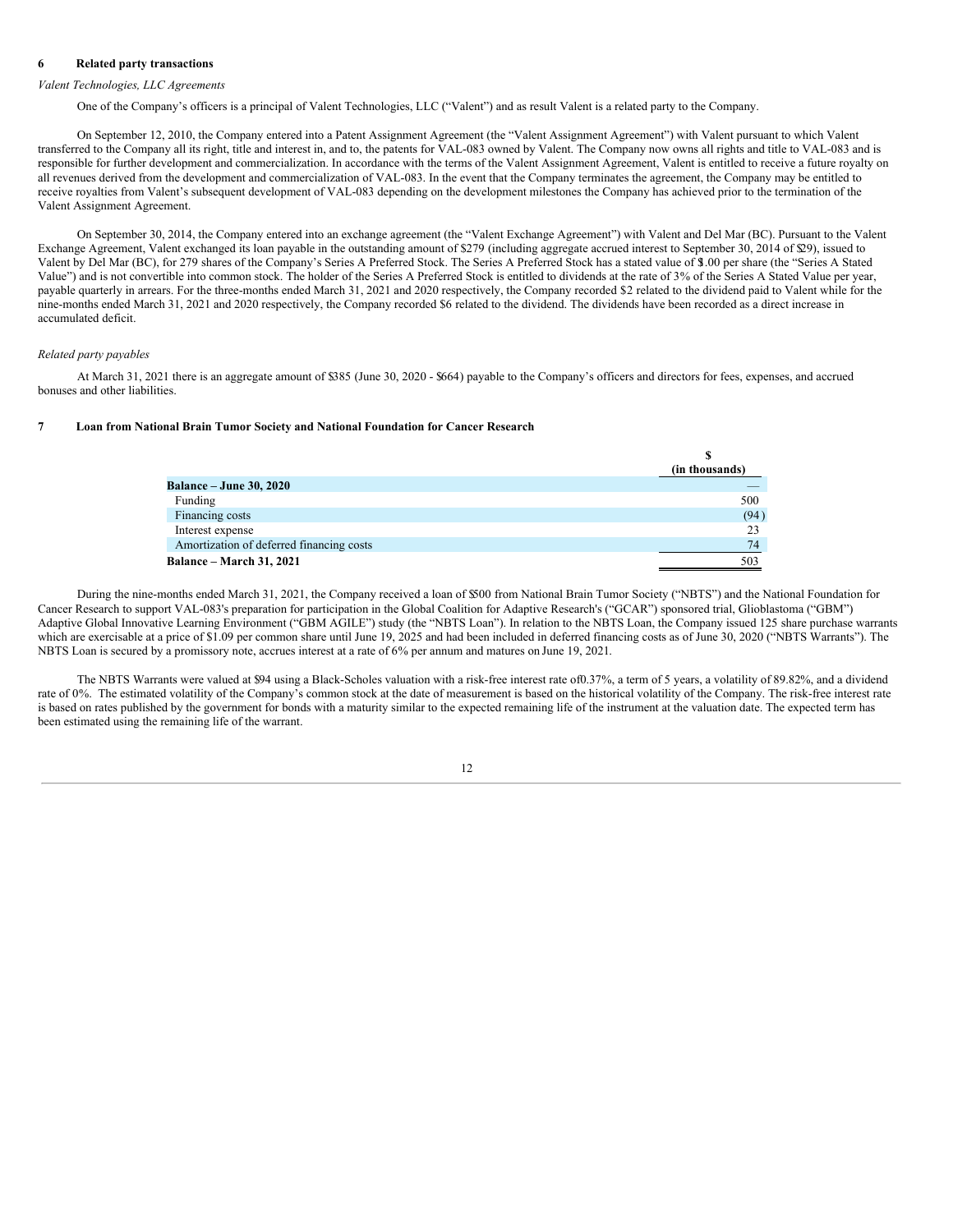# **8 Stockholders' equity**

# **Preferred stock**

Series C Preferred stock

|                                                         | <b>Series C Preferred Stock</b> |                |  |
|---------------------------------------------------------|---------------------------------|----------------|--|
|                                                         | Number<br>of shares             | (in thousands) |  |
| <b>Balance – June 30, 2020</b>                          |                                 |                |  |
| Issuance                                                | 25,028                          | 18,286         |  |
| Issued on exercise of Series C Preferred Agent Warrants | 31                              |                |  |
| Conversion of Series C Preferred stock to common stock  | (4,156)                         | (3,106)        |  |
| <b>Balance – March 31, 2021</b>                         | 20,903                          | 15.251         |  |

In connection with the Merger (note 3), the Company issued 25,028 shares of Series C Convertible Preferred Stock (the "Series C Preferred Stock") in three separate closings of a private placement (Series C-1, C-2, and C-3) in August, 2020. Each share of Series C Preferred Stock was issued at a purchase price of \$1,000 per share and is convertible into shares of common stock based on the respective conversion prices which were determined at the closing of each round of the private placement. Subject to ownership limitations, the owners of the Series C Preferred Stock are entitled to receive dividends, payable in shares of common stock at a rate of 10%, 15%, 20% and 25% of the number of shares of common stock issuable upon conversion of the Series C Preferred Stock, on the 12th, 24th, 36th and 48th month, anniversary of the initial closing of the private placement which occurred on August 19, 2020. The Series C Preferred Stock dividends do not require declaration by the Board of Directors and are accrued annually as of the date the dividend is earned in an amount equal to the applicable rate of the stated value. Any outstanding shares of Series C Preferred Stock will automatically convert to shares of common stock on August 19, 2024.

The conversion prices for the Series C-1 Preferred Stock, Series C-2 Preferred Stock and Series C-3 Preferred Stock are \$1.16, \$1.214 and \$1.15, respectively. Based on the conversion prices of the three respective classes of the Series C Preferred Stock, the originally issued 25,028 shares of Series C Preferred Stock were convertible into an aggregate of  $21,516$  shares of common stock. The cumulative dividends to be issued on the  $12h$ ,  $24th$ ,  $36th$  and  $48th$  month anniversary of the initial closing of the private placement for the initially issued 25,028 shares of Series C Preferred Stock were 15,062 shares of common stock.

The conversion feature of the Series C Convertible Preferred Stock at the time of issuance was determined to be beneficial on the commitment date. Because the Series C Convertible Preferred Stock was perpetual with no stated maturity date, and the conversions could occur any time from inception, the Company immediately recorded a noncash deemed dividend of \$3,181 related to the beneficial conversion feature arising from the issuance of Series C Convertible Preferred Stock. This non-cash deemed dividend increased the Company's net loss attributable to common stockholders and net loss per share.

The Series C Preferred Stock shall with respect to distributions of assets and rights upon the occurrence of a liquidation, rank (i) senior to the Company's common stock and (ii) senior to any other class or series of capital stock of the Company hereafter created which does not expressly rank pari passu with, or senior to, the Series C Preferred Stock. The Series C Preferred Stock shall be pari passu in liquidation to the Company's Series A and Series B Preferred Stock. The liquidation value of the Series C Preferred Stock at March 31, 2021 is the stated value of \$20,903.

Total gross proceeds from the private placement were \$25,000, or approximately \$21,598 in net proceeds after deducting financing costs of \$3,402 with respect to agent commissions and expenses, as well as legal and accounting fees. Of the total financing costs, \$85 was deferred as of June 30, 2020. In addition, the Company issued warrants to purchase 2,504 shares of Series C Stock to the placement agent ("Series C Agent Warrants") that are convertible into an aggregate2,153 shares of common stock.

A total of 20,903 (June 30, 2020 – nil) shares of Series C Preferred Stock are outstanding as of March 31, 2021, such that a total of17,997 (June 30, 2020 – nil) shares of common stock are issuable upon conversion of the Series C Preferred Stock as of March 31, 2021. Converted shares are rounded up to the nearest whole share.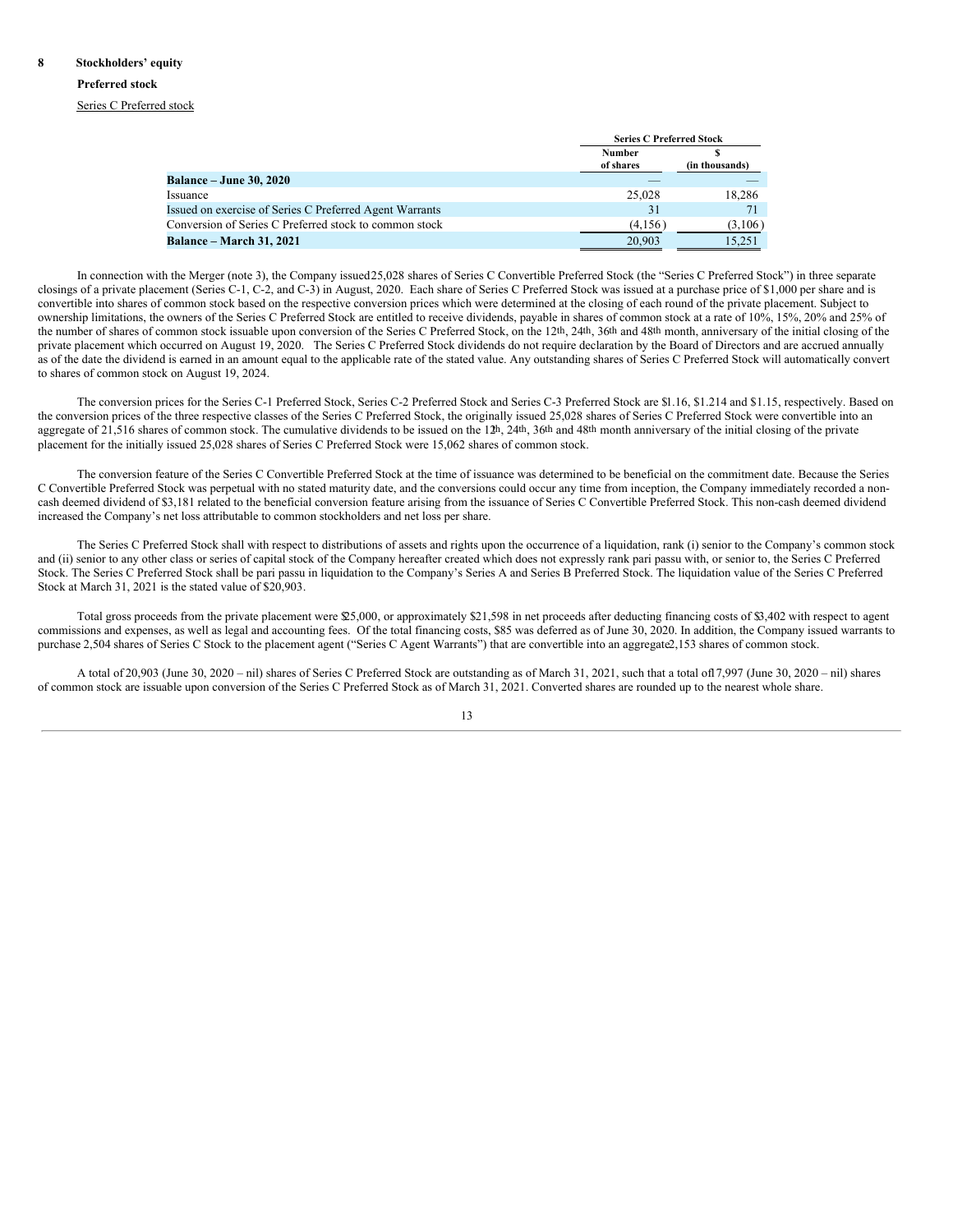|                                                  | <b>Series B Preferred Stock</b><br>(in thousands) |       |  |
|--------------------------------------------------|---------------------------------------------------|-------|--|
|                                                  | Number<br>of shares                               |       |  |
| <b>Balance – June 30, 2020</b>                   | 649                                               | 4.525 |  |
| Conversion of Series B Preferred stock to common |                                                   |       |  |
| stock                                            | (48                                               | (329) |  |
| <b>Balance – March 31, 2021</b>                  | 601                                               | 4.196 |  |

During the year ended June 30, 2016, the Company issued an aggregate of902 shares of Series B Preferred Stock at a purchase price of \$8.00 per share. Each share of Series B Preferred Stock is currently convertible into 0.25 shares of common stock equating to a conversion price of \$32.00 (the "Conversion Price") and will automatically convert to common stock at the earlier of 24 hours following regulatory approval of VAL-083 with a minimum closing bid price of \$80.00 per share, or five yearsfrom the date of the filing of the Certificate of Designation which was April 29, 2016. Therefore, all of the Series B Preferred stock will convert to common stock on April 29, 2021. The holders of the Series B Preferred Stock are entitled to an annual cumulative, in arrears, dividend at the rate of 9% payable quarterly. The 9% dividend accrues quarterly commencing on the date of issue and is payable quarterly on September 30, December 31, March 31, and June 30 of each year commencing on June 30, 2016. Dividends are payable solely by delivery of shares of common stock, in an amount for each holder equal to the aggregate dividend payable to such holder with respect to the shares of Series B Preferred Stock held by such holder divided by the Conversion Price. The Series B Preferred Stock does not contain any repricing features. Each share of Series B Preferred Stock entitles its holder to vote with the common stock on an as-converted basis.

The Series B Preferred Stock shall with respect to distributions of assets and rights upon the occurrence of a liquidation, rank (i) senior to the Company's common stock and (ii) senior to any other class or series of capital stock of the Company hereafter created which does not expressly rank pari passu with, or senior to, the Series B Preferred Stock. The Series B Preferred Stock shall be pari passu in liquidation to the Company's Series A and Series C Preferred Stock. The liquidation value of the Series B Preferred Stock at March 31, 2021 is the stated value of \$4,808 (June 30, 2020 - \$5,192).

In addition, the Company and the holders entered into a royalty agreement, pursuant to which the Company will pay the holders of the Series B Preferred Stock, in aggregate, a low, single-digit royalty based on their pro rata ownership of the Series B Preferred Stock on products sold directly by the Company or sold pursuant to a licensing or partnering arrangement (the "Royalty Agreement").

Upon conversion of a holder's Series B Preferred Stock to common stock, such holder shall no longer receive ongoing royalty payments under the Royalty Agreement but will be entitled to receive any residual royalty payments that have vested. Rights to the royalties shall vest during the first three years following the applicable closing date, in equal thirds to holders of the Series B Preferred Stock on each of the three vesting dates, upon which vesting dates such royalty amounts shall become vested royalties.

Pursuant to the Series B Preferred Stock dividend, during the three-months ended March 31, 2021, the Company issued3 (2020 – 4) shares of common stock and recognized \$6 (2020 – \$1) and during the nine-months ended March 31, 2021, the Company issued10 (2020 – 12) shares of common stock and recognized \$15 (2020 – \$6). These dividends have been recognized as a direct increase in accumulated deficit.

A total of 601 (June 30, 2020 – 649) shares of Series B Preferred Stock are outstanding as of March 31, 2021, such that a total of150 (June 30, 2020 – 162) shares of common stock are issuable upon conversion of the Series B Preferred Stock as of March 31, 2021. Converted shares are rounded up to the nearest whole share.

# Series A Preferred Stock

Effective September 30, 2014, the Company filed a Certificate of Designation of Series A Preferred Stock (the "Series A Certificate of Designation") with the Secretary of State of Nevada. Pursuant to the Series A Certificate of Designation, the Company designated 279 shares of preferred stock as Series A Preferred Stock. The shares of Series A Preferred Stock have a stated value of \$1.00 per share (the "Series A Stated Value") and are not convertible into common stock. The holder of the Series A Preferred Stock is entitled to dividends at the rate of 3% of the Series A Stated Value per year, payable quarterly in arrears. Upon any liquidation of the Company, the holder of the Series A Preferred Stock will be entitled to be paid, out of any assets of the Company available for distribution to stockholders, the Series A Stated Value of the shares of Series A Preferred Stock held by such holder, plus any accrued but unpaid dividends thereon, prior to any payments being made with respect to the common stock. The Series A Preferred Stock is held by Valent (note 4).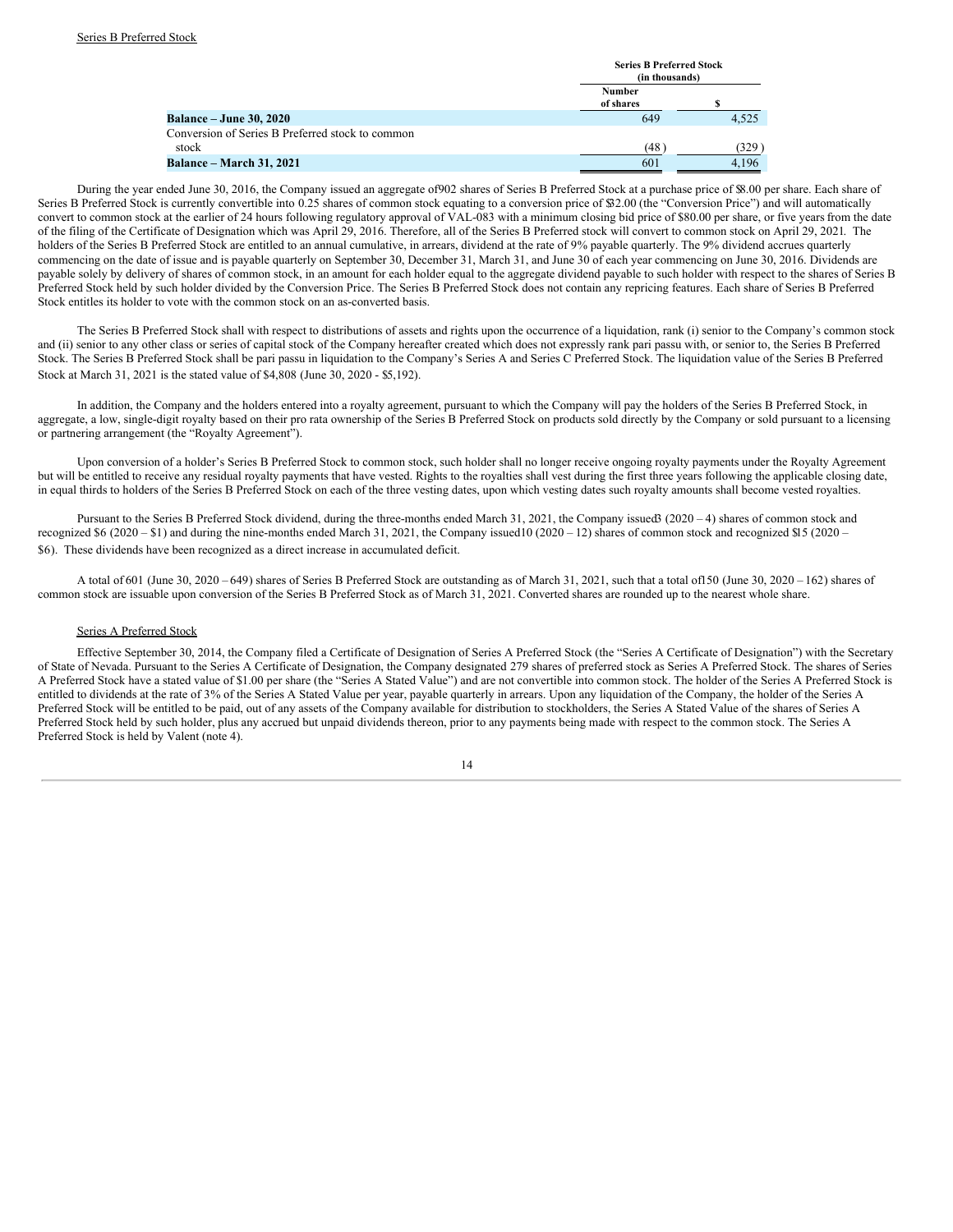The Series A Preferred Stock shall with respect to distributions of assets and rights upon the occurrence of a liquidation, rank (i) senior to the Company's common stock, and (ii) senior to any other class or series of capital stock of the Company hereafter created which does not expressly rank pari passu with, or senior to, the Series A Preferred Stock. The Series A Preferred Stock shall be pari passu in liquidation to the Company's Series B and Series C Preferred Stock. The liquidation value of the Series A Preferred stock at March 31, 2021 and June 30, 2020 was \$279.

There was no change to the Series A Preferred stock for the three or nine-months ended March 31, 2021 or March 31, 2020.

#### **Common stock**

Stock Issuances

# Nine months ended March 31, 2020

#### *Underwritten public of ering*

On August 16, 2019, the Company closed on the sale of (i)4,895 shares of its common stock, par value \$0.001 per share (the "Common Stock"), (ii) pre-funded warrants ("PFW") to purchase an aggregate of 2,655 shares of Common Stock and (iii) common warrants to purchase an aggregate of7,763 shares of Common Stock ("2020 Investor Warrants"), including 800 shares of Common Stock and 2020 Investor Warrants to purchase an aggregate of1,013 shares of Common Stock sold pursuant to a partial exercise by the underwriters of the underwriters' option to purchase additional securities, in the Company's underwritten public offering (the "Offering"). Each share of Common Stock or PFW, as applicable, was sold together with a 2020 Investor Warrant to purchase one share of Common Stock at a combined effective price to the public of \$1.00 per share of Common Stock and accompanying 2020 Investor Warrant.

The net proceeds from the Offering, including from the partial exercise of the underwriters' option to purchase additional securities, were \$,583 after deducting underwriting discounts and commissions, and other offering expenses.

The 2020 Investor Warrants are exercisable at \$1.00 per share until their expiry onAugust 16, 2024 and the PFW are exercisable at \$0.01 per share at any time after August 16, 2019. The Company also issued 377 warrants to the underwriters of the Offering. The underwriter warrants are exercisable at \$1.15 per share commencing February 10, 2020 until their expiry on August 14, 2022.

During the nine months ended March 31, 2020, all of the2,655 PFW were exercised at \$0.01 per PFW for proceeds of \$27.

#### *Shares issued for services*

During the nine months ended March 31, 2021, the Company issued nil (2020 –21) shares of common stock for services resulting in the recognition of nil (2020 –  $\text{\$2)}$ in expense. All of the shares issued for services for the three and nine months ended March 31, 2020 have been recognized as research and development expense.

#### **2017 Omnibus Incentive Plan**

The Company's Board of Directors has approved adoption of the Company's 2017 Omnibus Equity Incentive Plan (the "2017 Plan") that has also been approved by the Company's stockholders. In addition, the Board of Directors approved a form of Performance Stock Unit Award Agreement to be used in connection with grants of performance stock units ("PSUs") under the 2017 Plan. Under the 2017 Plan, 6,700 shares of Company common stock are currently reserved for issuance, less the number of options to purchase shares of common stock issued under the Del Mar (BC) 2013 Amended and Restated Stock Option Plan (the "Legacy Plan") or that are subject to grants of options to purchase shares of common stock made, or that may be made, under the Legacy Plan. As of March 31, 2021, a total of 142 options to purchase shares of common stock are outstanding under the Legacy Plan and/or are subject to outstanding options to purchase shares of common stock granted under the Legacy Plan, and a total of 6,380 options to purchase shares of common stock have been issued under the 2017 Plan and/or are subject to outstanding options to purchase shares of common stock granted under the 2017 Plan leaving 178 options to purchase shares of common stock available at March 31, 2021 for issuance under the 2017 Plan if all such options to purchase shares of common stock under the Legacy Plan were exercised.

The maximum number of shares of Company common stock with respect to which any one participant may be granted awards during any calendar year is8% of the Company's fully diluted shares of common stock on the date of grant (excluding the number of shares of common stock issued under the 2017 Plan and/or the Legacy Plan or subject to outstanding awards granted under the 2017 Plan and/or the Legacy Plan). No award will be granted under the 2017 Plan on, or after, July 7, 2027.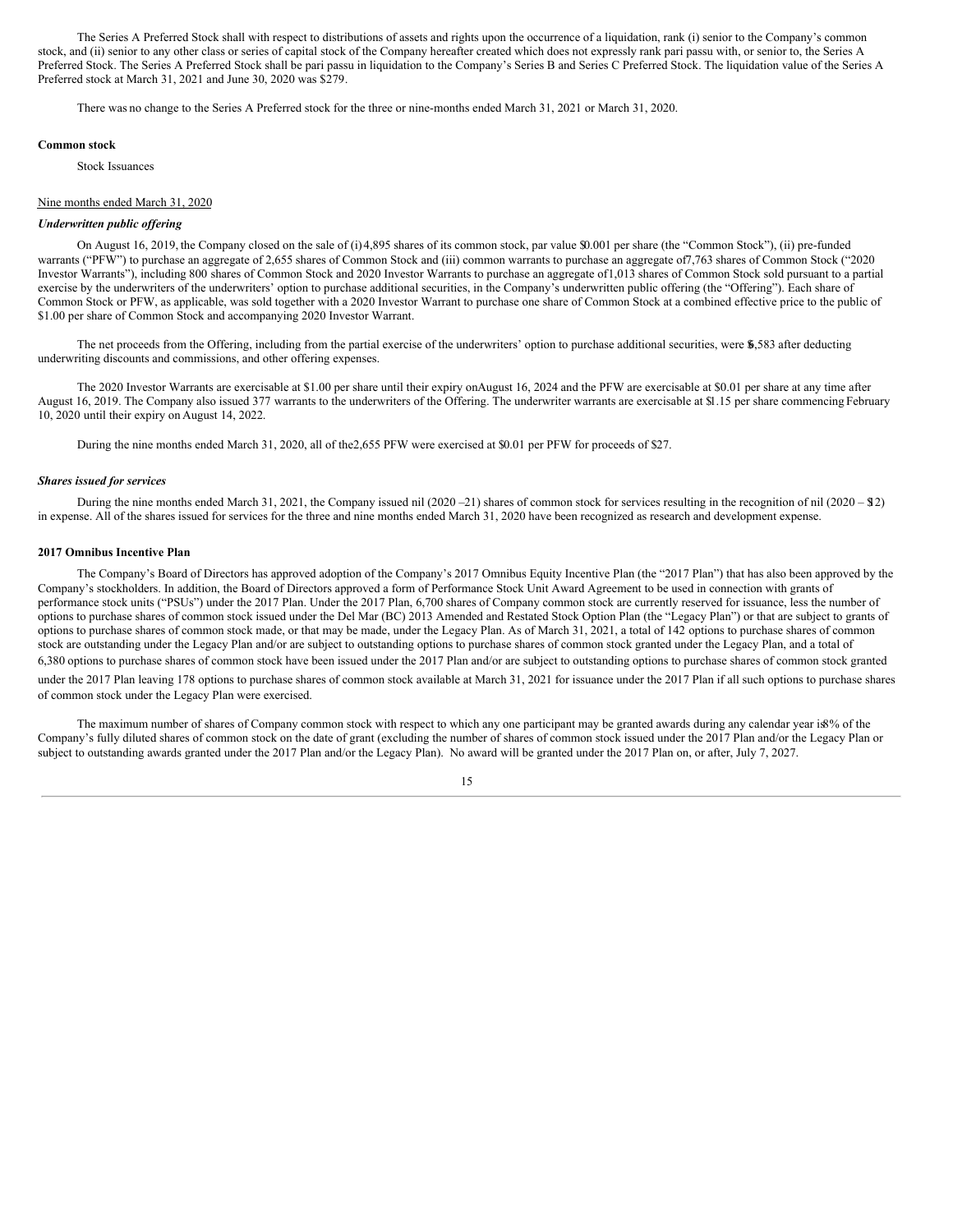During the nine-months ended March 31, 2021, a total of223 options to purchase shares of common stock issued to directors of the Company were amended such that the period to exercise vested options to purchase shares of common stock from the date of termination of continuous service with the Company was extended from 90 days to one year. Of the total, 67 had their expiry extended from September 26, 2020 to June 26, 2021 and156 had their expiry extended from November 19, 2020 to August 19, 2021. As a result of the amendments, a total of \$9 in stock-based compensation expense has been recognized. In addition, 250 options to purchase shares of common stock previously granted to an officer of the Company were amended such that the vesting of the options to purchase shares of common stock was changed from a completely contingent vesting to a time-based vesting such that 1/6th of the options to purchase shares of common stock vest on the six-month anniversary of the amendment date with the remaining portion vesting in equal monthly installments over a period of 30 months commencing on the seven-month anniversary of the amendment date. A total compensation expense of \$319 will be recognized over the amended vesting period for the 250 options to purchase shares of common stock. Also, during the nine months ended March 31, 2021, the Board of Directors approved the acceleration of vesting of 280 options to purchase shares of common stock previously granted on September 5, 2019 to an executive officer of the Company resulting in accelerated expense of \$53. The exercise price of the options to purchase shares of common stock is \$0.61 per share.

During the nine-months ended March 31, 2021, a total of4,759 options to purchase shares of common stock were granted to executive officers and directors of the Company. Of these, 4,699 have an exercise price of \$1.70 per share and 60 have an exercise price of \$1.355 per share. Of the total granted, 4,279 options to purchase shares of common stock vest as to 1/6 on the six-month anniversary of the grant date with the remaining portion vesting in equal monthly installments over a period of 30 months commencing on the seven-month anniversary of the grant date. Of the total options to purchase shares of common stock granted to executive officers and directors, 480 vest in 12 equal monthly installments beginning on October 15, 2020. All of the options to purchase shares of common stock granted have a 10-year term and are subject to cancellation upon the grantees' termination of service for the Company, with certain exceptions.

#### **Stock Options**

The following table sets forth changes in stock options outstanding under all plans:

|                                 | Number of<br>stock options<br>outstanding<br>(in thousands) | Weighted<br>average<br>exercise<br>price |
|---------------------------------|-------------------------------------------------------------|------------------------------------------|
| <b>Balance – June 30, 2020</b>  | 1,559                                                       | 4.61                                     |
| Granted                         | 4,999                                                       | 1.68                                     |
| Exercised                       | (69)                                                        | 0.61                                     |
| Expired                         | (22)                                                        | 41.44                                    |
| Forfeited                       | (14)                                                        | 1.42                                     |
| <b>Balance – March 31, 2021</b> | 6,453                                                       | 2.26                                     |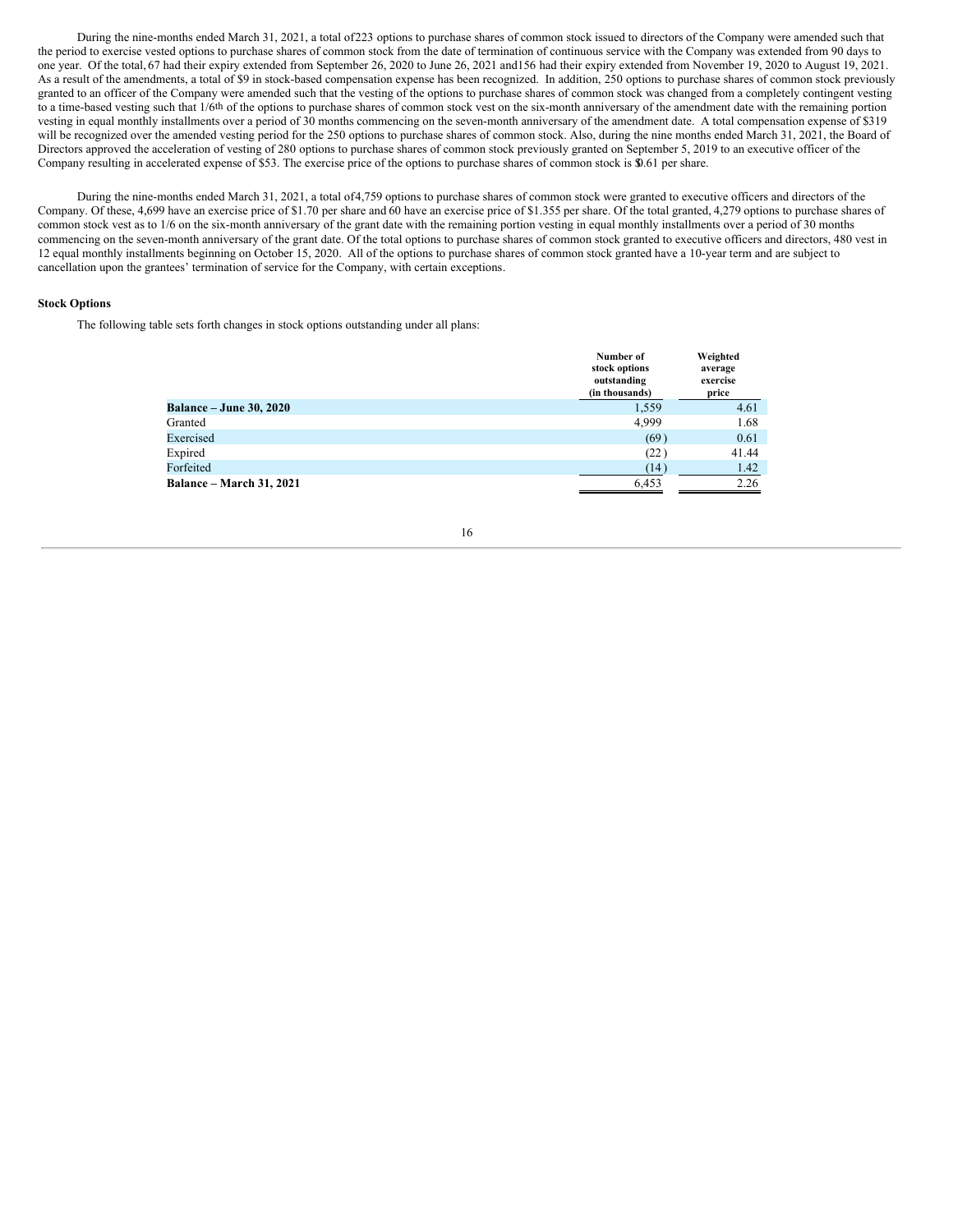The following table summarizes stock options outstanding and exercisable under all plans at March 31, 2021:

| <b>Exercise price</b><br>Ś | <b>Number</b><br><b>Outstanding at</b><br>March 31, 2021<br>(in thousands) | Weighted<br>average remaining<br>contractual life<br>(vears) | <b>Number</b><br>exercisable at<br>March 31, 2021<br>(in thousands) |
|----------------------------|----------------------------------------------------------------------------|--------------------------------------------------------------|---------------------------------------------------------------------|
| 0.61                       | 941                                                                        | 8.43                                                         | 836                                                                 |
| 0.74                       | 250                                                                        | 8.61                                                         | 42                                                                  |
| 1.36                       | 300                                                                        | 9.48                                                         | 50                                                                  |
| 1.70                       | 4,699                                                                      | 9.46                                                         | 943                                                                 |
| 6.10                       | 30                                                                         | 7.60                                                         | 28                                                                  |
| 7.00                       | 3                                                                          | 7.23                                                         | 3                                                                   |
| 8.70                       | 12                                                                         | 6.59                                                         | 12                                                                  |
| 9.83                       | 83                                                                         | 7.14                                                         | 79                                                                  |
| 10.60                      | $\overline{4}$                                                             | 7.03                                                         | $\overline{4}$                                                      |
| 11.70                      | 30                                                                         | 1.91                                                         | 30                                                                  |
| 15.90                      | 3                                                                          | 1.17                                                         | 3                                                                   |
| 20.00                      | 9                                                                          | 0.83                                                         | 9                                                                   |
| 21.10                      | 14                                                                         | 6.27                                                         | 14                                                                  |
| 29.60                      | 5                                                                          | 3.84                                                         | 5                                                                   |
| 37.60                      | 5                                                                          | 4.86                                                         | 5                                                                   |
| 41.00                      | $\overline{4}$                                                             | 5.61                                                         | $\overline{4}$                                                      |
| 42.00                      | 33                                                                         | 2.37                                                         | 33                                                                  |
| 44.80                      | 3                                                                          | 4.86                                                         | 3                                                                   |
| 49.50                      | 13                                                                         | 5.88                                                         | 13                                                                  |
| 53.20                      | 8                                                                          | 5.10                                                         | 8                                                                   |
| 61.60                      | $\mathbf{1}$                                                               | 2.00                                                         | $\mathbf{1}$                                                        |
| 92.00                      | 3                                                                          | 2.17                                                         | 3                                                                   |
|                            | 6,453                                                                      |                                                              | 2,128                                                               |

Included in the number of stock options outstanding are 2.5 stock options granted at an exercise price of CA\$20.00. The exercise price of these options shown in the above table have been converted to US\$15.90 per share using the period ending closing exchange rate. Stock options granted during the nine months ended March 31, 2021 have been valued using a Black-Scholes pricing model with the following assumptions:

|                | March 31,<br>2021                |
|----------------|----------------------------------|
| Dividend rate  | $\%$<br>$\overline{\phantom{0}}$ |
| Volatility     | 121\% to 153 \%                  |
| Risk-free rate | 0.19% to 0.42 %                  |
| $Term - years$ | $0.4 \text{ to } 5.8$            |

The estimated volatility of the Company's common stock at the date of issuance of the stock options is based on the historical volatility of the Company. The risk-free interest rate is based on rates published by the government for bonds with a maturity similar to the expected remaining life of the stock options at the valuation date. The expected life of the stock options has been estimated using the plain vanilla method.

The Company has recognized the following amounts as stock option expense for the periods noted (in thousands):

|                            |       | Three months ended<br>March 31. |       | Nine months ended<br>March 31, |  |
|----------------------------|-------|---------------------------------|-------|--------------------------------|--|
|                            | 2021  | 2020                            | 2021  | 2020                           |  |
| Research and development   | 508   | 23                              | 1,171 | 55                             |  |
| General and administrative | .210  |                                 | 5.077 | 252                            |  |
|                            | 1,718 | 96                              | 4.248 | 307                            |  |

All of the stock option expense for the periods ended March 31, 2021 and 2020 has been recognized as additional paid in capital. The aggregate intrinsic value of stock options outstanding at March 31, 2021 was \$1,618 (2020 - \$0 ) and the aggregate

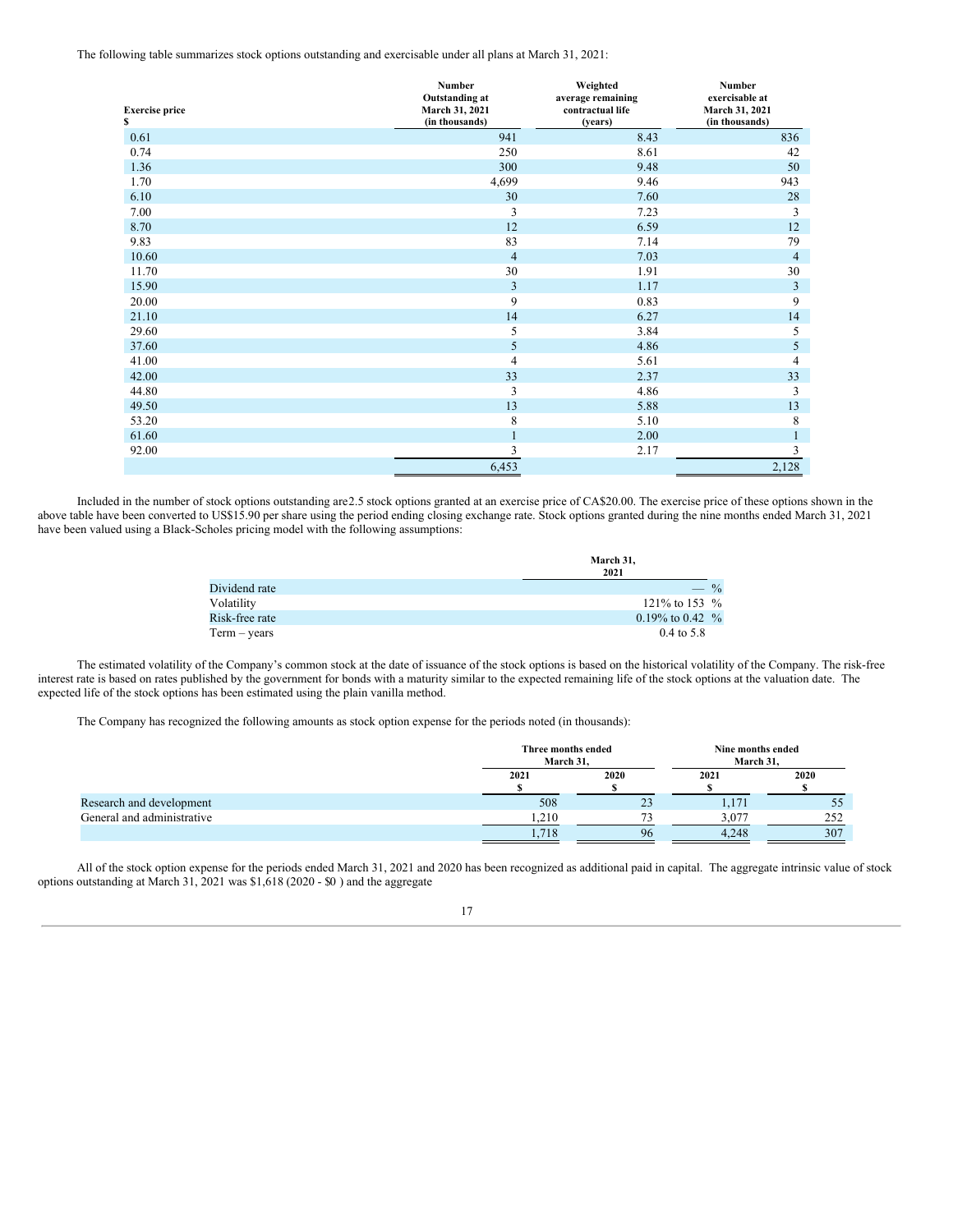intrinsic value of stock options exercisable atMarch 31, 2021 was \$1,044 (2020 - \$0). As of March 31, 2021, there was \$3,959 in unrecognized compensation expense that will be recognized over the next 2.50 years.

The following table sets forth changes in unvested stock options under all plans:

|                            | Number of<br><b>Options</b><br>(in thousands) | Weighted<br>average<br>exercise<br>price |
|----------------------------|-----------------------------------------------|------------------------------------------|
| Unvested at June 30, 2020  | 858                                           | 0.98                                     |
| Granted                    | 4,999                                         | 1.68                                     |
| Vested                     | (1,518)                                       | 1.46                                     |
| Forfeited                  | (14)                                          | 1.42                                     |
| Unvested at March 31, 2021 | 4,325                                         | 1.62                                     |

The aggregate intrinsic value of unvested stock options at March 31, 2021 was \$573 (2020 - \$519). The unvested stock options have a remaining weighted average contractual term of  $9.39$  (2020 –  $9.20$ ) years.

# **Common Stock Warrants**

The following table sets forth changes in outstanding common stock warrants:

|                                    | Number of<br>Warrants<br>(in thousands) | Weighted<br>average<br>exercise<br>price |
|------------------------------------|-----------------------------------------|------------------------------------------|
| <b>Balance – June 30, 2020</b>     | 10.309                                  | 2.71                                     |
| <b>Issuance of Adgero Warrants</b> | 2,314                                   | 3.18                                     |
| Exercise of warrants (i)           | (4,871)                                 | 1.00                                     |
| Warrants issued for services (ii)  | 600                                     | 1.74                                     |
| Expiry of warrants (iii)           | (126)                                   | 30.00                                    |
| <b>Balance – March 31, 2021</b>    | 8,226                                   | 3.36                                     |

(i) A total of 4,399 2020 Investor Warrants were exercised at \$1.00 per share and 472 warrants issued as either agent warrants or issued for services were exercised on a cashless basis for which 258 common shares were issued.

(ii) Warrants issued for services are exercisable at various prices and expire at the various dates noted in the table below.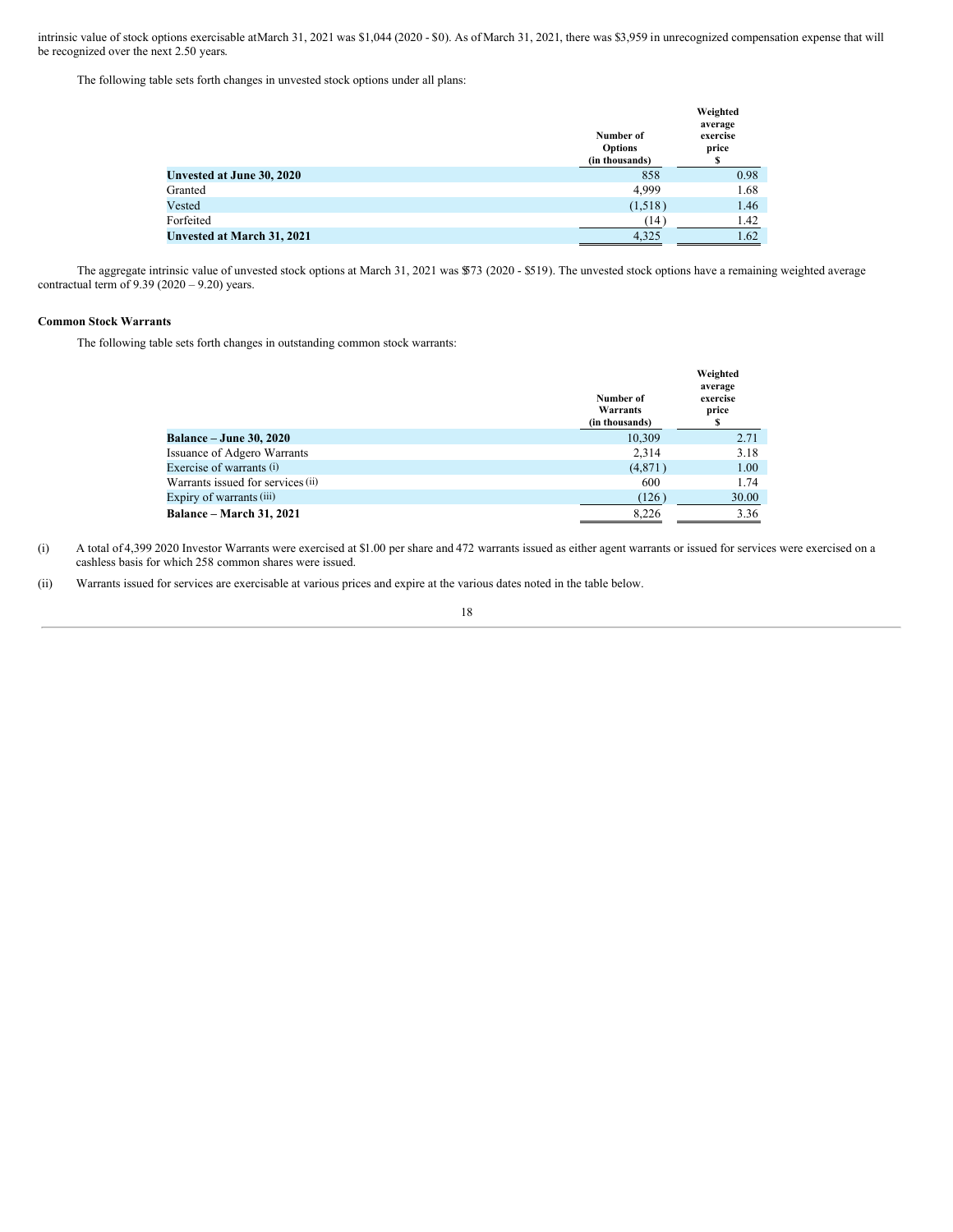(iii) The warrant expiries include the 2015 Investor Warrants, the 2015 Agent Warrants, and certain warrants issued for services. All of the expired warrants were exercisable at \$30.00 per share.

The following table summarizes the Company's outstanding common stock warrants as of March 31, 2021:

| <b>Description of warrants</b> | <b>Number</b><br>(in thousands) | <b>Exercise</b><br>price \$ | <b>Expiry date</b> |
|--------------------------------|---------------------------------|-----------------------------|--------------------|
| 2020 Investor warrants         | 3,338                           | 1.00                        | August 16, 2024    |
| 2019 Investor warrants         | 760                             | 3.10                        | June 5, 2024       |
| 2019 Investor warrants         | 280                             | 12.50                       | September 22, 2022 |
| 2017 Investor warrants         | 208                             | 35.00                       | April 19, 2022     |
| <b>NBTS</b> Warrants           | 125                             | 1.09                        | June 19, 2025 (i)  |
| Warrants issued for services   | 6                               | 17.80                       | January 25, 2023   |
| Warrants issued for services   | 34                              | 11.70                       | February 27, 2023  |
| Warrants issued for services   | 12                              | 9.00                        | September 15, 2023 |
| Warrants issued for services   | $\overline{2}$                  | 9.00                        | October 11, 2023   |
| Warrants issued for services   | 280                             | 0.75                        | November 18, 2023  |
| Warrants issued for services   | 125                             | 0.64                        | January 20, 2024   |
| Warrants issued for services   | 330                             | 1.49                        | September 22, 2023 |
| Warrants issued for services   | 50                              | 1.82                        | November 13, 2023  |
| Warrants issued for services   | 100                             | 1.47                        | January 20, 2024   |
| Warrants issued for services   | 70                              | 2.75                        | February 17, 2024  |
| Warrants issued for services   | 50                              | 2.38                        | February 25, 2024  |
| 2020 Underwriter Warrants      | 30                              | 1.15                        | August 14, 2022    |
| 2019 Agent warrants            | 47                              | 3.88                        | June 3, 2024       |
| 2018 Agent warrants            | 40                              | 12.50                       | September 20, 2022 |
| 2017 Agent warrants            | 14                              | 40.60                       | April 12, 2022     |
| 2016 Agent warrants            | 10                              | 40.00                       | May 12, 2021       |
| Adgero Warrants                | 1,206                           | 3.18                        | April 8, 2021      |
| <b>Adgero Warrants</b>         | 353                             | 3.18                        | August 31, 2021    |
| Adgero Warrants                | 756                             | 3.18                        | January 17, 2022   |
|                                | 8,226                           |                             |                    |

(i) NBTS Warrants were issued in connection with respect to the NBTS Loan (note 7).

#### **Series C Preferred Stock Warrants**

In connection with the Series C Preferred Stock private placement, the Company issued2,504 Series C Agent Warrants. The Series C Agent Warrants have an exercise price of \$1,000 per share, provide for a cashless exercise feature, and are exercisable for a period of four years from August 19, 2020. The Series C Preferred Stock issuable upon exercise of the Series C Agent Warrants is convertible into shares of common stock in the same manner as each respective underlying series of outstanding Series C Preferred Stock and will be entitled to the same dividend rights as each respective series.

The Series C Agent Warrants were valued at a total of \$3,287 using a binomial pricing model with a risk-free interest rate of0.27%, a term of 4.0 years, and a volatility of 95.2% to 95.8%. The estimated volatility of the Company's common stock at the date of measurement is based on the historical volatility of the Company's common stock. The risk-free interest rate is based on rates published by the government for bonds with a maturity similar to the expected remaining life of the instrument at the valuation date. The expected term has been estimated using the contractual term of the warrant.

The following table sets forth changes in outstanding Series C Agent Warrants:

|                                                 | <b>Balance</b><br><b>June 30, 2020</b> | Number of<br>Warrants<br><b>Issued</b> | Number of<br>Warrants<br><b>Exercised</b> | Balance.<br>March 31.<br>2021 | Conversion<br>price |
|-------------------------------------------------|----------------------------------------|----------------------------------------|-------------------------------------------|-------------------------------|---------------------|
| Issuance of Preferred Series C-1 Agent Warrants | ___                                    | 1,959                                  | (25)                                      | 1.934                         | 1.16                |
| Issuance of Preferred Series C-2 Agent Warrants |                                        | 219                                    |                                           | 219                           | 1.21                |
| Issuance of Preferred Series C-3 Agent Warrants |                                        | 326                                    | (30)                                      | 296                           | 1.15                |
|                                                 |                                        | 2.504                                  | (55)                                      | 2.449                         |                     |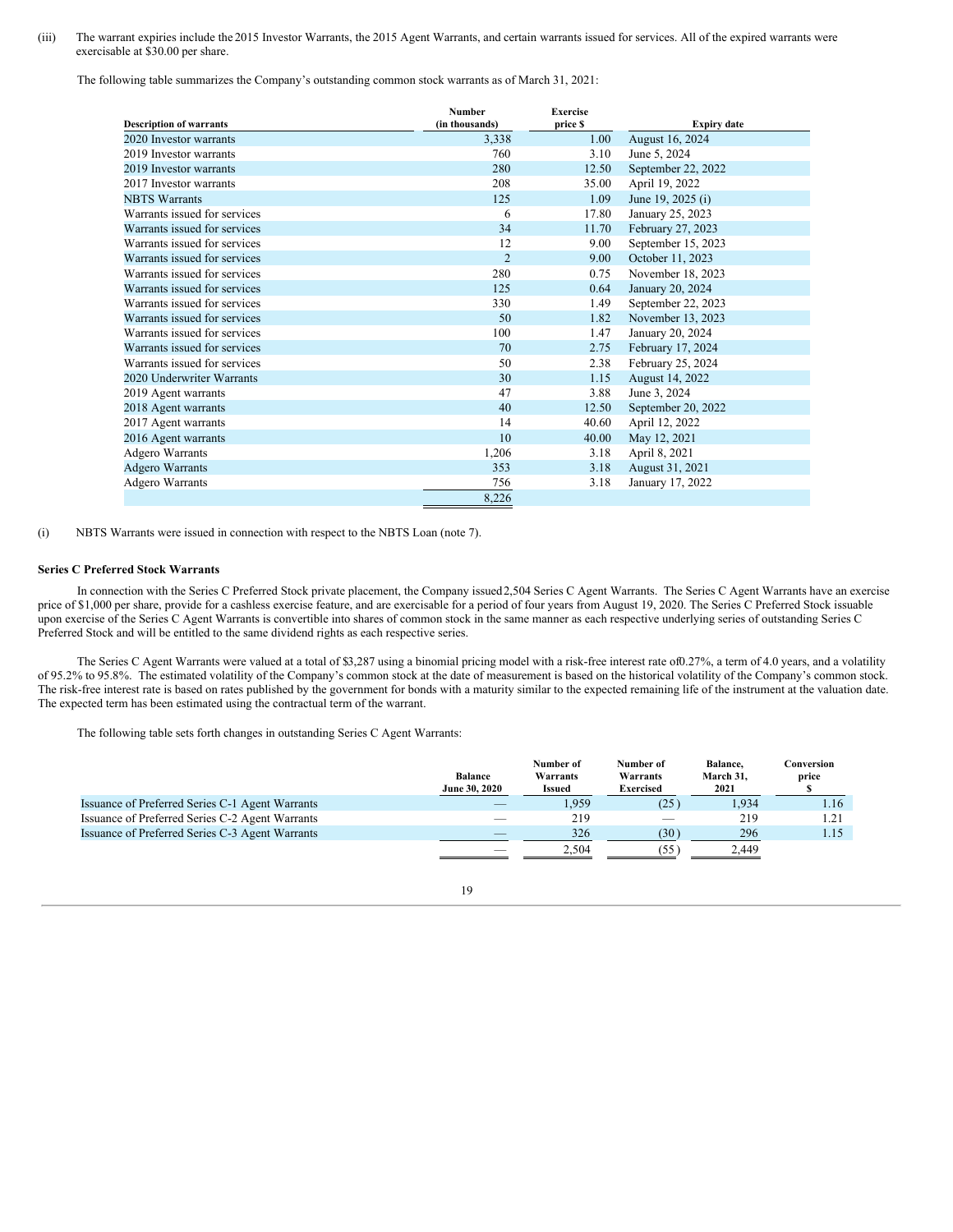The following table summarizes the Company's outstanding Series C Agent Warrants as of March 31, 2021:

| <b>Series C Agent Warrants</b> | <b>Number</b> | Conversion<br>price | Number of<br>conversion<br>shares<br>(in<br>thousands) | Cumulative<br>common<br>stock<br>dividends<br>(in<br>thousands) |
|--------------------------------|---------------|---------------------|--------------------------------------------------------|-----------------------------------------------------------------|
| Series 1                       | 1,934         | 1.16                | 1,667                                                  | 1,167                                                           |
| Series 2                       | 219           | 1.21                | 180                                                    | 126                                                             |
| Series 3                       | 296           | 1.15                | 257                                                    | 180                                                             |
|                                | 2,449         |                     | 2,104                                                  | 1,473                                                           |

#### **9 Supplementary statement of cash flows information**

The Company incurred the following non-cash investing and financing transactions (in thousands):

|                                                                          | Nine months<br>ended<br>March 31,<br>2021 | Nine months<br>ended<br>March 31,<br>2020 |
|--------------------------------------------------------------------------|-------------------------------------------|-------------------------------------------|
| Series B Preferred Stock common stock dividend (note 8)                  | 15                                        |                                           |
| Deemed dividend recognized on beneficial conversion features of Series C |                                           |                                           |
| Preferred stock issuance (note 8)                                        | 3,181                                     |                                           |
| Non-cash issue costs (note 8)                                            | 3.287                                     |                                           |
| Cashless exercise of Series C warrants (note 8)                          | 71                                        |                                           |
| Income taxes paid                                                        |                                           |                                           |
| Interest paid                                                            |                                           |                                           |

#### **10 Financial instruments**

The Company has financial instruments that are measured at fair value. To determine the fair value, the Company uses the fair value hierarchy for inputs used in measuring fair value that maximizes the use of observable inputs and minimizes the use of unobservable inputs by requiring that the most observable inputs be used when available. Observable inputs are inputs market participants would use to value an asset or liability and are developed based on market data obtained from independent sources. Unobservable inputs are inputs based on assumptions about the factors market participants would use to value an asset or liability. The three levels of inputs that may be used to measure fair value are as follows:

- Level one inputs utilize quoted prices (unadjusted) in active markets for identical assets or liabilities;
- Level two inputs are inputs other than quoted prices included in Level 1 that are observable for the asset or liability, either directly or indirectly such as interest rates, foreign exchange rates, and yield curves that are observable at commonly quoted intervals; and
- Level three unobservable inputs developed using estimates and assumptions, which are developed by the reporting entity and reflect those assumptions that a market participant would use.

Assets and liabilities are classified based on the lowest level of input that is significant to the fair value measurements. Changes in the observability of valuation inputs may result in a reclassification of levels for certain securities within the fair value hierarchy. As at March 31, 2021, the Company's milestone payment liability was measured using level 3 inputs (note 3).

|                             |                          | <b>March 31, 2021</b>    |                |
|-----------------------------|--------------------------|--------------------------|----------------|
| Liability                   | <b>Level</b> 1           | . .<br>Level 2           | <b>Level</b> 3 |
| Milestone payment liability | $\overline{\phantom{a}}$ | $\overline{\phantom{a}}$ | 202            |

The Company's financial instruments consist of cash and cash equivalents, other receivables, accounts payable, related party payables and loan payable. The carrying values of cash and cash equivalents, other receivables, accounts payable and related party payables approximate their fair values due to the immediate or short-term maturity of these financial instruments. The fair value of the loan payable is equal to its principal and accrued interest of \$523 as of March 31, 2021.

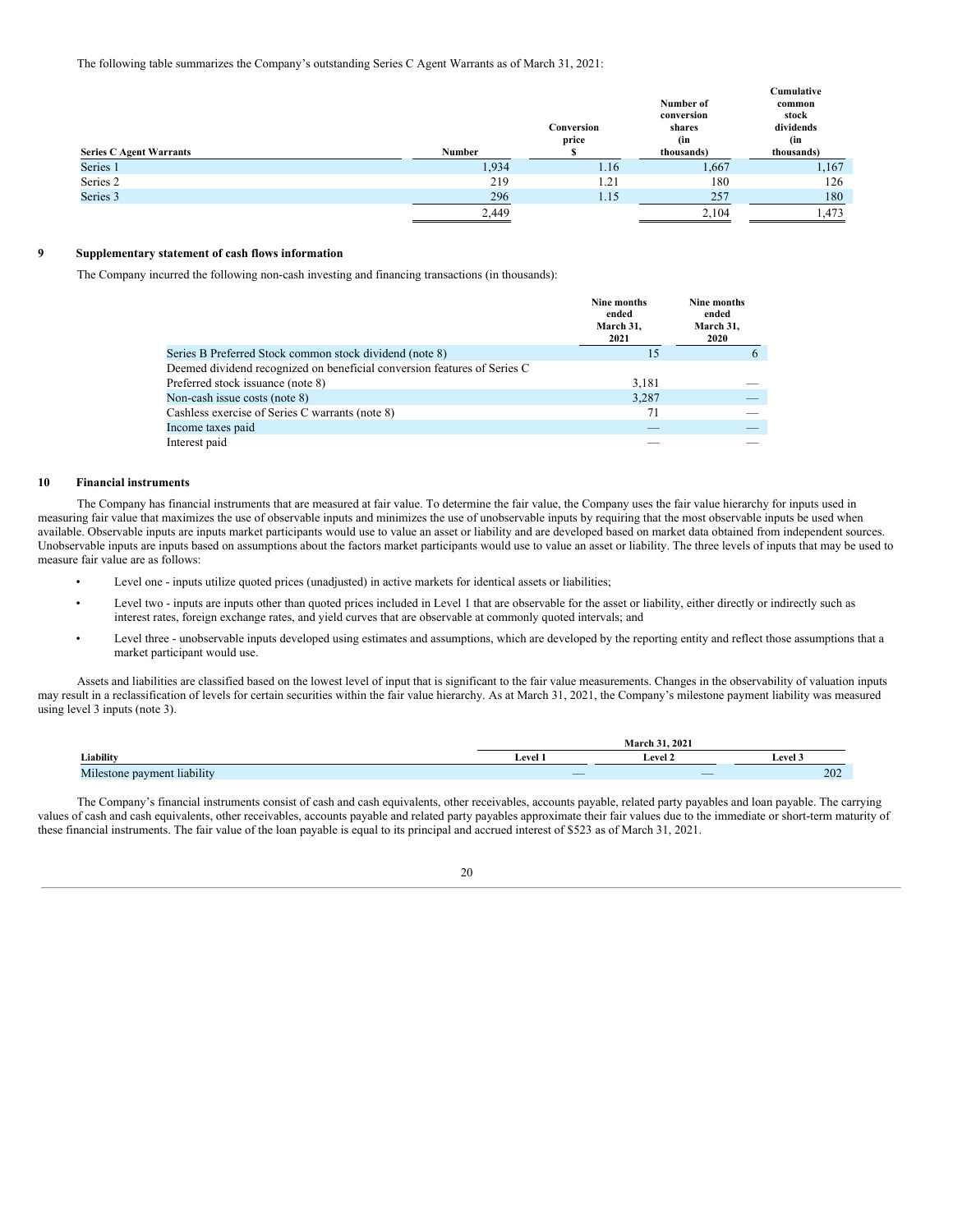# **11 Subsequent events**

Subsequent to March 31, 2021, the Company's Board of Directors approved an increase in the Company's authorized common share capital from95,000 shares of common stock to 175,000 shares of common stock. In addition, the Board of Directors approved an increase to the number of shares available under the 2017 Omnibus Equity Incentive Plan from 6,700 shares to 13,000 shares. Both of these matters require stockholder approval at the Company's annual general meeting of stockholders being held on June 25, 2021.

## **Warrants**

Subsequent to March 31, 2021,1,206 stock purchase warrants exercisable at \$3.18 per share and 10 exercisable at \$40 per share expired.

#### **Series C Preferred Stock**

Subsequent to March 31, 2021,125 shares of Series C-1 Preferred Stock were converted into107,759 shares of common stock,50 shares of Series C-2 Preferred Stock were converted into 41,188 shares of common stock, and636 shares of Series C-3 Preferred Stock were converted into553,047 shares of common stock.

# **Series B Preferred Stock**

On April 29, 2021, all remaining shares of Series B Preferred Stock were converted intoshares of common stock as a result of mandatory conversion corresponding to the fifth anniversary of their issuance. As a result, 601 shares of Series B Preferred Stock were converted into150 shares of common stock.

# **Stock Options**

Subsequent to March 31, 2021,75 stock options were issued exercisable at \$1.37 per share until April 29, 2031.

The Company has evaluated its subsequent events from March 31, 2021 through the date these condensed consolidated interim financial statements were issued and has determined that there are no subsequent events requiring disclosure in these condensed consolidated interim financial statements other than the items noted above.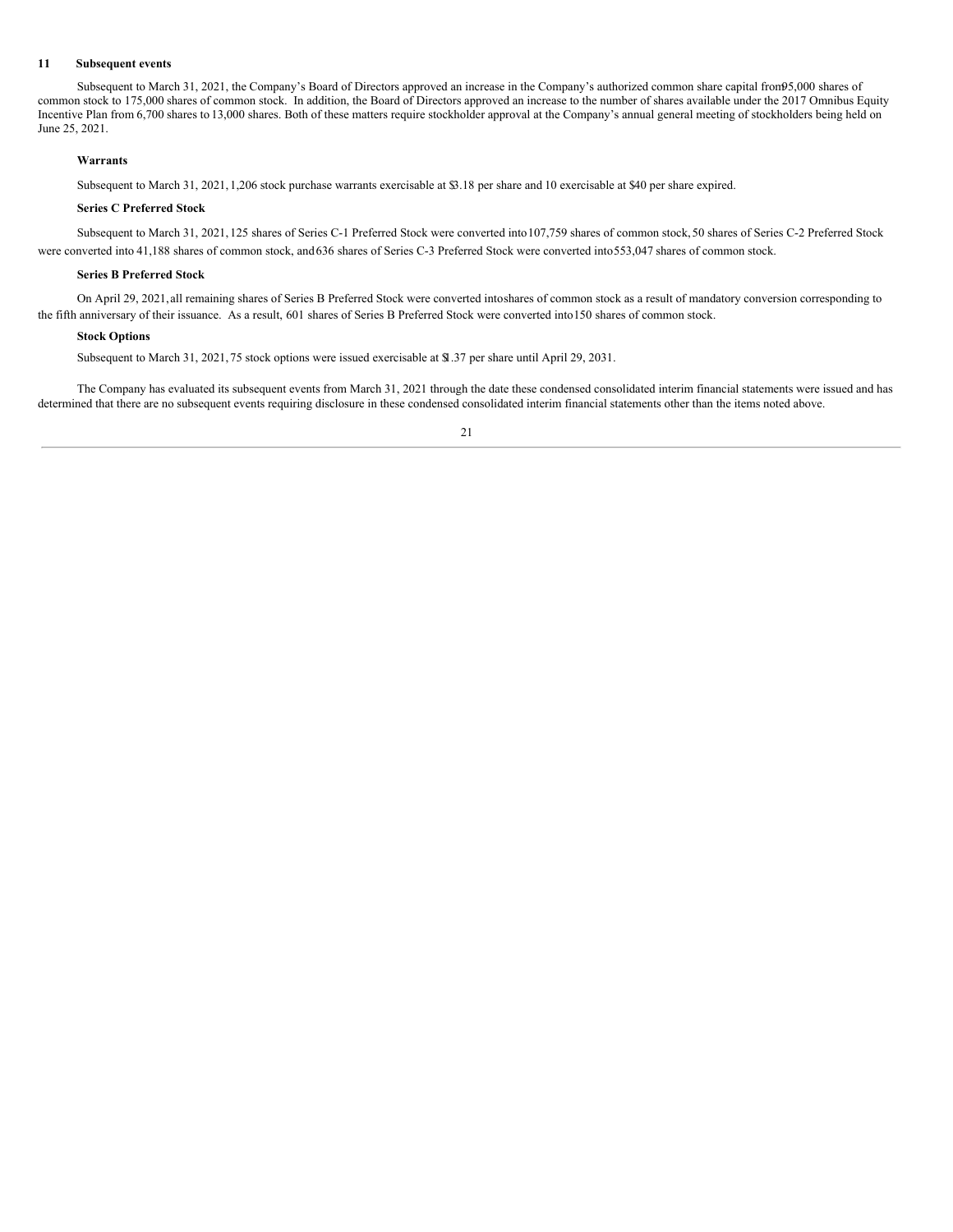#### <span id="page-23-0"></span>**Item 2. Management's Discussion and Analysis of Financial Condition and Results of Operations**

This Management's Discussion and Analysis ("MD&A") contains "forward-looking statements", within the meaning of the Private Securities Litigation Reform Act of 1995, which represent our projections, estimates, expectations, or beliefs concerning, among other things, financial items that relate to management's future plans or objectives or to our future economic and financial performance. In some cases, you can identify these statements by terminology such as "may", "should", "plans", "believe", "will", "anticipate", "estimate", "expect" "project", or "intend", including their opposites or similar phrases or expressions. You should be aware that these statements are projections or estimates as to future events and are subject to a number of factors that may tend to influence the accuracy of the statements. These forward-looking statements should not be regarded as a representation by us or any other person that our events or plans will be achieved. You should not unduly rely on these forward-looking statements, which speak only as of the date of this report. Except as may be required under applicable securities laws, we undertake no obligation to publicly revise any forward-looking statement to reflect circumstances or events after the date of this report or to reflect the occurrence of unanticipated events.

You should review the factors and risks we describe under "Risk Factors" in this report on Form 10-K for the year ended June 30, 2020 and in our other filings with the Securities and Exchange Commission, available at www.sec.gov. Actual results may differ materially from any forward-looking statement.

# **Impact of Coronavirus ("COVID-19") on our Operations, Financial Condition, Liquidity and Results of Operations**

In December 2019, a novel strain of coronavirus, COVID-19, was reported to have surfaced in Wuhan, China and on March 11, 2020 it was declared a pandemic by the World Health Organization. The ultimate impact of the COVID-19 pandemic on our operations is unknown and will depend on future developments, which are highly uncertain and cannot be predicted with confidence, including the duration of the COVID-19 outbreak, new information which may emerge concerning the duration and severity of the COVID-19 pandemic, and any additional preventative and protective actions that governments, or us, may determine are needed.

To date, the COVID-19 pandemic has not caused significant disruption to our Phase 2 clinical studies. Each of our ongoing Phase 2 clinical studies is being conducted at a single site which has reduced the risk of disruption. Patient visits are currently taking place on schedule at the MD Anderson Cancer Center study being conducted in Houston, Texas while patient enrollment and patient treatment for our Phase 2 study being conducted at Sun Yat-sen University Cancer Center in China has been completed. All patients in the China study are currently in the follow-up period of the Phase 2 study.

In addition, thus far, any disruptions to patient treatments have been within allowances under each study protocol. Access to the sites by our clinical monitors has been limited during the COVID-19 pandemic but the recording of study data in both studies and patient treatments at both study sites are being conducted per protocol at this time.

Regarding the VAL-083 study arm of the Global Coalition for Adaptive Research ("GCAR") registrational Phase 2/3 clinical trial that is currently being conducted at multiple sites in the United States, we have not experienced any significant impacts on patient enrollment or treatment. With respect to the REM-001 drug supply, we are currently experiencing some delays in contract manufacturing schedules and supplies which we attribute to COVID-19. The current delays could have an impact on our REM-001 program timeline.

We have cash available to fund planned operations into the second quarter of calendar 2022. However, the COVID-19 pandemic has created significant economic uncertainty and volatility in the credit and capital markets. The ultimate impact of the COVID-19 pandemic on our ability to raise additional capital is unknown and will depend on future developments, which are highly uncertain and cannot be predicted with confidence, including the duration of the COVID-19 outbreak and new information which may emerge concerning the severity of the COVID-19 pandemic. We may not be able to raise sufficient additional capital and may tailor our drug candidate development programs based on the amount of funding we are able to raise in the future. Nevertheless, there is no assurance that these initiatives will be successful.

#### **Background**

Kintara Therapeutics, Inc. (formerly DelMar Pharmaceuticals, Inc.) is a clinical stage, biopharmaceutical company focused on the development and commercialization of new cancer therapies.

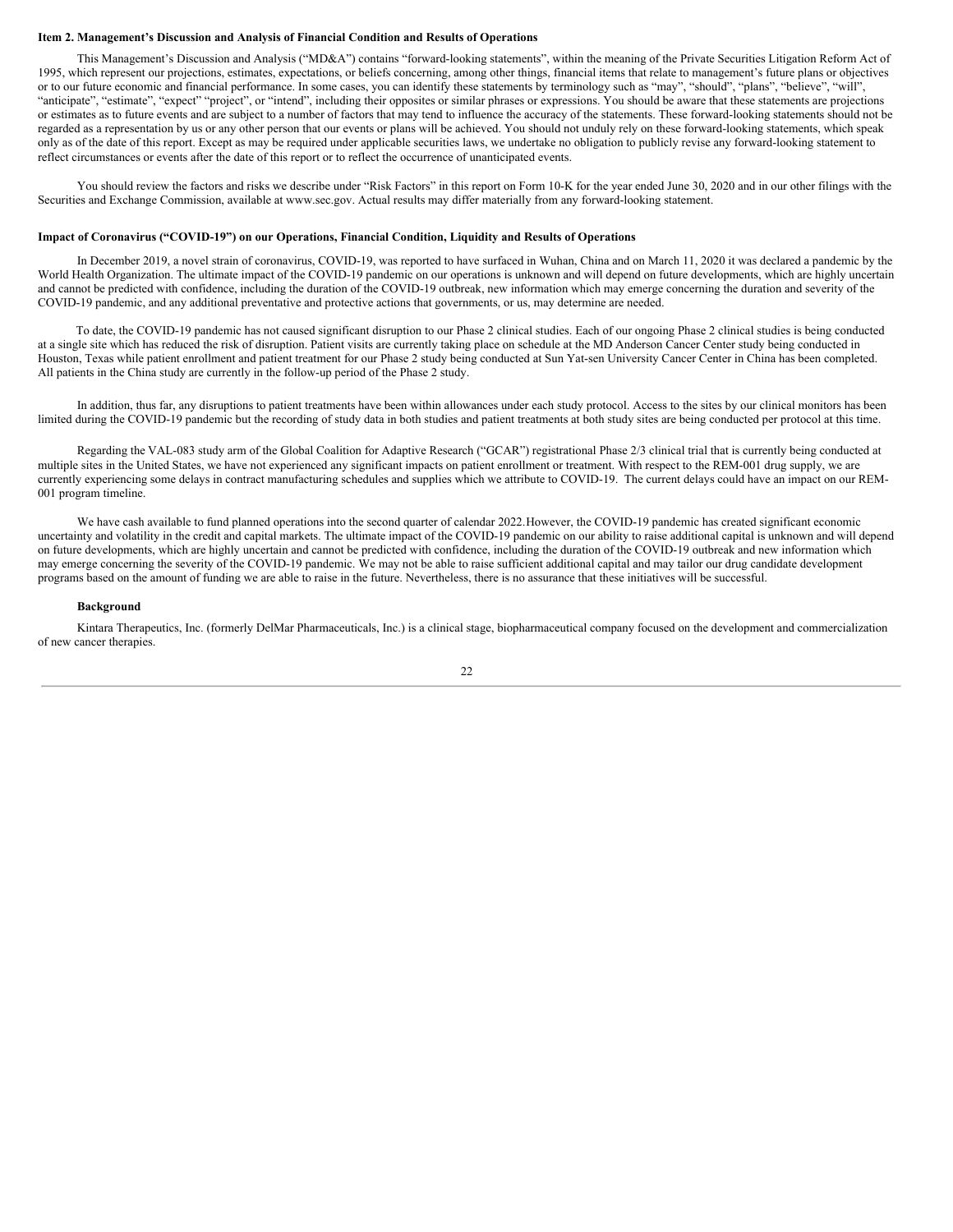On June 9, 2020, we entered into an Agreement and Plan of Merger and Reorganization (the "Merger Agreement"), by and amongAdgero Acquisition Corp., our wholly-owned subsidiary incorporated in the State of Delaware ("Merger Sub"), and Adgero Biopharmaceuticals Holdings, Inc., a Delaware corporation ("Adgero"). On August 19, 2020, upon the terms and subject to the conditions set forth in the Merger Agreement, Merger Sub merged with and into Adgero (the "Merger"), the separate corporate existence of Merger Sub ceased and Adgero continued its existence under Delaware law as the surviving corporation in the Merger and became our direct, wholly-owned subsidiary. As a result of the Merger, each issued and outstanding share of Adgero common stock, par value \$0.0001 per share (the "Adgero Common Stock") (other than treasury shares held by Adgero), was converted automatically into the right to receive 1.5740 shares (the "Exchange Ratio") of our common stock, and cash in lieu of any fractional shares. Also, each outstanding warrant to purchase Adgero Common Stock was converted into a warrant exercisable for that number of shares of our common stock equal to the product of (x) the aggregate number of shares of Adgero Common Stock for which such warrant was exercisable and (y) the Exchange Ratio.

Following the completion of the Merger, we changed our name from DelMar Pharmaceuticals, Inc. to Kintara Therapeutics, Inc. and began trading on Nasdaq under the symbol "KTRA".

We are the parent company of Del Mar (BC), a British Columbia, Canada corporation, and Adgero. We are also the parent company to Callco and Exchangeco which are British Columbia, Canada corporations. Callco and Exchangeco were formed to facilitate the Reverse Acquisition.

References to "we", "us", and "our", refer to Kintara and our wholly-owned subsidiaries, Del Mar (BC), Adgero, Callco and Exchangeco.

We are dedicated to the development of novel cancer therapies for patients with unmet medical needs. Our mission is to benefit patients by developing and commercializing anti-cancer therapies for patients whose solid tumors exhibit features that make them resistant to, or unlikely to respond to, currently available therapies, with particular focus on orphan cancer indications.

Our two lead candidates are VAL-083, a novel, validated, DNA-targeting agent, for the treatment of drug-resistant solid tumors such as glioblastoma multiforme ("GBM") and potentially other solid tumors, including ovarian cancer, non-small cell lung cancer ("NSCLC"), and diffuse intrinsic pontine glioma ("DIPG") and REM-001, a late-stage photodynamic therapy ("PDT") for the treatment of cutaneous metastatic breast cancer ("CMBC"). PDT is a treatment that uses light sensitive compounds, or photosensitizers, that, when exposed to specific wavelengths of light, act as a catalyst to produce a form of oxygen that induces local tumor cell death.

# **Recent Highlights**

- On April 10, 2021 at the American Association for Cancer Research ("AACR") Annual Meeting we announced positive data updates from our ongoing Phase 2 clinical studies in newly-diagnosed first-line, newly-diagnosed adjuvant, and recurrent GBM.
- On February 17, 2021 we announced the final patient was enrolled in the recurrent arm of our ongoing Phase 2 clinical study of VAL-083 being conducted at the MD Anderson Cancer Center ("MD Anderson"). The recurrent arm of the study addresses patients suffering from GBM who have been pre-treated with temozolomide ("TMZ") prior to disease recurrence.
- On January 13, 2021, we announced the initiation of patient recruitment for the VAL-083 study arm of the GCAR registrational Phase 2/3 clinical trial for GBM. The trial, titled GBM AGILE (Glioblastoma Adaptive Global Innovative Learning Environment) Study, is a revolutionary, patient-centered, adaptive platform trial for registration evaluating multiple therapies for patients with newly-diagnosed and recurrent GBM. We also announced that VAL-083 is the only therapeutic agent currently being evaluated in all three GBM patient subtypes: newly-diagnosed methylated MGMT; newly-diagnosed unmethylated MGMT; and recurrent.

# **Private Placement of Series C Preferred Stock**

In conjunction with the closing of the Merger, and through a series of three private placement closings, we issued a total of 25,028 shares of Series C Convertible Preferred Stock (the "Series C Stock") at a purchase price of \$1,000 per share for total aggregate gross proceeds of approximately \$25,000, or net proceeds of approximately \$21,598. Each closing of the private placement was priced at-the-market under the rules of the Nasdaq Stock Market.

The Series C Stock was issued in three series (C-1, C-2, and C-3) at conversion prices equal to \$1.16, \$1.214 and \$1.15, respectively. As result, we issued a total of 25,028 shares of Series C Stock, which are convertible into an aggregate of 21,516,484 shares of common stock. The Series C Stock will be entitled to receive dividends, payable in shares of common stock at a rate of 10%, 15%, 20% and 25% of the number of shares of common stock issuable upon conversion of the Series C Stock, on the 12th, 24th, 36th and 48th month, anniversary of the initial closing of the private placement which occurred on August 19, 2020; provided, that the holder of such shares has not converted the shares of Series C Stock prior to the applicable dividend rate.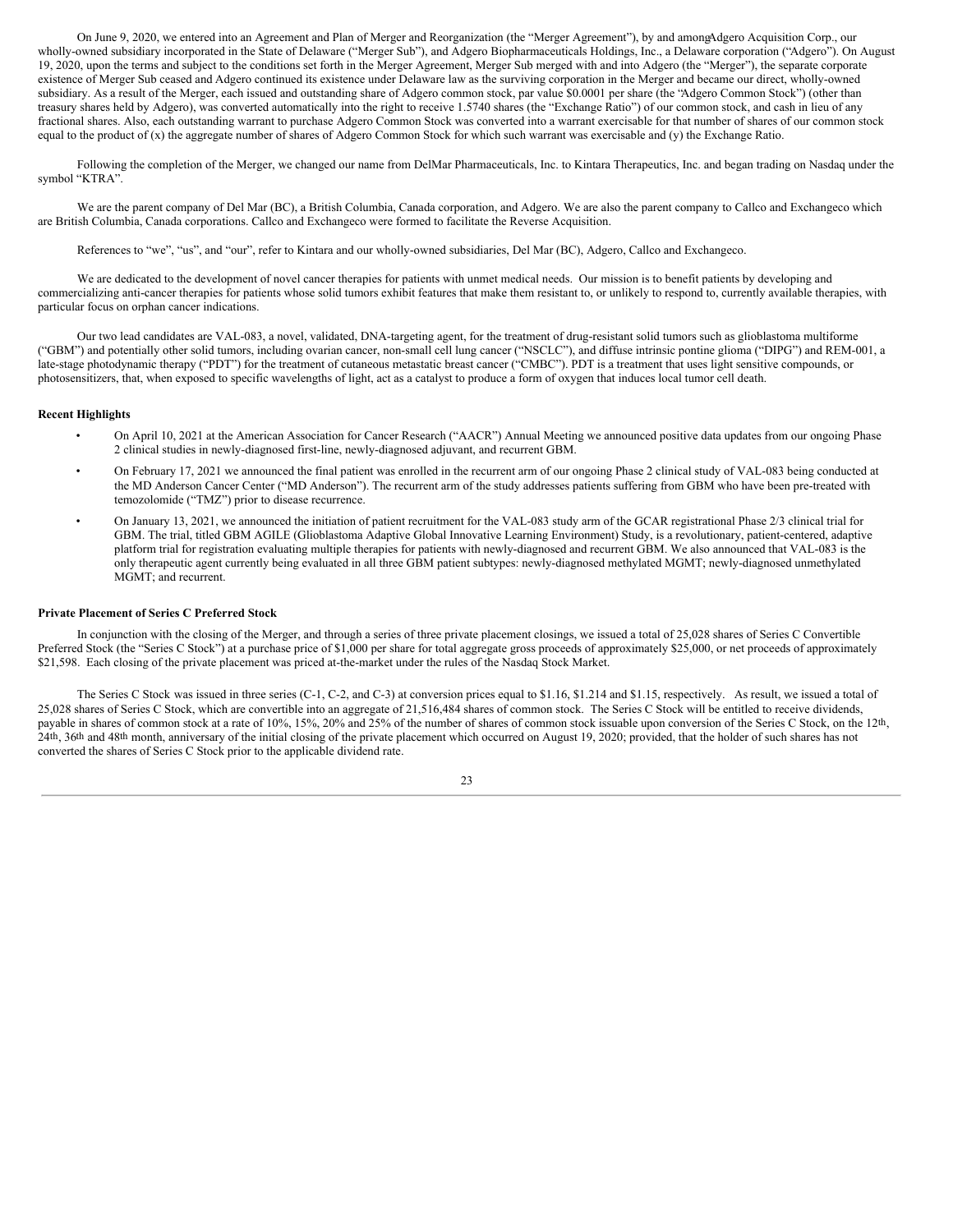In connection with the private placement, we entered into a Placement Agency Agreement (the "Placement Agency Agreement"), with Aegis Capital Corp., which acted as our exclusive placement agent (the "Placement Agent") for the private placement. Pursuant to the terms of the Placement Agency Agreement, in connection with the three closings of the private placement, we paid the Placement Agent an aggregate cash fee of \$2,503, a non-accountable expense allowance of approximately \$651 and issued to the Placement Agent, or its designees, warrants to purchase 2,504 shares of Series C Stock (the "Placement Agent Warrants"). The Placement Agent Warrants have an exercise price of \$1,000 per share, provide for a cashless exercise feature and are exercisable for a period of four years from the date of the initial closing of the private placement. The Series C Stock issuable upon exercise of the Placement Agent Warrants will be convertible into shares of common stock and will be entitled to the same dividend rights as the outstanding Series C Stock. In addition, and as compensation for advisory services rendered in connection with the Merger, we issued 572 shares of common stock to the Placement Agent.

# **Targeted Clinical Milestones**

# **(calendar quarters)**

Below are our completed, planned, or expected milestones for the respective time periods noted:

# **Q1 2021**

• Commenced Enrollment – GCAR GBM AGILE Registration Study

# **Q2 2021**

- American Association for Cancer Research Posters Provided Data Updates for Phase 2 GBM Studies
- VAL-083: Top Line Results Phase 2 Recurrent GBM Study

# **Q3 2021**

• VAL-083: Top Line Results – Phase 2 Adjuvant GBM Study

# **Q4 2021/Q1 2022**

• REM-001: Enroll first patient – CMBC lead-in study

## **First Half 2022**

• VAL-083: Graduation from Stage 1 to Stage 2 in the GCAR GBM AGILE Registration Study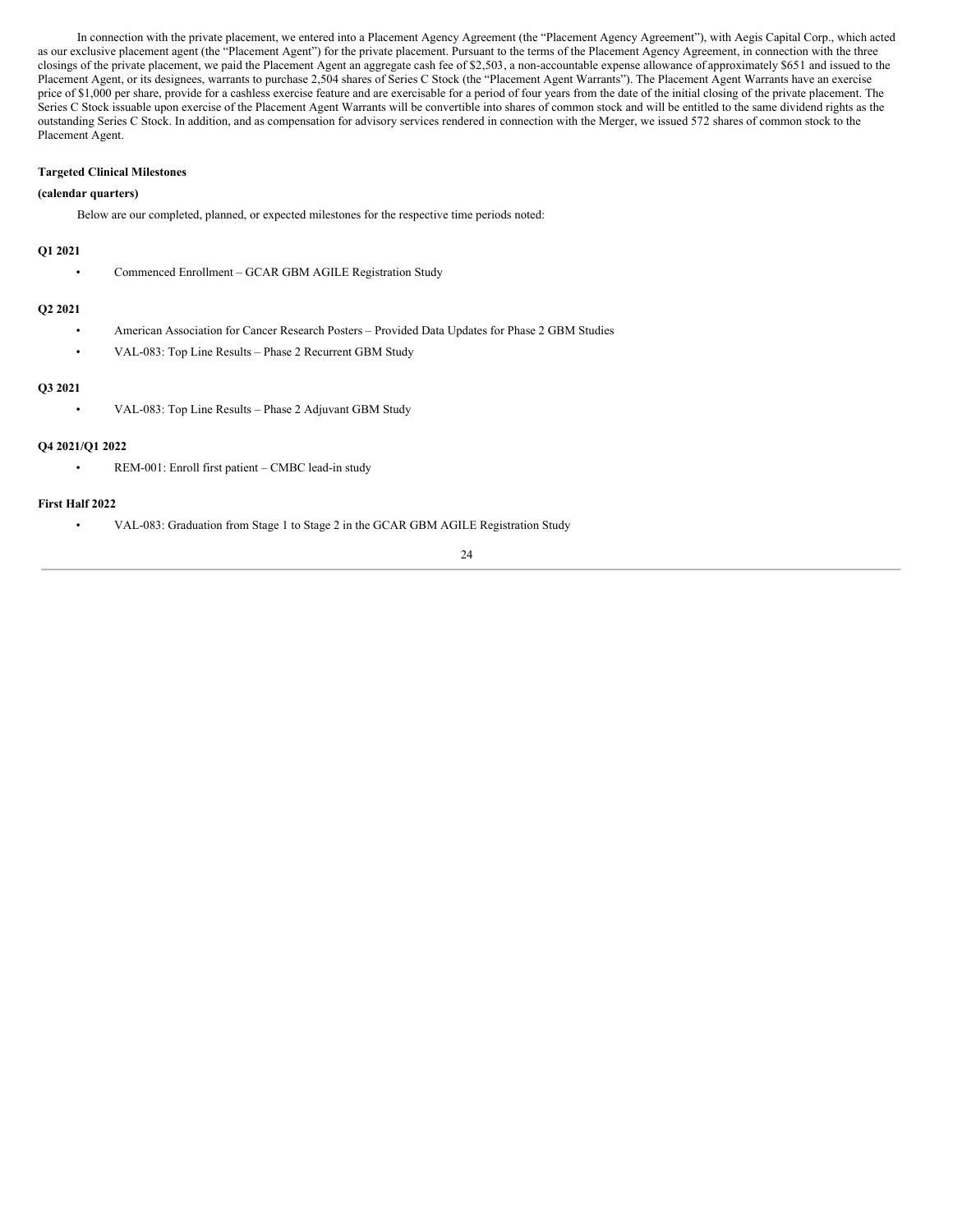## **Product Pipeline**



#### **VAL-083**

# **Background**

VAL-083 is a first-in-class, small-molecule, DNA-targeting chemotherapeutic that has demonstrated activity against a range of tumor types in prior Phase 1 and Phase 2 clinical studies sponsored by the US National Cancer Institute ("NCI"). "First-in-class" means that VAL-083 embodies a unique molecular structure which is not an analogue, or derivative, of any approved product, or product under development, for the treatment of cancer. As part of our business strategy, we leverage and build upon these prior NCI investments and data from more than 40 NCI- Phase 1 and Phase 2 clinical studies, which includes an estimated 1,100 patient safety database.

Prior studies of VAL-083 have shown increased median overall survival benefits versus radiation alone validating the positive tumor affecting properties of VAL-083. Our research has highlighted the opportunities afforded by VAL-083's unique mechanism of action and its potential to address unmet medical needs in a well-defined and acknowledged biomarker selected population within the larger GBM population. Historically, we have focused our development efforts on patients whose tumors exhibit biological features that make them resistant to, or unlikely to respond to, currently available therapies as identified by the National Comprehensive Cancer Network ("NCCN"). For example, our research demonstrating VAL-083's activity in GBM independent of the O6-methyl guanine methyltransferase ("MGMT") methylation status has allowed us to focus our Phase 2 study patient selection based on this important biomarker and thus improve the probability of success in our current and future clinical studies.

We are currently conducting two open-label, biomarker-driven, Phase 2 studies in MGMT-unmethylated GBM. MGMT is a DNA-repair enzyme that is associated with resistance to TMZ, the current standard-of-care chemotherapy used in the treatment of GBM. Greater than 60% of GBM patients have MGMT-unmethylated tumors and exhibit a high expression of MGMT, which is correlated with TMZ treatment failure and poor patient outcomes as indicated in the NCCN guidelines for GBM treatment published in September 2017. Our research demonstrates that VAL-083's anti-tumor activity is independent of MGMT expression. In our current Phase 2 studies we are using MGMT as a biomarker to identify patients for treatment with VAL-083 in three distinct GBM patient populations:

- MGMT-unmethylated GBM, currently comprising two ongoing, separate Phase 2 clinical studies for:
	- GBM patients in two study arms at MD Anderson:
		- as adjuvant therapy immediately following concomitant TMZ treatment with chemoradiation in newly-diagnosed GBM patients; and
		- in Avastin®-naïve recurrent GBM patients;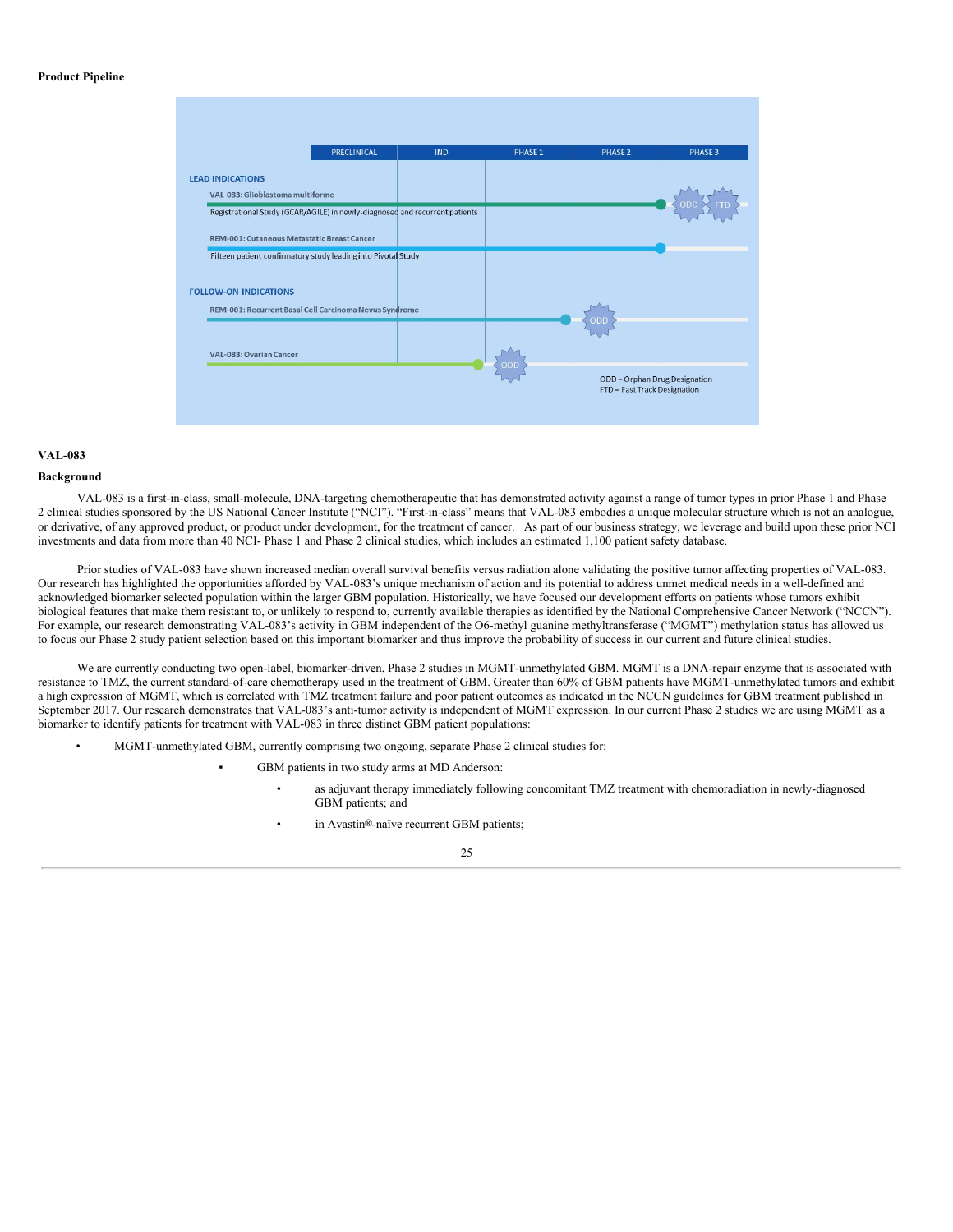# ▪ As first-line therapy in newly-diagnosed GBM patients at Sun Yat-sen University Cancer Center ("SYSUCC").

On June 4, 2020, we accepted an invitation from GCAR to include VAL-083 in GCAR's GBM AGILE Study, an adaptive clinical study platform for patients with GBM. On October 21, 2020, we announced we had entered into a definitive agreement with GCAR and on January 13, 2021, we announced the initiation of patient recruitment for the VAL-083 study arm of the GBM AGILE Study. We also announced that VAL-083 is the only therapeutic agent currently being evaluated in all three GBM patient subtypes in the GBM AGILE Study: newly-diagnosed methylated MGMT; newly-diagnosed unmethylated MGMT; and recurrent. The GBM AGILE Study employs a costefficient, adaptive trial design with a Stage 1 (Phase 2) learning and adapting phase and a Stage 2 (Phase 3) expansion and confirmation phase.

GBM AGILE is an international, innovative platform trial designed to more rapidly identify and confirm effective therapies for patients with glioblastoma through response adaptive randomization and a seamless phase 2/3 design. The trial, conceived by over 130 key opinion leaders, is conducted under a master protocol, allowing multiple therapies or combinations of therapies from different pharmaceutical partners to be evaluated simultaneously. With its innovative design and efficient operational infrastructure, we believe data from the GBM AGILE Study can be used as the foundation for an NDA and biologics license application submissions and registrations to the U.S. Food and Drug Administration ("FDA") and other health authorities.

GCAR is a 501(c)(3) nonprofit organization uniting physicians, clinical researchers, advocacy and philanthropic organizations, biopharma, health authorities, and other key stakeholders in healthcare to expedite the discovery and development of treatments for patients with rare and deadly diseases by serving as sponsor of innovative and complex trials including master protocols and platform trials. GCAR is the sponsor of GBM AGILE. Key strategic partners for the GBM AGILE trial effort include the National Brain Tumor Society ("NBTS"), National Foundation for Cancer Research, and Asian Fund for Cancer Research.

We have also undertaken research in ovarian cancer. Ovarian cancer is the fifth most common cancer in women and is the leading cause of death among women diagnosed with gynecological malignancies. We are in the process of evaluating the best path forward in ovarian cancer including the potential combination of VAL-083 with PARP inhibitors. The FDA granted orphan drug designation for the use of VAL-083 in the treatment of ovarian cancer.

In addition to our clinical development activities in the United States, pursuant to our collaboration with Guangxi Wuzhou Pharmaceutical (Group) Co. Ltd. ("Guangxi Wuzhou Pharmaceutical Company"), we have provided Guangxi Wuzhou Pharmaceutical Company certain commercial rights to VAL-083 in China where it is approved as a chemotherapy for the treatment of chronic myelogenous leukemia ("CML") and lung cancer. Guangxi Wuzhou Pharmaceutical Company is the only manufacturer presently licensed by the China Food and Drug Administration ("CFDA") to produce the product for the China market.

We have a broad patent portfolio to protect our intellectual property. Our patents and patent applications claim methods of use of VAL-083 and related compounds, synthetic methods, and quality controls for the manufacturing process of VAL-083. We believe that our portfolio of intellectual property rights provides a defensible market position for the commercialization of VAL-083. In addition, VAL-083 has been designated by the FDA as an orphan drug under the Orphan Drug Act and the European Medicines Agency ("EMA") for the treatment of gliomas, including GBM. The FDA has also granted Orphan Drug description to VAL-083 for the treatment of medulloblastoma and ovarian cancer.

Our corporate development strategy is to advance VAL-083 on an indication-by-indication basis, and then to consider out-licensing when it has matured enough to warrant proper licensing valuations. In addition to VAL-083's applicability to multiple solid tumor indications, we are also constantly evaluating licensing, or acquiring additional product candidates, in order to establish a product pipeline and to position us for long-term sustainability and growth of shareholder value. We believe the experience of our clinical development team will position us to efficiently develop possible drug candidates that we may acquire, or license, in the future.

We intend to continue to evaluate options for our strategic direction. These options may include raising additional capital, the acquisition of another company and/or complementary assets, our sale, or another type of strategic partnership.

## **MGMT-unmethylated GBM**

GBM is the most common and the most lethal form of glioma. According to the Central Brain Tumor Registry of the United States, GBM occurs with an incidence of 3.20 per 100,000 person-years. Approximately 13,000 new cases of GBM were diagnosed in the United States and 16,000 in Europe during 2017. Within the GBM patient population, over 60% of patients are unmethylated with respect to their MGMT status.

Measurement of MGMT (O6-methyl guanine methyltransferase) methylation status has become routine in clinical practice as a biomarker that correlates with resistance to the standard-of-care chemotherapy with TMZ (Temodar®), and patient outcomes in GBM. Over 60% of GBM patients' tumors are characterized as "MGMT-unmethylated" and exhibit a high expression of MGMT, a naturally occurring DNA-repair enzyme, the activity of which nullifies the chemotherapeutic activity of TMZ. The lack of specific therapies for MGMT-unmethylated GBM is a significant unmet medical need. Importantly, the 2017 update to the NCCN guidelines states that the treatment benefit of TMZ is likely to be lower in GBM patients with an unmethylated MGMT promoter.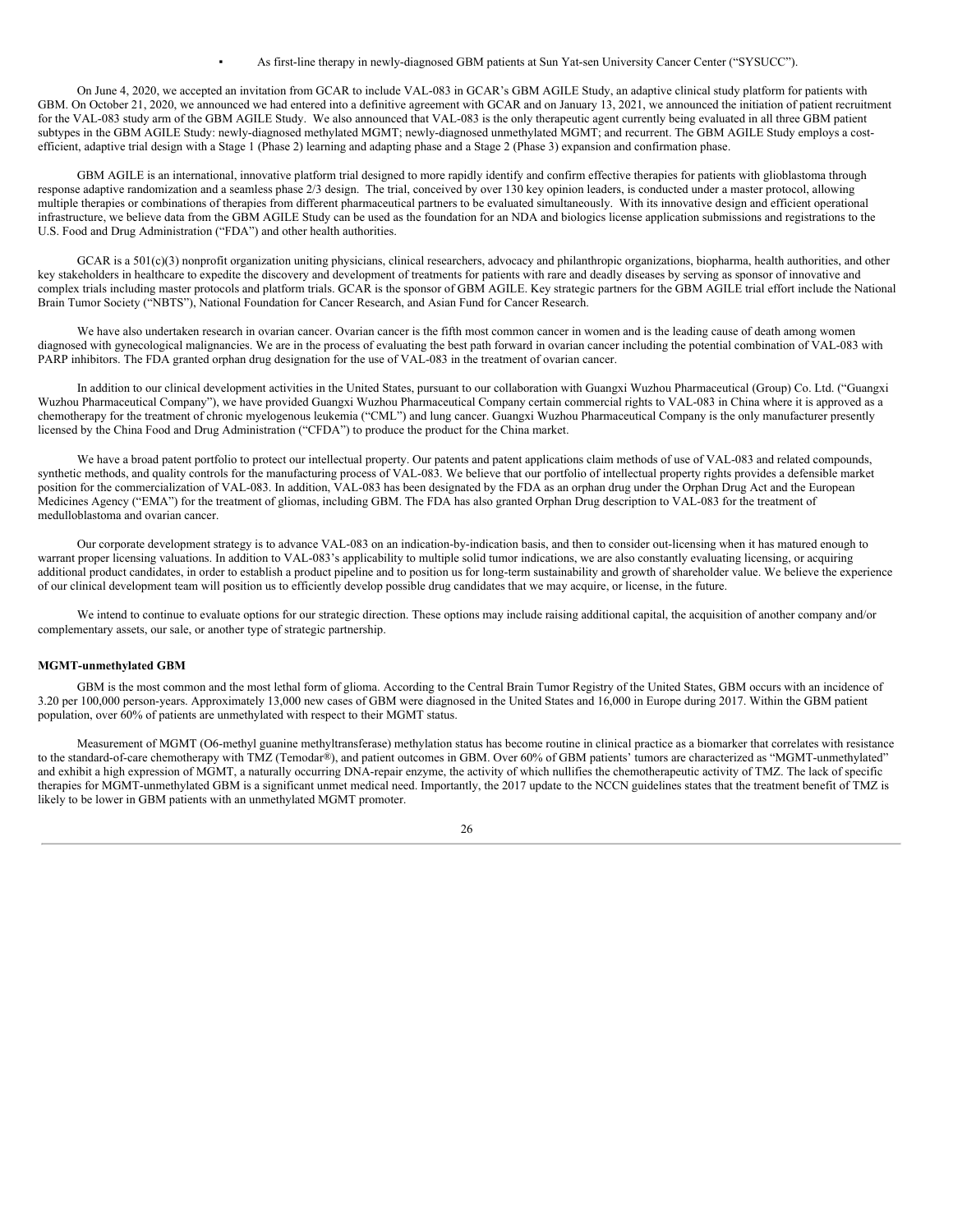We have demonstrated that VAL-083's anti-tumor mechanism is active independent from the MGMT status*in vitro*. We believe this distinct mechanism of action suggests the potential of VAL-083 as a replacement for the current standard-of-care chemotherapy, temozolomide, in both MGMT methylated and MGMT-unmethylated GBM. We have utilized MGMT-methylation status to identify GBM patients who are unlikely to respond to TMZ and have included only MGMT-unmethylated patients in our current Phase 2 clinical studies of VAL-083. We have recently received approval to treat newly-diagnosed methylated, newly-diagnosed unmethylated, and recurrent GBM patients as part of our treatment arm in the GCAR GBM AGILE study.

We believe that our research, highlights the opportunity for VAL-083 as a potential new standard-of-care in the treatment of both MGMT methylated and MGMTunmethylated GBM.

# **VAL-083 Clinical Studies**

#### *Phase 2 Study in Newly-Diagnosed MGMT-unmethylated GBM*

In September 2017, we initiated a single arm, biomarker driven, open-label Phase 2 study in newly-diagnosed MGMT-unmethylated GBM patients at SYSUCC in Guangzhou, China. The study is being conducted under our collaboration agreement with Guangxi Wuzhou Pharmaceutical Company.

In this Phase 2 study, VAL-083 is being combined with radiotherapy as a potential replacement for standard-of-care chemoradiation with temozolomide in patients with MGMT-unmethylated GBM. The goals of the study are to confirm the safety of the three-day VAL-083 dosing regimen in combination with radiotherapy and to investigate efficacy outcomes of the combination of VAL-083 and radiotherapy in MGMT-unmethylated GBM patients.

We have completed enrollment of this study with a total of 29 newly-diagnosed, MGMT-unmethylated GBM patients and we have also completed treatment of the patients on this study. The efficacy endpoints of the study include tumor response, as assessed by the Response Assessment in NeuroOncology ("RANO"), and progression-free survival ("PFS"), progression-free survival at six months ("PFS6"), and overall survival ("OS"), compared to historical results in the target population. The study is being conducted in two parts: (1) Dose-confirmation: VAL-083 in cohorts (20, 30 and 40 mg/m<sup>2</sup>/day IV daily x 3 every 21 days) to assess safety and activity when administered concurrently with x-ray therapy ("XRT") to confirm the maximum tolerated dose ("MTD"), and (2) Expansion: VAL-083 will be studied in up to 20 additional patients at the target dose, as determined by the dose-confirmation part of the study, administered concurrently with XRT. Assessments of safety and tolerability will be used to support further clinical development of VAL-083 in combination with radiotherapy. Pharmacokinetic assessments of VAL-083 in plasma and cerebral spinal fluid ("CSF") will be used to correlate drug exposure in the central nervous system with patient outcomes.

Dose-confirming cohorts studying 20, 30, and 40 mg/m2/day x three every 21 days have been completed. Based on the dose confirmation phase of the study, we have selected 30 mg/m<sup>2</sup>/day for combination with irradiation for the treatment of newly-diagnosed MGMT-unmethylated GBM patients. This study is fully enrolled at 29 patients.

On April 10, 2021 at the virtual AACR Annual Meeting, we provided an update on patient data as follows:

• For the 29 patients as of the March 11, 2021 cut-off date, median PFS with VAL-083 is currently 9.3 months (95% confidence interval ("CI") 6.4-12.0 months). Additionally, for the 25 patients initially receiving the treatment dose that is being carried forward into the GBM AGILE pivotal Phase 3 study of 30 mg/m2/day on days 1, 2 and 3 of a 21-day cycle, median PFS was reported to be 8.7 months (CI 6.4-12.5 months).

While this is not a head-to-head study, this PFS data compares favorably to historical TMZ control data. Published data from Hegi et al. (2005 - New England Journal of Medicine) and Tanguturi et al. (2017 - NeuroOncology) indicates that MGMT-unmethylated patients receiving the current standard of care have a median PFS of 5.3 months and 6.9 months, respectively. Multiple treatment cycles of VAL-083 at the 30 mg/m<sup>2</sup>/day dose in combination with standard radiation treatment (2 Gy/day, 5 days/week) was shown to be generally safe and well-tolerated.

#### *Phase 2 Study in MGMT-unmethylated GBM in Collaboration with University of Texas MD Anderson Cancer Center*

In February 2017, we initiated a biomarker driven, open-label, single-arm Phase 2 study in collaboration with MD Anderson This biomarker-driven study (testing for MGMT methylation status) has been amended to enroll up to 83 patients (35 with a starting dose of 40 mg/m2/day and 48 with a starting dose of 30 mg/m<sup>2</sup>/day) to determine the potential of VAL-083 treatment to improve overall survival in GBM patients whose tumors have recurred following treatment with temozolomide. These patients will not have been treated previously with Avastin®. In addition, this study has been amended to add an adjuvant patient arm. This arm will include up to 36 patients previously treated with TMZ in combination with radiation who, rather than being treated with additional cycles of TMZ, will begin treatment with VAL-083.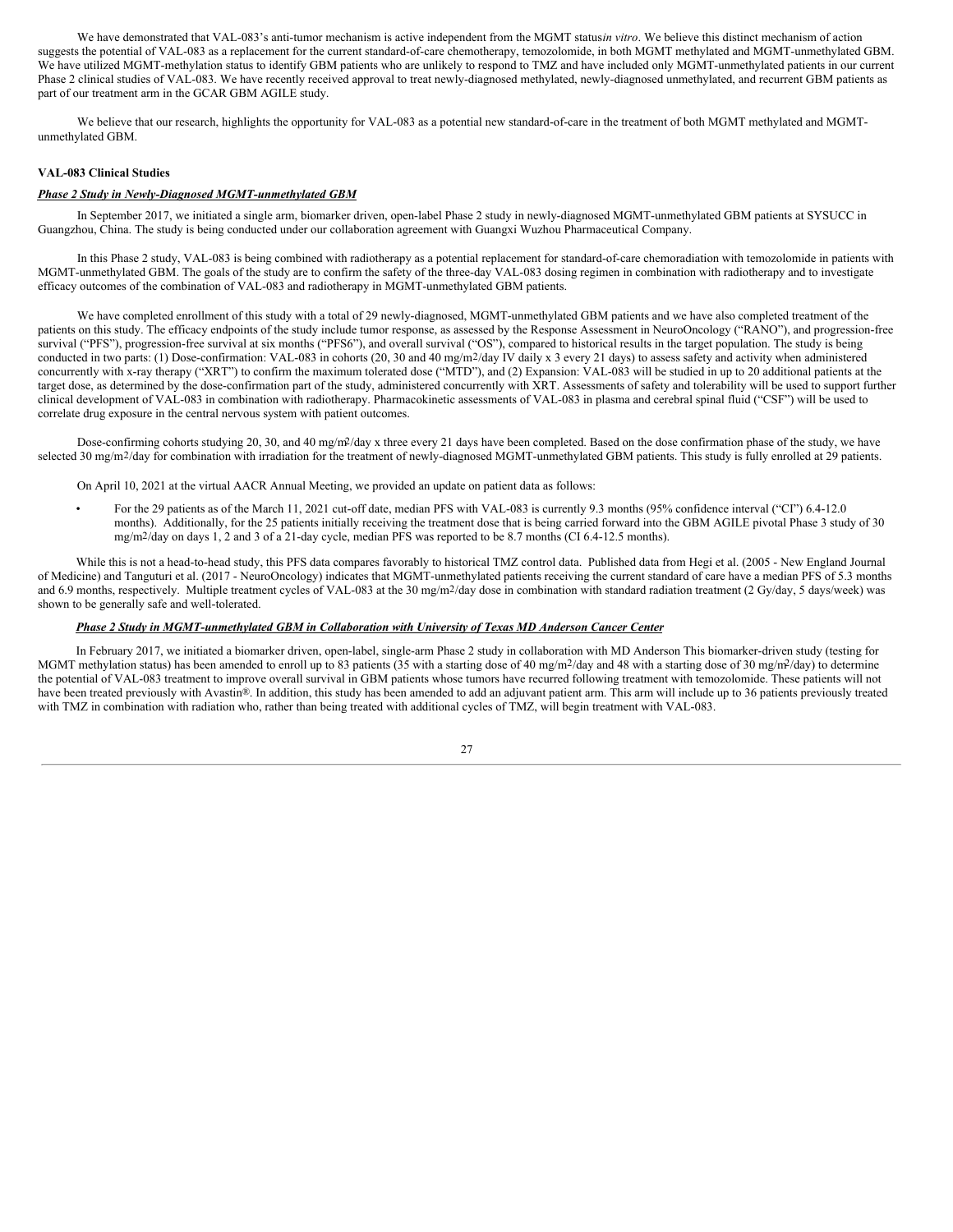# *Recurrent Study Arm*

On April 10, 2021 at the virtual AACR Annual Meeting, we provided an update on patient data as follows:

- For patients in the fully-enrolled recurrent group receiving second-line therapy with VAL-083 following first-line TMZ failure, 89 patients have been enrolled as of the data cut-off of March 12, 2021 with 35 patients (35 efficacy evaluable) having received an initial dose of 40 mg/m2/day and 54 (48 efficacy evaluable) having received the planned Phase 3 initial dose of 30 mg/m<sup>2</sup>/day (on days 1, 2 and 3 of a 21-day cycle).
- The median overall survival ("mOS") for the 83 efficacy evaluable patients who have completed at least one cycle of treatment was 7.5 months (CI 6.0-9.0 months).
- For the 48 efficacy evaluable patients initially receiving the intended treatment dose that is being carried forward in the GBM AGILE pivotal study (30 mg/m2/day on days 1, 2 and 3 of a 21-day cycle), mOS is currently 7.9 months (CI 5.9-9.9 months) as of the March 12, 2021 cut-off date.

While this is not a head-to-head study, historically, lomustine, which is the most commonly used chemotherapy for these patients, has demonstrated mOS of 7.2 months as indicated by published data from Wick et al. (2017 – New England Journal of Medicine).

It is important for this GBM patient population, which has been heavily pre-treated with temozolomide, to be able to be treated with multiple cycles of VAL-083 without significant hematological toxicities. We believe the modified dose of VAL-083, in addition to the change in patient eligibility platelet counts, should help provide for enhanced patient safety. We believe a positive outcome from this study will help support approval of VAL-083 for the treatment of MGMT-unmethylated recurrent GBM.

A detailed description of this study can be found at clinicatrials.gov, Identifier Number: NCT02717962.

#### *Newly-Diagnosed Adjuvant Study Arm*

On July 24, 2019, we announced the enrollment of the first patient in the newly-diagnosed adjuvant arm of the Phase 2 study being conducted at MD Anderson. The newly-diagnosed adjuvant arm was originally planned for 24 patients, but based on encouraging outcomes, we increased the newly-diagnosed adjuvant arm enrollment from the originally planned 24 patients to include up to 12 additional patients. These patients will have had initial cycles of temozolomide concomitant with radiation but will not have yet started subsequent cycles of TMZ (i.e., maintenance stage TMZ patients).

On April 10, 2021 at the virtual AACR Annual Meeting, we provided an update on patient data as follows:

As of the data cut-off date of March 12, 2021, for the 33 efficacy evaluable patients (of a planned up to 36 patients) median PFS is currently 10.0 months (CI 8.2-10.8).

While this is not a head-to-head study, this PFS data compares favorably to historical TMZ control data of 5.3 months and 6.9 months as indicated by published data from Hegi et al. (2005 - New England Journal of Medicine) and Tanguturi et al. (2017 – NeuroOncology), respectively.

As noted above, patients in the recurrent arm of the MD Anderson clinical study have been heavily pre-treated with temozolomide. Based on published data from our MD Anderson and SYSUCC clinical studies, we believe there is a significant opportunity to treat GBM patients in the pre-temozolomide maintenance stage (i.e., adjuvant). We have previously reported that myelosuppression (thrombocytopenia and neutropenia) is the most common adverse event associated with VAL-083.

A detailed description of this study can be found at clinicatrials.gov, Identifier Number: NCT02717962.

# *Safety Across Studies*

Consistent with prior studies, myelosuppression is the most common adverse event with VAL-083 in both the recurrent GBM and adjuvant treatment setting at MD Anderson. In the 30 mg/m<sup>2</sup>/day starting dose cohort (the dose being studied in the GBM AGILE Study) seven subjects have experienced a serious adverse event ("SAE") possibly related to VAL-083 in the recurrent group and one patient has experienced a possibly drug-related SAE in the adjuvant group as of the relevant data cut-off dates.

In the newly-diagnosed study being conducted at SYSUCC, three subjects have experienced an SAE possibly related to VAL-083. Multiple treatment cycles of VAL-083 at the 30 mg/m<sup>2</sup>/day dose in combination with standard radiation treatment (2 Gy/day, 5 days/week) were shown to be generally safe and well-tolerated. This study has been fully enrolled, and all patients have completed treatment with VAL-083 and are currently in follow-up.

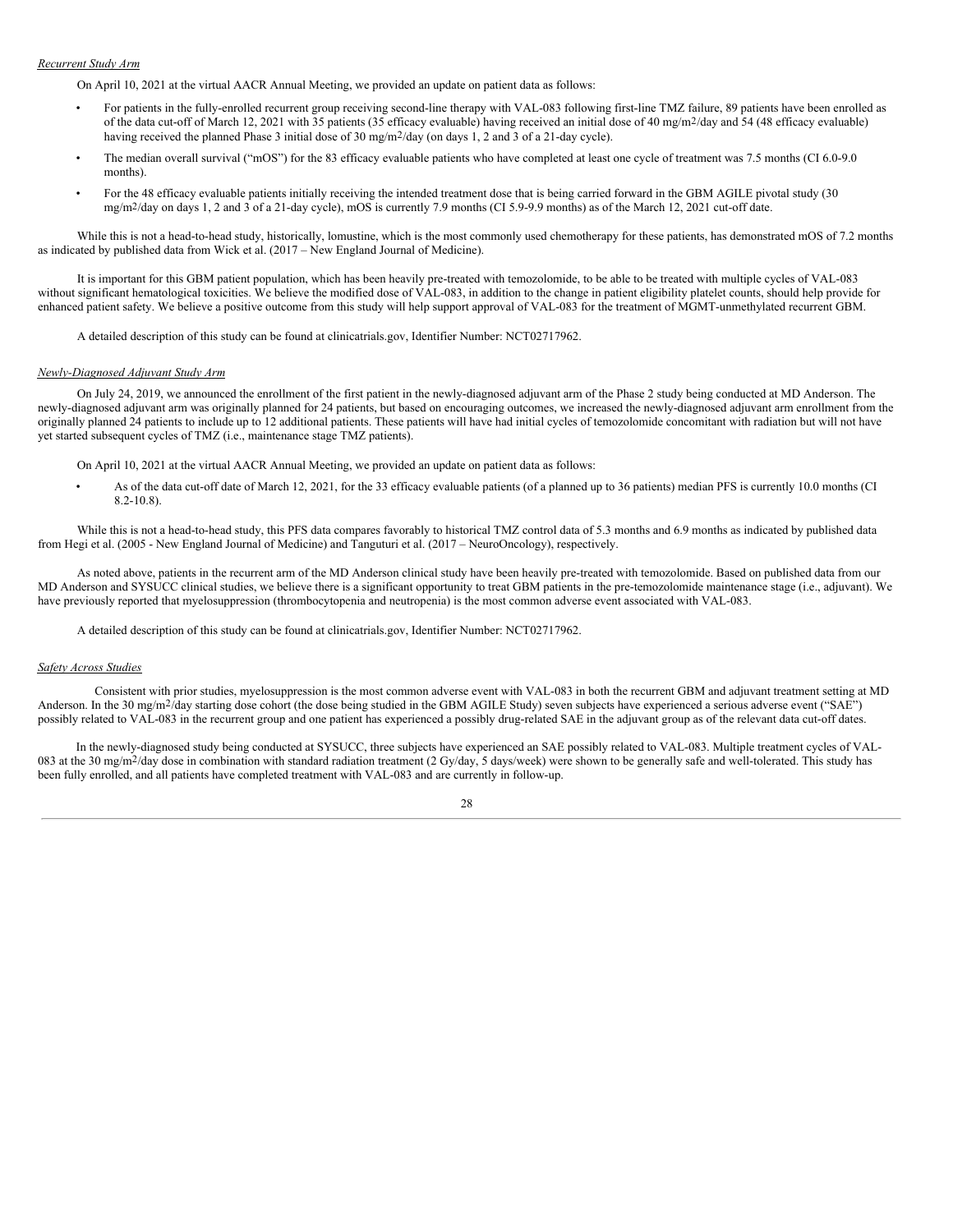#### **VAL-083 Fast Track Designation**

The FDA has granted us Fast Track designation for VAL-083 in recurrent GBM.

Fast Track designation is designed to expedite the review of drugs that show promise in treating life-threatening diseases and address unmet medical needs, with the goal of getting new treatments to patients earlier. Fast Track designation provides sponsors with an opportunity for increased frequency for communication with the FDA to ensure an optimal development plan and to collect appropriate data needed to support drug approval. Additional benefits of the Fast Track designation may include an Accelerated Approval, a Priority Review, and a Rolling Review. Accelerated Approval is granted to drugs that demonstrate an effect on a surrogate, or intermediate endpoints, reasonably likely to predict clinical benefit. Priority Review shortens the FDA review process for a new drug from ten months to six months and is appropriate for drugs that demonstrate significant improvements in both safety and efficacy of an existing therapy. Rolling Review provides a drug company the opportunity to submit completed sections of its NDA for review by the FDA. Typically, NDA reviews do not commence until the drug company has submitted the entire application to the FDA. Through the Fast Track designation, the FDA attempts to ensure that questions raised during the drug development process are resolved quickly, often leading to earlier approval and increased access for patients.

#### **Current Treatments for Gliomas and Glioblastoma Multiforme**

Gliomas are a type of Central Nervous System ("CNS") tumor that arises from glial cells in the brain or spine. Glial cells are the cells surrounding nerves. Their primary function is to provide support and protection for neurons in the CNS.

GBM is the most common and the most lethal form of glioma. According to the Central Brain Tumor Registry of the United States, GBM occurs with an incidence of 3.20 per 100,000 person-years. Approximately 13,000 new cases of GBM were diagnosed in the United States and 16,000 in Europe during 2017.

Common symptoms of GBM include headaches, seizures, nausea, weakness, paralysis and personality or cognitive changes such as loss of speech or difficulty in thinking clearly. GBM progresses quickly and patients' conditions deteriorate rapidly progressing to death. The outlook for GBM patients is generally poor. The overall median survival in newly diagnosed GBM patients with best available treatments is less than 15 months, and two-year and five-year survival rates are approximately 30% and 10%, respectively.

In September 2017, the NCCN updated treatment guidelines for GBM. The recommended treatment regimen for GBM includes surgical resection to remove as much of the tumor as possible ("debulking") followed by radiotherapy with concomitant and adjuvant chemotherapy with temozolomide with or without tumor treating fields ("TTF"). GBM patients whose tumors exhibit an unmethylated promoter for the gene encoding the DNA repair enzyme MGMT, a biomarker correlated with resistance to temozolomide, may be treated with radiation alone following surgery.

Patients with an unmethylated MGMT promoter have high levels of MGMT, a naturally-occurring DNA repair enzyme that repairs tumor-fighting lesions induced by TMZ thus allowing a patient's tumor to continue to grow despite treatment, which leads to poor outcomes. Measurement of MGMT methylation status has become routine in clinical practice as biomarker that correlates with response to TMZ and patient outcomes in GBM.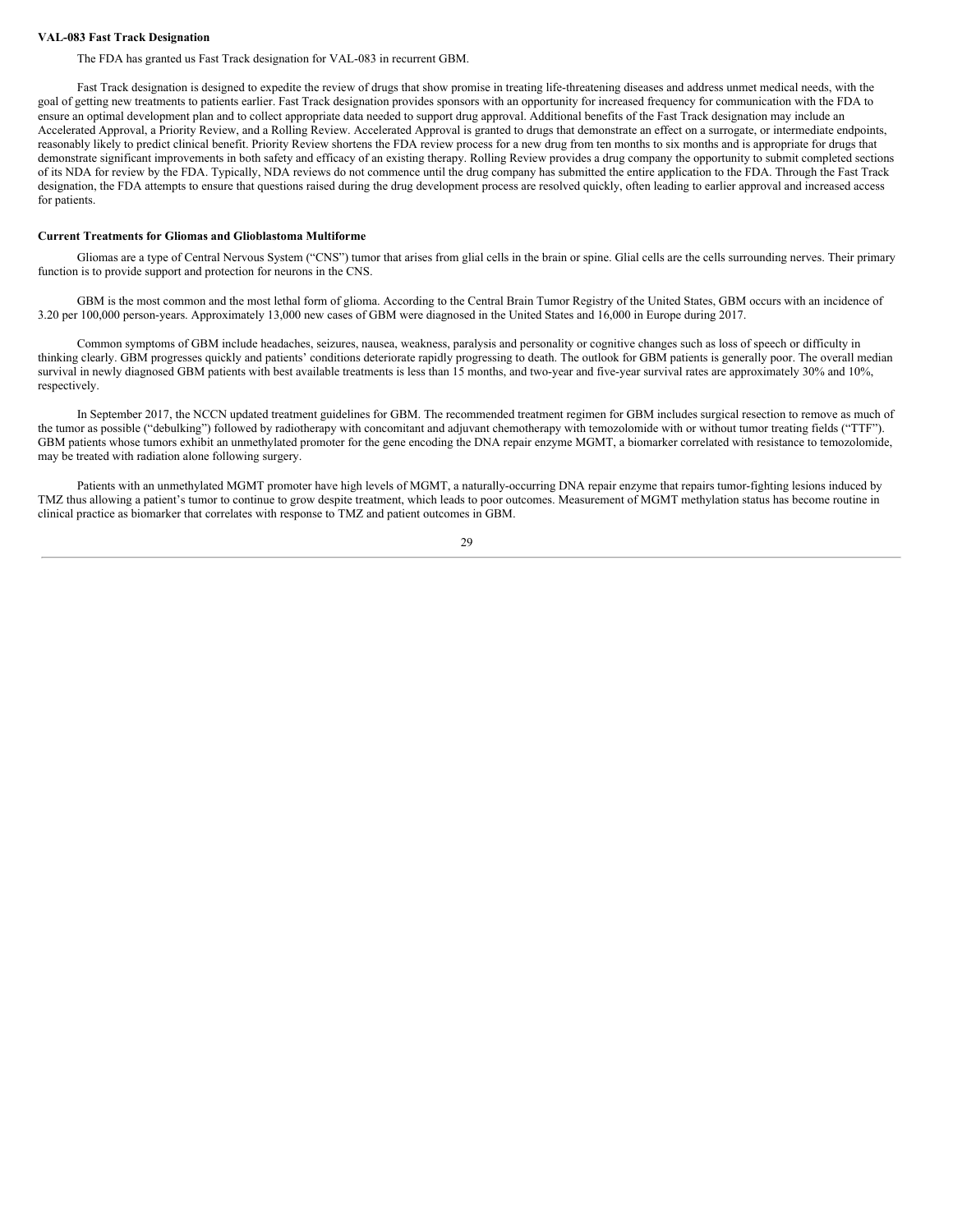#### Probability of GBM Patient Survival Correlated to Expression of MGMT Enzyme (Unmethylated promoter = High MGMT Expression and Significantly Shorter **Survival)**



TTF (Optune®) is a non-invasive technique for adults with GBM. TTF uses alternating electrical fields to disrupt tumor cell division, or cause cell death, thereby preventing the tumor from growing or spreading as quickly. A clinical study reported that GBM patients treated with TTF combined with TMZ experienced longer survival than those treated with TMZ alone.

The majority of GBM patients' tumors recur within 6 – 12 months of initial treatment. Experimental therapy through clinical studies is recommended under NCCN guidelines for eligible patients. NCCN guidelines also recommend treatment with systemic chemotherapy, such as lomustine ("CCNU"). For patients who are eligible for additional surgical debulking, local chemotherapy with carmustine ("BCNU") wafers may be employed. CCNU and BCNU target the same DNA-site as TMZ and are also subject to MGMT-related resistance.

Avastin (Avastin®, an anti-VEGF antibody) recently received full approval in the US, Canada, Australia, and Japan as a single agent for patients with recurrent GBM following prior therapy. Avastin carries an FDA "black-box warning" related to severe, sometimes fatal, side effects such as gastrointestinal perforations, wound healing complications and hemorrhage. There are no data demonstrating an improvement in disease-related symptoms or increased survival for GBM patients treated with Avastin.

Recurrent GBM patients, especially those whose tumors progress following treatment with Avastin, have limited or no treatment options and a very poor prognosis. According to published literature, the median survival for GBM patients whose tumors progress following Avastin is less than five months.

## **VAL-083 Mechanism of Action**

Chemotherapy forms the basis of treatment in nearly all cancers. We believe that VAL-083 may be effective in treating tumors exhibiting biological features that cause resistance to currently available chemotherapy, particularly for patients who have failed, or become resistant to, other treatment regimens.

Our research suggests that VAL-083 attacks cancer cells via a unique mechanism of action which is distinct from other chemotherapies used in the treatment of cancer. Our data indicate that VAL-083 forms inter-strand crosslinks at the  $N<sup>7</sup>$  position of guanine on the DNA of cancer cells. Our data also indicate that this crosslink forms rapidly and is not easily repaired by the cancer cell, resulting in cell-cycle arrest and lethal double-strand DNA breaks in cancer cells. VAL-083 readily crosses the blood brain barrier. Published preclinical and clinical research demonstrate that VAL-083 is absorbed more readily in tumor cells than in normal cells.

*In vitro*, our data also demonstrate that VAL-083's distinct mechanism may be able to overcome drug resistance against a range of cancers. For example, VAL-083 is active against MGMT-unmethylated GBM cells which are resistant to treatment with temozolomide and nitrosoureas. VAL-083 also retains a high level of activity in p53 mutated non-small cell lung cancer ("NSCLC"), ovarian cancer and medulloblastoma cell lines that are resistant to platinum-based chemotherapy.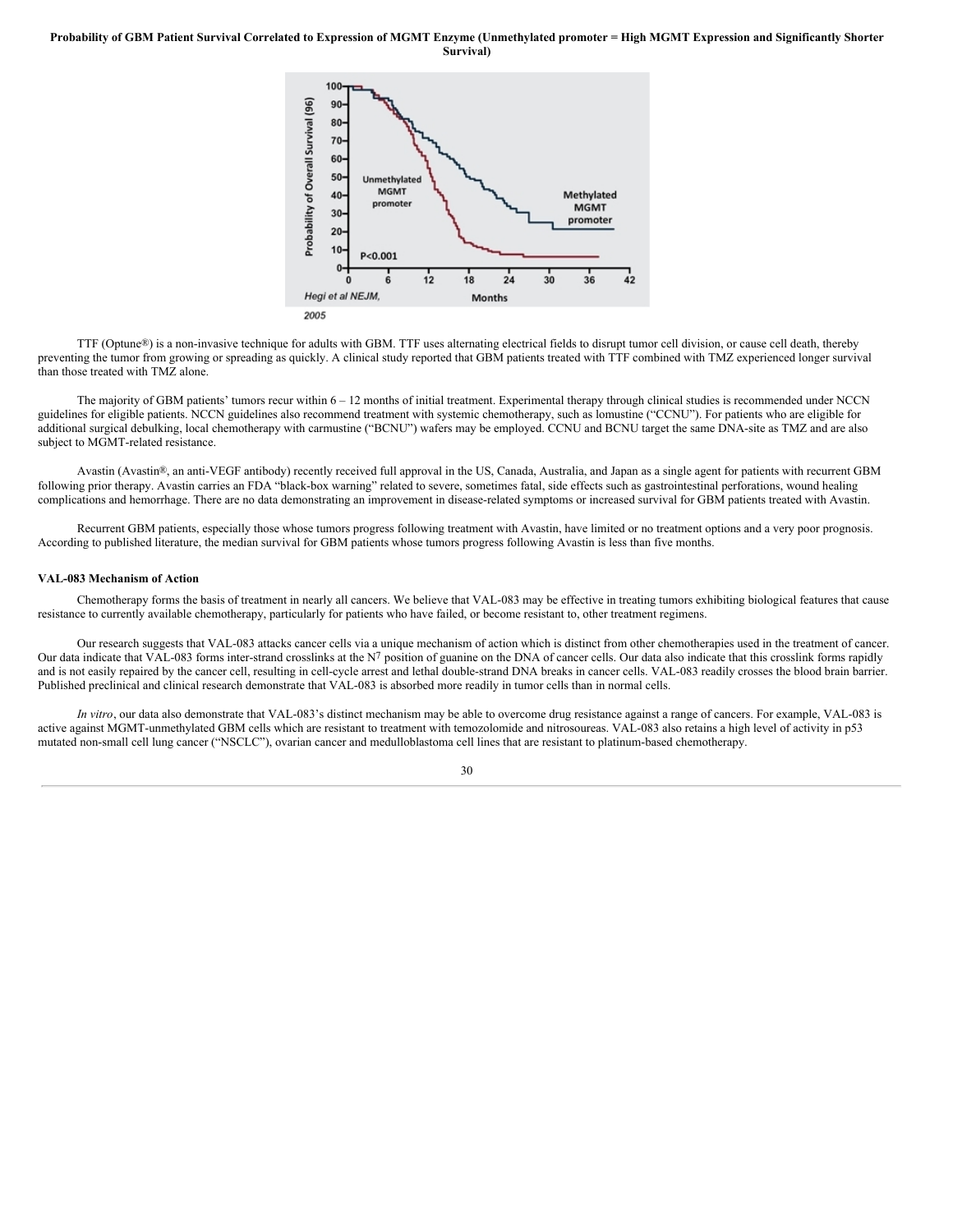Importantly, clinical activity against each of the tumors mentioned above was established in prior NCI-sponsored Phase 2 clinical studies. We believe that these historical clinical data and our own research support the development of VAL-083 as a potential new treatment for multiple types of cancer.

The main dose-limiting toxicity ("DLT") related to the administration of VAL-083 in previous NCI-sponsored clinical studies and our own clinical studies is myelosuppression, particularly thrombocytopenia. Myelosuppression, including thrombocytopenia, is a common side effect of chemotherapy. Myelosuppression is the decrease in cells responsible for providing immunity, carrying oxygen, and causing normal blood clotting. Thrombocytopenia is a reduction in platelet counts which assist in blood clotting. Modern medicine allows for better management of myelosuppressive side effects. We believe this offers the potential opportunity to improve upon the drug's already established efficacy profile by substantially increasing the dose of VAL-083 that can be safely administered to cancer patients.

#### **REM-001**

# **Background**

Through REM-001, we are developing our photodynamic therapy ("PDT") for the treatment of rare, unmet medical needs. PDT is a treatment that uses light sensitive compounds, or photosensitizers, that, when exposed to specific wavelengths of light, act as catalysts to produce a form of oxygen that induces local tumor cell death. REM-001 consists of three parts, the laser light source, the light delivery device, and the REM-001 drug product (collectively, the "REM-001 Therapy"). REM-001 consists of an active pharmaceutical ingredient ("API") in a lipid formulation. The REM-001 API is SnET2 ("tin ethyl etiopurpurin") which is a second-generation PDT photosensitizer agent. We believe REM-001 possesses multiple advantages over earlier generation PDT compounds.

Our lead indication for REM-001 is CMBC which is a disease that may strike individuals with advanced breast cancer and for which effective treatment options are limited. In four Phase 2 and/or Phase 3 clinical studies in CMBC patients, primarily targeting patients who had previously received chemotherapy and failed radiation therapy, REM-001 Therapy was able to reduce or eliminate a substantial number of the treated CMBC tumors. Specifically, our analysis of the data collected from these studies indicates that in approximately 80% of evaluable tumor sites treated with REM-001 Therapy, there was a complete response; meaning that follow-up clinical assessments indicated no visible evidence of the tumor remaining. We believe clinical data indicates that REM-001 Therapy holds promise as a treatment to locally eliminate, or slow the growth of, treated cutaneous cancerous tumors in this difficult-to-treat patient population.

In 2012, Adgero acquired certain assets and regulatory filings, including REM-001 Therapy developed by Miravant Medical Technologies, and its wholly-owned subsidiaries (collectively, "Miravant"), and the associated technology, clinical data and intellectual property, from a creditor of Miravant. The primary motivation behind the acquisition of the technology was to secure the rights to the REM-001 Therapy and its associated technology, proprietary processes and regulatory filings which have already undergone substantial clinical development which we believe will help expedite the process of gaining regulatory approval to market our REM-001 Therapy.

Miravant initiated commercial development of REM-001 and its associated device components in the 1990s. This led to late-stage clinical studies in CMBC and also in an aspect of "wet" age-related macular degeneration ("AMD"). Of these two indications, AMD represented a much larger market, and in 1998, for what we believe were primarily business reasons, Miravant discontinued its CMBC program and, together with, or through its corporate partners, ultimately focused its REM-001 development efforts on AMD. In 2004, Miravant submitted an NDA to the FDA for the use of REM-001 to treat an aspect of AMD. The FDA reviewed this submission and granted Miravant an approvable letter for REM-001 in the treatment of AMD, with final approval contingent on, among other things, the successful completion of a Phase 3 study. Miravant ceased operations in 2006 prior to completing this study.

While Miravant did not pursue the CMBC indication through to approval, it did compile substantial clinical data in the four Miravant CMBC Studies. The first two of these studies were Phase 2/3 studies that treated 68 CMBC patients who, for the most part, previously failed radiation therapy, and were then treated with REM-001 Therapy. Miravant compiled both safety and efficacy data for these two studies. At the time Miravant discontinued its CMBC program, REM-001 Therapy was also being tested in two additional Phase 2 or 3 clinical studies that treated a total of 81 CMBC patients. Our review of internal Miravant records indicates that data was collected in all four studies generally in accordance with Good Clinical Practice and the data was analyzed for safety, and reports were filed with the FDA. Our review also indicates that Miravant never conducted an efficacy analysis of the 81 patients in the last two studies which were not yet complete when Miravant discontinued its CMBC program.

Based on our analysis of both the 81 CMBC patients, and data collected from the initial 68 patients, we believe REM-001 Therapy provided promising safety and efficacy in CMBC patients and that, taken together, these results provide strong support for REM-001 Therapy as a potential therapy for this disease. Furthermore, we believe the approvable letter previously granted to Miravant with respect to its NDA for REM-001 in an aspect of AMD may indicate that many of the elements required for approval have already been completed for REM-001.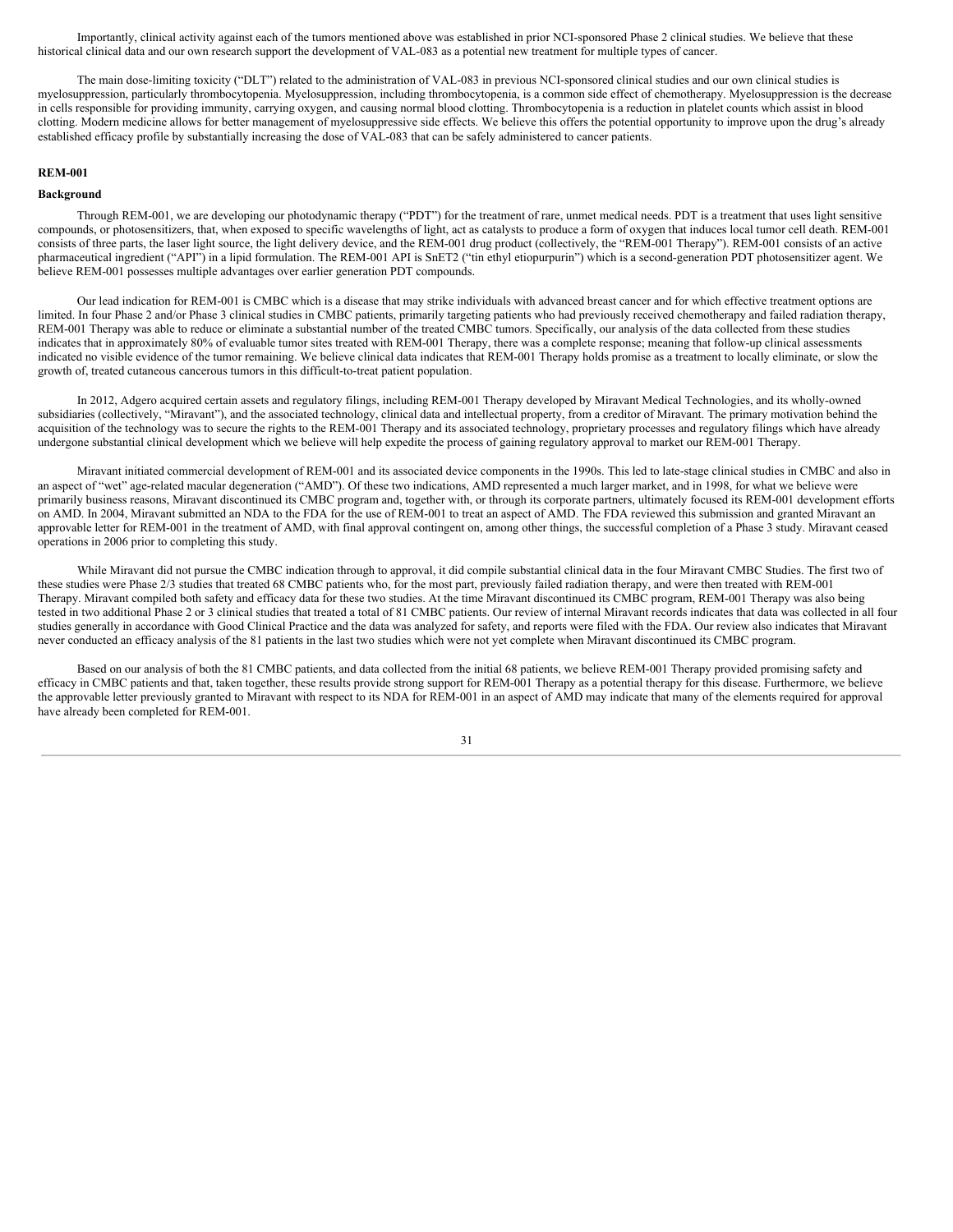Numerous approaches have been utilized to treat CMBC patients, including various forms of chemotherapy, radiation therapy, surgical excision, hyperthermia, cryotherapy, electro-chemotherapy, topical drugs, and intra-lesional chemotherapy injections. However, for the most part, we believe that these therapies are often inadequate given the limited efficacy, toxicities and/or side effects of each. We believe our REM-001 Therapy has several advantages for this indication: it can be highly directed to the tumor site, has minimal systemic effects or normal tissue toxicities, can be used in conjunction with other therapies, and can be periodically repeated.

As a result of our review, we submitted questions to the FDA under a Type C format to review the technology and results and determine the anticipated requirements for regulatory approval. On March 3, 2017, we received FDA's written response to these questions. Based on that response, we believe our plans to manufacture REM-001 by revising the prior quality standards to meet the currently recommended regulatory standards will be acceptable. The FDA also indicated our plans for utilizing light delivery devices that have been shown to be functionally equivalent to the devices used by Miravant will be acceptable.

In October 2017, we held a Type B face-to-face guidance meeting with the FDA that was primarily focused on the design of a Phase 3 study in CMBC. Then, in May 2018, we held a Type B end-of-phase 2 meeting with the FDA that focused on our plans for addressing CMC and device topics related to our CMBC effort. In these interactions, the FDA provided guidance on a number of clinical parameters it would like us to measure in the planned clinical study, and on the associated CMC and device plans. Based on the FDA's responses, we plan to conduct an initial open-label 15 patient study in CMBC to confirm the planned dose and optimized trial design followed by a Phase 3 clinical study to test the safety and efficacy of REM-001 Therapy for marketing approval. In June 2018, we submitted to the FDA a Phase 3 protocol and statistical analysis plan incorporating feedback received from FDA at the October 2017 meeting. We have also undertaken extensive discussions with clinical research organizations to carry out this study and have received detailed proposals from five of these organizations. Since our May 2018 meeting, we have engaged a contract manufacturer who has manufactured the starting material for our API and manufactured two API lots under GMP. We are currently planning to undertake GMP manufacturing of finished drug product for use in the initial planned clinical study. Drug substance and drug product manufacturing, and associated analytical methods, are currently being optimized for Phase 3.

We also believe REM-001 Therapy holds promise as a treatment for cutaneous metastatic cancers other than CMBC, as well as locally-advanced basal cell cancer such as often occurs in patients with Basal Cell Carcinoma Nevus Syndrome ("BCCNS") and cutaneously recurrent basal cell cancer. On January 16, 2018, the FDA granted our request that tin ethyl etiopurpurin (the active pharmaceutical ingredient in REM-001) be designated as an orphan drug for treatment of BCCNS. Following this designation, we contacted clinical experts in BCCNS and related indications to seek their guidance on the most appropriate clinical pathway for REM-001 Therapy in these indications.

We believe REM-001 Therapy also holds promise for certain cardiovascular conditions, including de novo treatment of cardiovascular access sites in hemodialysis patients to ameliorate current high failure rates. We also hold an orphan drug designation that was initially awarded to Miravant for tin ethyl etiopurpurin for the prevention of access graft failure in hemodialysis patients. We have been working to further develop this indication, including engaging with a key opinion leader in this area and submitting an NIH grant proposal for late stage preclinical research that we believe could lead directly to an IND and clinical study. On July 17, 2020 we received notification that that grant had been awarded.

# **REM-001 Regulatory Filings**

The initial investigational new drug ("IND") filing for REM-001 Therapy was IND 39,940 which was filed in June 1992 with the FDA's Division of Oncology and Pulmonary Drug Products. This IND is now under the purview of the FDA's Division of Oncology Products. All CMBC studies were conducted under this IND. Miravant kept this IND in place but in 2005 they placed it on inactive status since they had focused their REM-001 development efforts on ophthalmology. In 2012, following St Cloud's foreclosure action on Miravant and our subsequent purchase of the Miravant assets, St. Cloud transferred ownership of this IND to us. This transfer was formally recognized by the FDA with a Change of Sponsor letter dated December 14, 2012. Our interactions with the FDA for CMBC are under the auspices of this IND. It is our expectation, based on input from regulatory consultants, that clinical development in CMBC, non-CMBC cutaneous metastatic cancer and BCCNS basal cell nevus syndrome would be conducted under this IND. Recent FDA approvals in locally advanced basal cell cancers, which included patients with BCCNS, have been under the purview of the FDA's Division of Oncology Products.

As part of our purchase agreement with St. Cloud, sponsorship of two other INDs was transferred to us. On February 25, 2013, the FDA's Division of Dermatology and Dental Products notified us with a Change of Sponsor letter that it recognized us as the sponsor of IND 50,116. On May 8, 2013 the FDA's Division of Transplant and Ophthalmology Products notified us with a Change of Sponsor letter that it recognized Adgero as the sponsor of IND 49,648. At this time, we do not anticipate any of our planned, or contemplated, clinical development activities would be under either of these INDs.

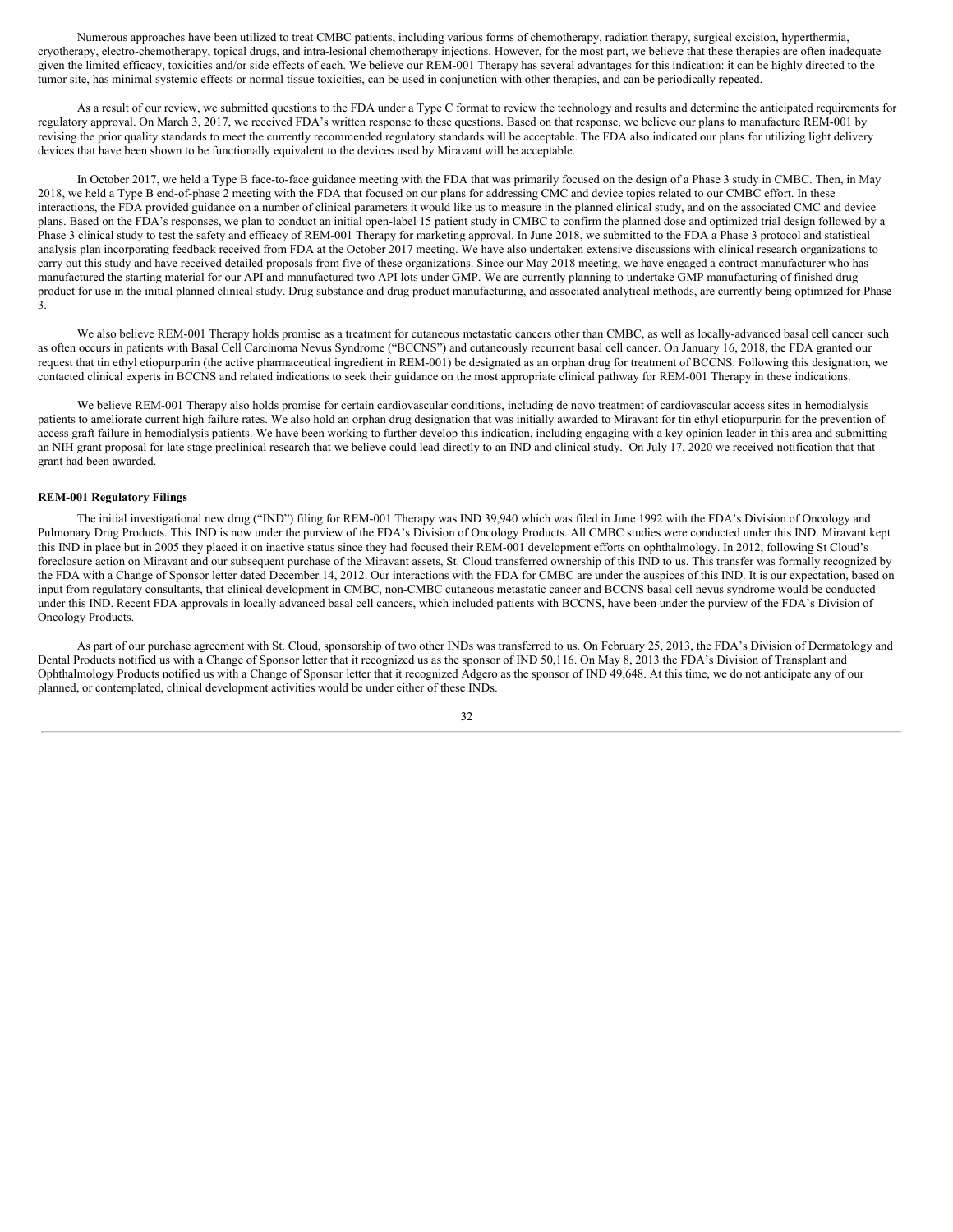#### **REM-001 Therapy**

Our REM-001 Therapy product consists of three parts, the DD series laser light source (or equivalent), the ML2-0400 light delivery device (or equivalent) and the drug REM-001. Pursuant to the Miravant oncology IND, the FDA previously approved all three components to be used together in certain Miravant CMBC Studies. In use, the drug REM-001 is first administered by intravenous infusion and allowed to distribute within the body and be taken up by the tumors. Tumors are then illuminated with light using the light delivery device, which is attached to the laser light source, so that the accumulated drug REM-001 can be activated for the desired clinical effect. Our analysis of clinical data collected in the Miravant CMBC Studies shows that REM-001 Therapy provides a stronger reaction in tumor tissues than in healthy tissues, which was a goal with REM-001's formulation.

Our plan is to use new lasers that are functionally equivalent to the Miravant DD2, the laser used in certain prior Miravant clinical studies, for CMBC. The Miravant DD2 lasers are capable of delivering two watts of optical power centered at a wavelength of 664 nanometers. Based on our interactions with the FDA, we believe that use of such new functionally equivalent lasers will be acceptable to the FDA.

The light delivery devices we plan to use in our CMBC program are the same basic design developed and used previously by Miravant in its clinical studies. In the case of cutaneous treatment, such as with CMBC, the light delivery device consists of an optical fiber which has a modified end to allow it to deliver a uniform light treatment field to the tumor. Our plan is to have clinical light delivery devices built by a contract medical device manufacturer using the basic Miravant design and tested to the same performance specifications as used previously.

# **The REM-001 Drug**

REM-001 is a light activated photosensitizer drug used in PDT. During light activation, photosensitizer drugs act as a catalyst and absorb light energy which they transfer to surrounding oxygen-containing molecules to create reactive oxygen species ("ROS"). ROS can initiate various biological mechanisms of action:

- Apoptosis—Certain photosensitizer drugs associate with the cells' mitochondria. When light activated, these drugs generate ROS that alter mitochondria membrane permeability to allow the release of activators that initiate a programmed cell death process known as apoptosis. Apoptosis is a desirable means of inducing tumor cell death as it is the body's natural mode for eliminating damaged cells.
- Necrosis—At higher doses these photosensitizer-generated ROS can overwhelm a cell and induce cellular necrosis.
- Anti-angiogenesis—As they grow, tumors develop their own micro-vasculature network. ROS can be used to create permeability in these micro-vessels which reduces their effectiveness and cuts off the tumor's blood supply.
- Immune Response—PDT is known to induce an immune response including activation of CD8+ T cells to attack tumor cells. Such T cells provide one of the key mechanisms making up the body's immune response system, which response may enhance anti-tumor immunity. Therapeutic drugs that produce such an immune response are known as immunotherapies. We believe that immunotherapies are promising areas of cancer treatment and are being developed as either monotherapies or in combination with other treatments.

REM-001 has been shown to induce apoptosis and, in treating an aspect of AMD, to have anti-angiogenesis properties. REM-001 is a second-generation photosensitizer drug designed with the following attributes to overcome several of the shortcomings of earlier, first generation photosensitizer drugs:

- It is activated with longer wavelength, deeper penetrating light;
- It has a stronger light absorption coefficient;
- It is a synthetic single molecule; and
- It causes transient photosensitivity of shorter duration.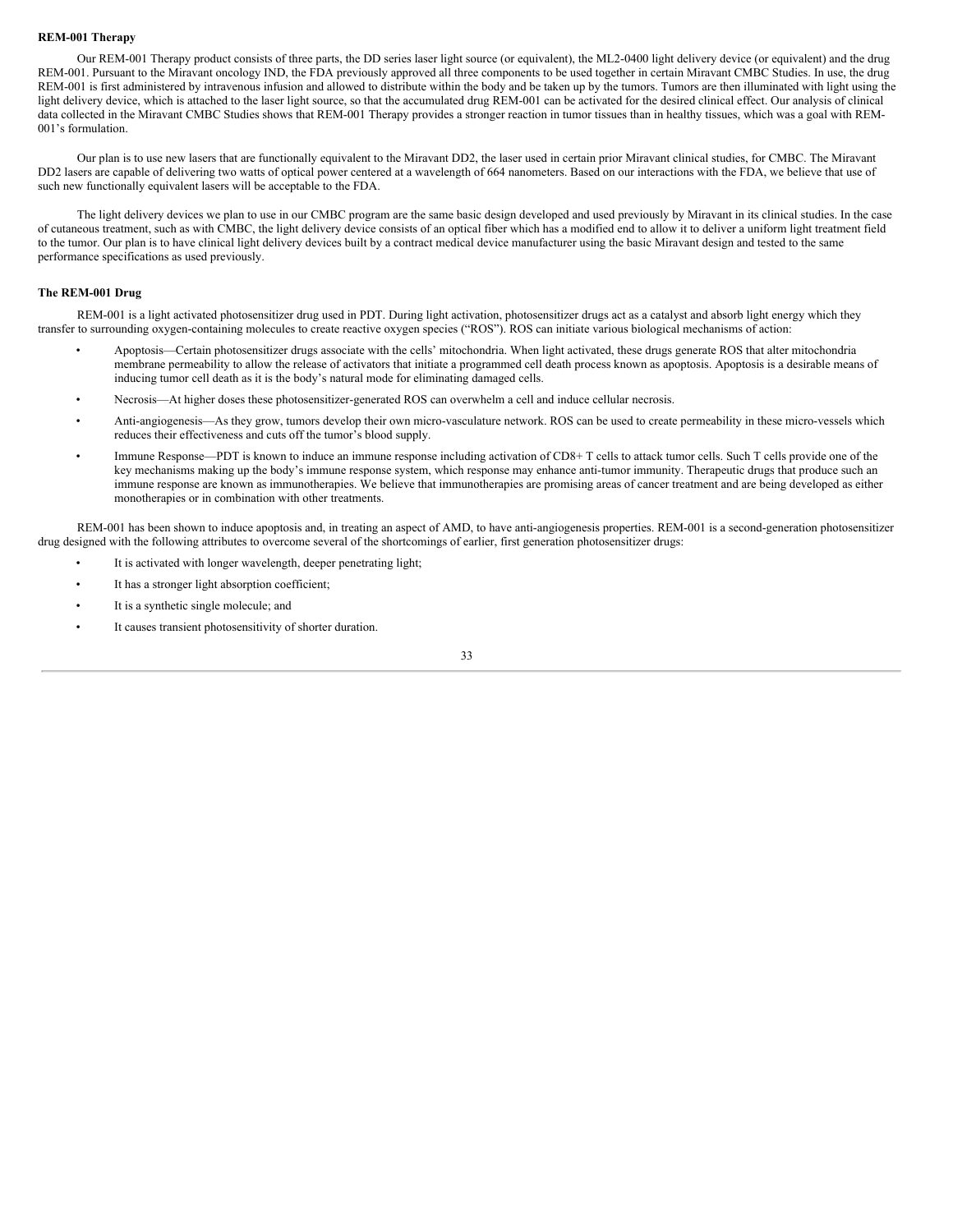## **REM-001 Safety and Toxicology**

PDT carries what we believe is an inherent safety advantage since it uses photosensitizer compounds that are largely inactive except when they are being illuminated by intense light at specific wavelengths. Nevertheless, drug molecules, including photosensitizer molecules, can carry safety or toxicology risks on their own. REM-001 has previously undergone preclinical and clinical studies throughout its development cycle and has undergone certain tests typically required for FDA drug approval. REM-001 has been safely administered to over 1,100 patients in prior clinical studies. Most significantly, REM-001 has been previously reviewed by the FDA as part of the NDA submitted by Miravant for the use of REM-001 to treat an aspect of AMD, a non-CMBC indication. Following that review, the FDA granted an approvable letter for REM-001 in an aspect of AMD in 2004, with final approval contingent on, among other things, the successful completion of a Phase 3 study. While not definitive, we believe this letter, along with feedback we received from FDA meetings, indicates that it is unlikely that there will be significant safety or toxicology issues associated with REM-001 that would ultimately prevent marketing approval.

Based on our review of the clinical data of the Miravant CMBC Studies, we believe pain was the most common treatment-related adverse event experienced by patients in these studies. The second most common safety issue experienced with REM-001 was a transient photosensitivity, meaning extended exposure in bright light and direct sunlight should be avoided. Transient photosensitivity occurs with all photosensitizers to some degree. We believe this issue can be addressed by minimizing one's exposure to bright light and sunlight for two to four weeks after treatment. In general, the potentially treatment-related adverse events observed in these CMBC studies were expected in nature (pain, edema, skin photosensitivity) and severity, and mostly resolved during the course of the studies.

## **Current and Experimental Treatments for CMBC**

As with many cancers, the current standard treatment for CMBC is surgical excision. However, this is often not feasible due to the extent of the tumor field or the condition of the skin, particularly in patients who have had radiation therapy. A number of other therapies have been used on patients with CMBC, including various forms of chemotherapy, radiation therapy, hyperthermia, cryotherapy, electro-chemotherapy, topical drugs and intra-lesional chemotherapy injections. Researchers have also attempted to combine therapies in an effort to improve efficacy. However, we believe that these therapies are often inadequate given the limited efficacy, toxicities and/or side effects of each. The side effects associated with therapies may be particularly difficult for patients who may have already experienced extensive surgery along with a full course of radiation and/or systemic chemotherapy. Also, the fact that CMBC tumors continue to develop following these therapies is a signal that the tumor cells may have developed a resistance to some of these approaches. Based on our discussions with clinicians and literature reviews, and the March 3, 2017 response from FDA, we believe that treatment of unresectable CMBC tumors is a largely unmet medical need, particularly in patients who have already received extensive radiation and chemotherapy.

# **Clinical Results in CMBC**

While we have not conducted any clinical studies, we have undertaken an analysis of the Phase 1 and four Phase 2 and/or Phase 3 CMBC clinical studies done previously with REM-001 Therapy by Miravant (the "Miravant CMBC Studies") and have concluded that, in these studies, REM-001 Therapy provided higher tumor response rates than are generally seen with alternative CMBC treatments but this program was discontinued in 1998. Our review of Miravant's records further indicates that, following this decision, Miravant continued to monitor patients in the CMBC studies and collected data as required by protocol, but they conducted no further treatment of CMBC patients with REM-001 Therapy. We believe that Miravant primarily chose to discontinue this program in order to focus its REM-001 development efforts on an aspect of "wet" AMD.

#### *Phase 1 Clinical Study*

A Phase 1 dose escalation clinical study was initially conducted by Miravant to establish the REM-001 dosimetry to be used in subsequent safety and efficacy studies. The study was initiated in 1993 and enrolled 22 patients with a variety of types of cutaneous cancer lesions. Of these, 213 cutaneous cancer lesions were treated using escalating REM-001 drug and light doses. This study used earlier generation light delivery devices than those used in later studies but these devices provided equivalent light output to those units used in later studies. In these studies, REM-001 drug doses ranged from 0.1 mg/kg to 1.2 mg/kg, light doses ranged from 100 to 200 J/cm<sup>2</sup> and treatment timepoints ranged from 24 to 72 hours. This study indicated that a drug dose in excess of 0.8 mg/kg and a light dose of 200 J/cm<sup>2</sup> administered at 24 hours provided a high overall response rate when delivered in a variety of cutaneous cancer lesions. The previously tested dose of 1.2mg/kg was then tested further in a second Phase 1 trial, where it was administered to 27 cutaneous tumor lesions and provided a 66% complete response rate and a 90% overall response rate. Based on these results, this dosimetry was used in subsequent CMBC studies, including the Miravant CMBC Studies described below.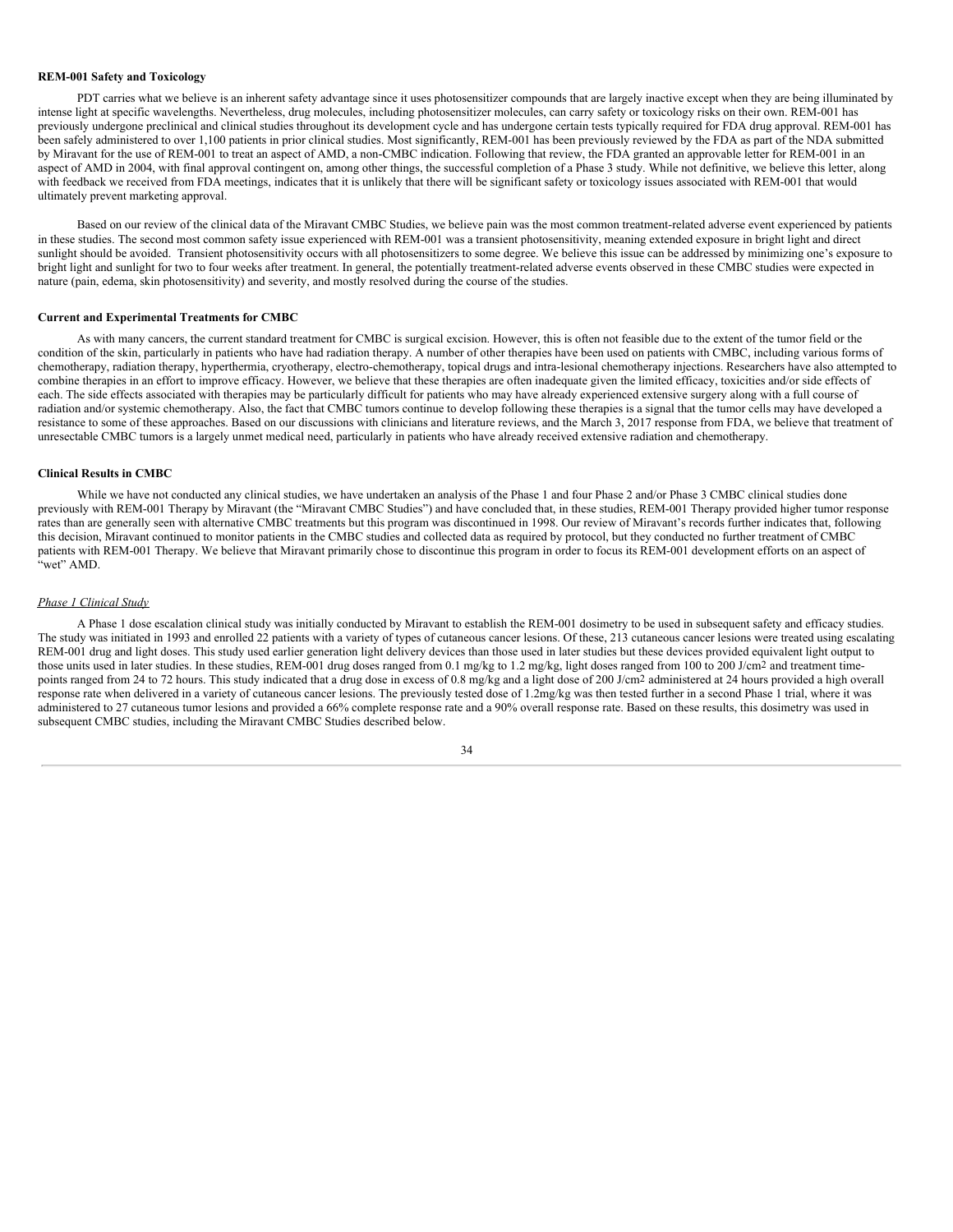# *Phase 2/3 Studies*

Miravant conducted four Phase 2/3 studies with REM-001 Therapy for the treatment of CMBC as summarized below. These studies all used the same dosimetry as described above and most of the patients had been previously treated with radiation therapy and chemotherapy. The light delivery devices used in these studies were the ML1- 0400 or the functionally equivalent ML2-0400. The laser light source used in three of the studies was the Miravant DD2 laser and one study used the KTP model laser manufactured by LaserScope. Each study was conducted under Miravant's REM-001 cancer Investigational New Drug Application ("IND") using Good Clinical Practices with safety and efficacy data collected accordingly. In connection with our acquisition of the Miravant assets, ownership of that IND has been transferred to us.

The table below summarizes the Miravant CMBC Studies. Studies CA008, CA009 and CA019 required that the patients enrolled had received prior radiation therapy. Study CA013 did not have this specific inclusion requirement but our review of the data indicates that at least 50 of the 56 patients in CA013 had received prior radiation therapy. A second difference across the studies is that studies CA008, CA009 and CA019 had a 24-week follow-up period while study CA013 had a 52-week follow-up period. Also, in studies CA008 and CA009 two tumor lesions on each patient were randomly selected as controls and did not receive light activation. CA013 was conducted in Europe by a corporate partner of Miravant. Beyond these differences and those device differences noted above, we believe there were no other substantive differences between the studies and that all studies enrolled similar patients.

# **Table of Phase 2 and/or 3 Miravant CMBC Studies**

# **(Note: SnET2 is now called REM-001.)**

| <b>Study Title</b>                                                     | Phase          | Location | Total<br><b>Patients</b> | <b>Total</b><br><b>Patients</b><br>Previously<br><b>Treated with</b> | Included<br>Randomly<br><b>Selected</b><br>Control<br><b>Tumors</b> |
|------------------------------------------------------------------------|----------------|----------|--------------------------|----------------------------------------------------------------------|---------------------------------------------------------------------|
| <b>CA008</b> : Open-Label Randomized No Treatment                      |                |          |                          | Radiotherapy                                                         |                                                                     |
| Concurrent Controlled Study of Single Dose                             |                |          |                          |                                                                      |                                                                     |
| Tin Ethyl Etiopurpurin (SnET2) Photodynamic                            |                |          |                          |                                                                      |                                                                     |
| Therapy (PDT) in Patients with Advanced                                |                |          |                          |                                                                      |                                                                     |
| Breast Cancer Who Have Failed Radiation                                |                |          |                          |                                                                      |                                                                     |
| Therapy for the Management of Cutaneous                                |                |          |                          |                                                                      |                                                                     |
| Metastatic Breast Carcinoma                                            |                |          |                          |                                                                      |                                                                     |
| (24 Week Follow Up)                                                    | 2/3            | U.S.     | 32                       | 32                                                                   | Yes                                                                 |
| CA009: Open-Label Randomized No Treatment                              |                |          |                          |                                                                      |                                                                     |
| Concurrent Controlled Study of Single Dose                             |                |          |                          |                                                                      |                                                                     |
| Tin Ethyl Etiopurpurin (SnET2) Photodynamic                            |                |          |                          |                                                                      |                                                                     |
| Therapy (PDT) in Patients with Advanced                                |                |          |                          |                                                                      |                                                                     |
| Breast Cancer Who Have Failed Radiation                                |                |          |                          |                                                                      |                                                                     |
| Therapy for the Management of Cutaneous<br>Metastatic Breast Carcinoma |                |          |                          |                                                                      |                                                                     |
| (24 Week Follow Up)                                                    | 2/3            | U.S.     | 36                       | 36                                                                   | Yes                                                                 |
| CA013: Multinational, Open-Label Study of                              |                |          |                          |                                                                      |                                                                     |
| Single Dose Tin Ethyl Etiopurpurin (SnET2)                             |                |          |                          |                                                                      |                                                                     |
| Photodynamic Therapy (PDT) in Patients                                 |                |          |                          |                                                                      |                                                                     |
| with Advanced Breast Cancer for the                                    |                |          |                          |                                                                      |                                                                     |
| Management of Cutaneous Metastases                                     |                |          |                          |                                                                      |                                                                     |
| of Breast Carcinoma (52 Week Follow Up)                                | $\overline{2}$ | Europe   | 56                       | 50                                                                   | No                                                                  |
| CA019: Open-Label Study of Single Dose Tin                             |                |          |                          |                                                                      |                                                                     |
| Ethyl Etiopurpurin (SnET2) Photodynamic                                |                |          |                          |                                                                      |                                                                     |
| Therapy (PDT) in Patients with Advanced                                |                |          |                          |                                                                      |                                                                     |
| Breast Cancer Who Have Failed Radiation                                |                |          |                          |                                                                      |                                                                     |
| Therapy for the Management of Cutaneous                                |                |          |                          |                                                                      |                                                                     |
| Metastatic Breast Carcinoma                                            |                |          |                          |                                                                      |                                                                     |
| (24 Week Follow Up)                                                    | 3              | U.S.     | 25                       | 25                                                                   | N <sub>0</sub>                                                      |
|                                                                        | 35             |          |                          |                                                                      |                                                                     |
|                                                                        |                |          |                          |                                                                      |                                                                     |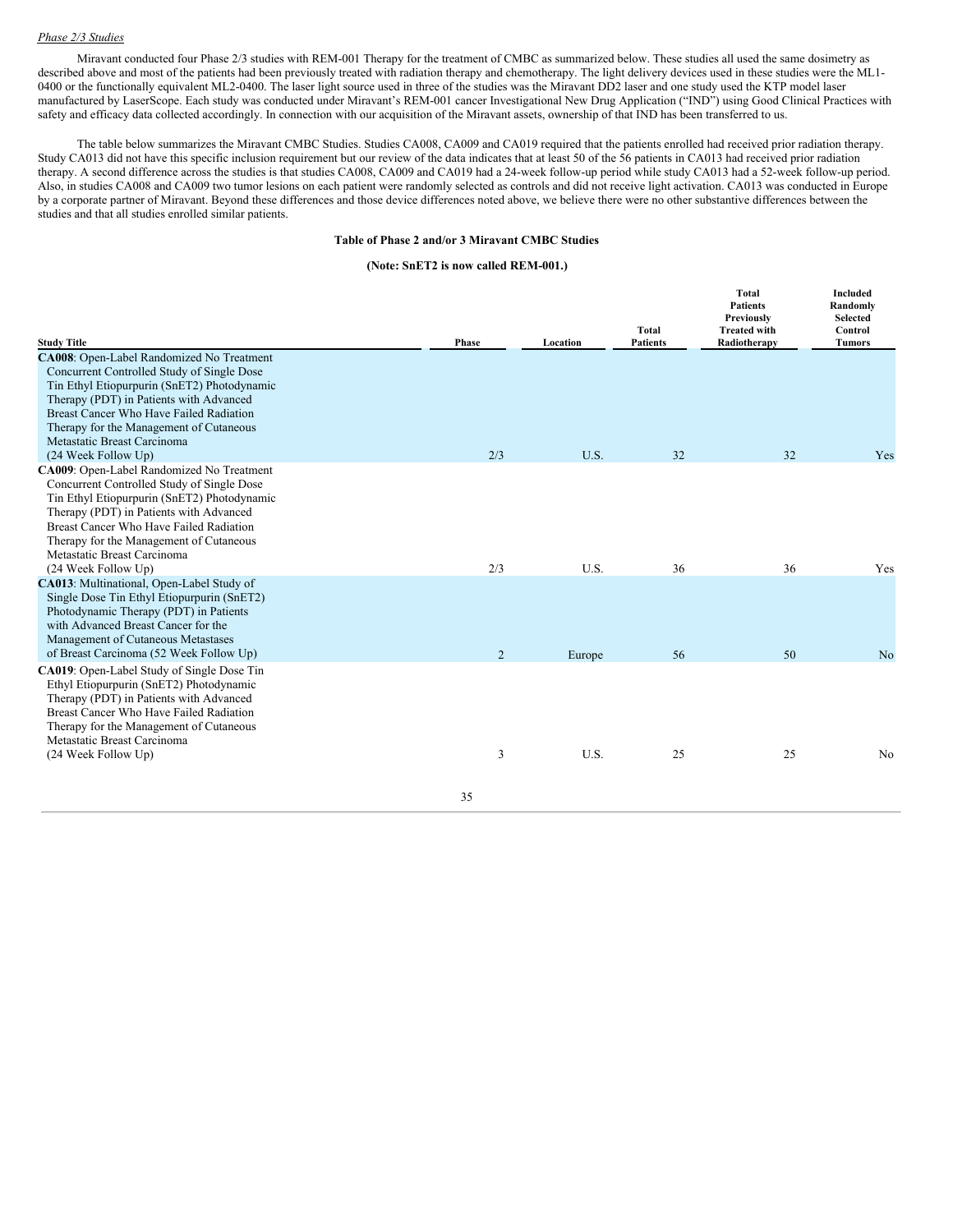The primary endpoints for studies CA008 and CA009 were objective tumor response rate, quality-of-life change, device performance and patient safety. Our review of the tumor response rate and quality-of-life endpoints indicated they were defined as follows:

- *Tumor Response:* Measured as paired response difference, as calculated by the percentage of a patient's evaluable lesions that respond minus the percentage of the patient's control lesions that respond with this difference averaged over all treated patients.
- *Quality of Life Change:* Measured using the Dermatologic Life Quality Index (DLQI, A.Y. Finlay and O.K. Khan, "Dermatology Life Quality Index (DLQI —a simple practical measure for routine clinical use". Clinical and Experimental Dermatology 1994; 19: 210-2 16) with change measured from baseline measurements.

The following table shows the results of these two endpoints for studies CA008 and CA009 as calculated by Miravant. In some cases, patients dropped out of the study before lesion responses could be assessed or they did not complete their quality of life questionnaires. The Eligible Patients column in this and the following tables refers to the number of patients in each case for which sufficient data is available to calculate the relevant endpoint.

|              | <b>Tumor Response as Measured by</b><br><b>Paired Response Endpoint</b> |                      | 24 Week Quality of Life<br>Change |                             |                |         |
|--------------|-------------------------------------------------------------------------|----------------------|-----------------------------------|-----------------------------|----------------|---------|
| Study        | Eligible<br><b>Patients</b><br>(N)                                      | $Mean \pm SD$<br>(%) | P value                           | Eligible<br><b>Patients</b> | $Mean \pm SD$  | P value |
| <b>CA008</b> | 18                                                                      | $33\% \pm 37\%$      | ${}_{0.001}$                      |                             | $0.4 \pm 4.8$  | 0.813   |
| <b>CA009</b> | 19                                                                      | $39\% \pm 47\%$      | ${}_{0.001}$                      |                             | $-0.3 \pm 4.1$ | 0.554   |

The FDA typically requires a p value of 0.05 or less for approval. Based on the above results, it appears that the Paired Response endpoint achieved statistical significance in both the CA008 and CA009 studies. However, it is our understanding that FDA questions the strength of this data, in part due to the small number of patients involved as well as the fact that each patient had only two control lesions.

Following discussions with the FDA, an endpoint called Clinical Success was added as an additional measure of tumor response. This was defined as follows:

• *Clinical Success:* Clinical success is determined by a two-step process. First, for each patient, clinical success occurs when the fraction of evaluable lesions that respond minus the fraction of evaluable lesions that progress is greater than 0.5. Second, for the entire study, an average rate of clinical success is determined, simply by taking the ratio of individual patients who are clinical successes to the total number of eligible patients. Note this endpoint does not involve the control lesions or any other control, so a p-value is not appropriate since p-values refer to the difference between a treated and a control group. In such uncontrolled settings, the statistical measure commonly used by regulatory agencies instead of a p-value is the confidence interval, which is provided in the charts below.

The clinical success rates for studies CA008 and CA009 as calculated by Miravant are provided in the following table:

|              |                 | <b>Tumor Response as</b><br><b>Measured by Clinical Success</b> |               |  |
|--------------|-----------------|-----------------------------------------------------------------|---------------|--|
|              |                 | Average<br>Rate of                                              |               |  |
|              | Eligible        | Clinical                                                        | 95%           |  |
|              | <b>Patients</b> | <b>Success</b>                                                  | Confidence    |  |
| Study        | (N)             | $\frac{6}{2}$                                                   | Interval      |  |
| <b>CA008</b> | 20              | $60\%$                                                          | $39\% - 81\%$ |  |
| CA009        | 20              | 50%                                                             | $28\% - 72\%$ |  |

No significant device failures were observed in either study. Secondary endpoints in CA008 and CA009 were patient disease burden, duration of response and patient pain assessment. Miravant's analysis indicated, for patients for which data was available, there was a treatment benefit in disease burden (p =  $0.0017$  for CA008, p =  $0.0020$  for CA009) and duration of response (p < 0.001 for CA008, not significant in CA009) when comparing treated and control lesions. In terms of pain, there was no significant change in pain in CA008 and a treatment related increase in pain at 4 Weeks post-treatment in CA009. Treatment related pain, particularly during the first month after treatment, was the most commonly reported adverse event and was often treated with analgesics.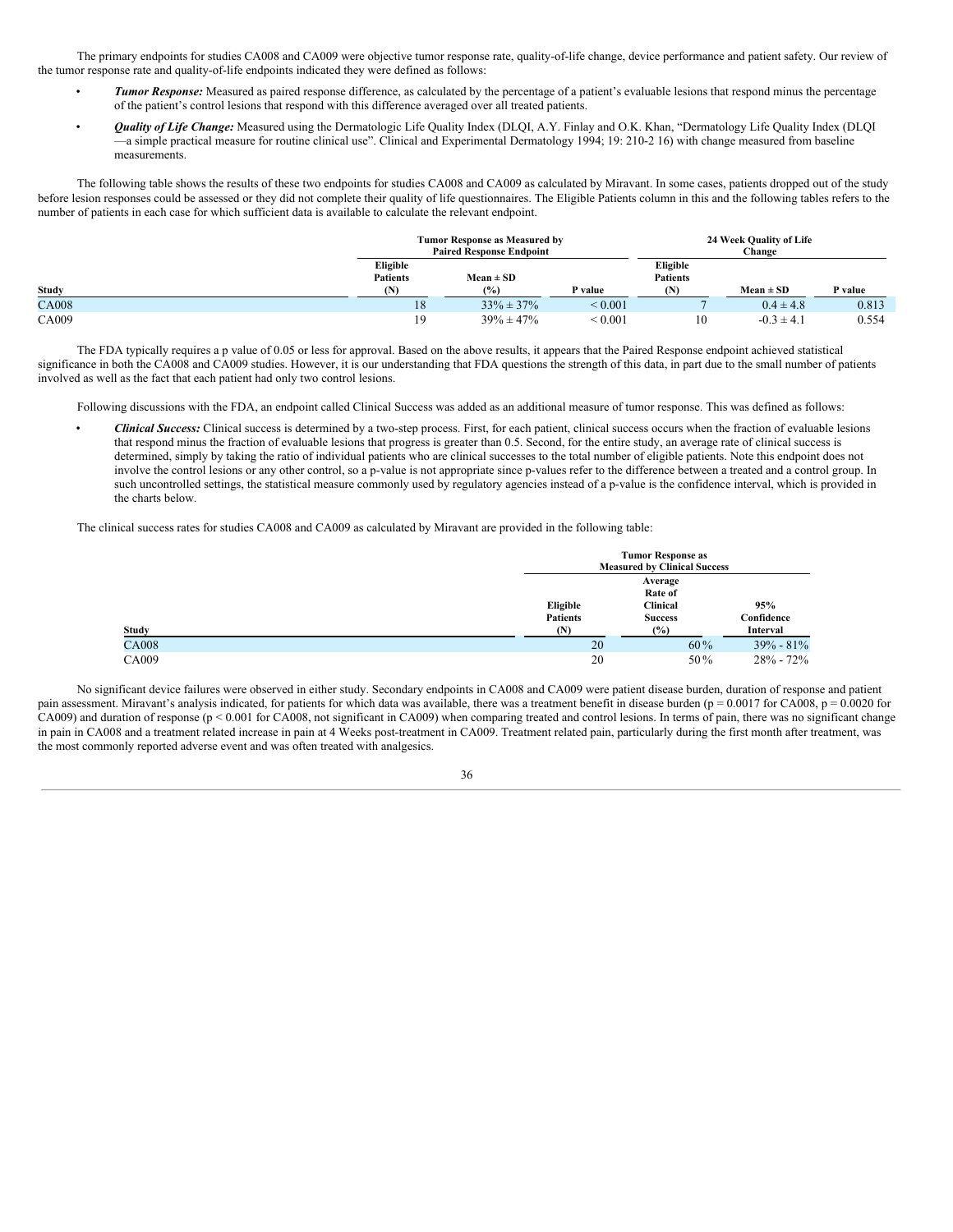Studies CA013 and CA019 used similar endpoints with one notable exception. Tumor Response as Measured by Paired Response was not possible in these studies since this measurement relies on control lesions and CA013 and CA019 did not include controls. Miravant did not conduct an efficacy analysis of these two studies but we have conducted an analysis of the Quality of Life and Clinical Success endpoints used in the pivotal CA008 and CA009 studies. Results from that analysis are shown in the following table:

|       | <b>Clinical Success</b>     |                                | 24 Week Quality of Life Change |                                  |               |         |
|-------|-----------------------------|--------------------------------|--------------------------------|----------------------------------|---------------|---------|
|       | Eligible<br><b>Patients</b> | Average<br>Rate of<br>Clinical | 95%<br>Confidence              | Eligible<br><b>Patients</b><br>N |               |         |
| Study | (N)                         | Success $(\% )$                | Interval                       |                                  | $Mean \pm SD$ | P value |
| CA013 | 32                          | 88%                            | $71\% - 97\%$                  | 16                               | $1.3 \pm 3.6$ | 1.00    |
| CA019 | 18                          | 83%                            | $45\% - 86\%$                  |                                  | $2.5 \pm 4.7$ | 00.1    |

We have not attempted any further analysis of the endpoints included in these two studies.

The most common adverse events seen in these four studies (CA008, CA009, CA013, CA019) were pain and photosensitivity, both of which are expected with this therapy. In the four studies there were a total of 17 serious adverse events (SAE's) that were judged by investigators to be possibly, probably or definitely related to treatment. None of these were classified by the investigator as life threatening and none resulted in death. Of the 17 SAE's, eight were related to necrosis of the treated lesions, three were related to treatment field infection, 4 were treatment related pain, one was a photosensitivity skin reaction and one was an allergic reaction.

We believe that the data from these studies show that REM-001 Therapy is promising for the treatment of CMBC. However, because there are no approved therapies for CMBC, we have no basis for comparing these results to existing therapies. Based on the FDA's March 3, 2017 response, we believe the FDA will view these results as supportive data and our plan is to conduct an initial open-label 15 patient study in CMBC to confirm planned dose and optimized trial design, followed by a pivotal Phase 3 study to support an NDA.

The figure below shows the results of our initial preliminary analysis of Miravant clinical data and depicts the percentage of evaluable lesions in each Miravant CMBC Study for which there was a complete response; i.e., where all visible clinical evidence of the tumor is gone after treatment with REM-001 Therapy.



# **Clinical Development Plans**

## *CMBC*

Our plan is to conduct an initial open-label, 15 patient study in CMBC to confirm planned dose and optimized trial design followed by a Phase 3 clinical study in CMBC. In June 2018, we submitted to the FDA a Phase 3 protocol and statistical analysis plan incorporating feedback received from the FDA at our October 2017 meeting.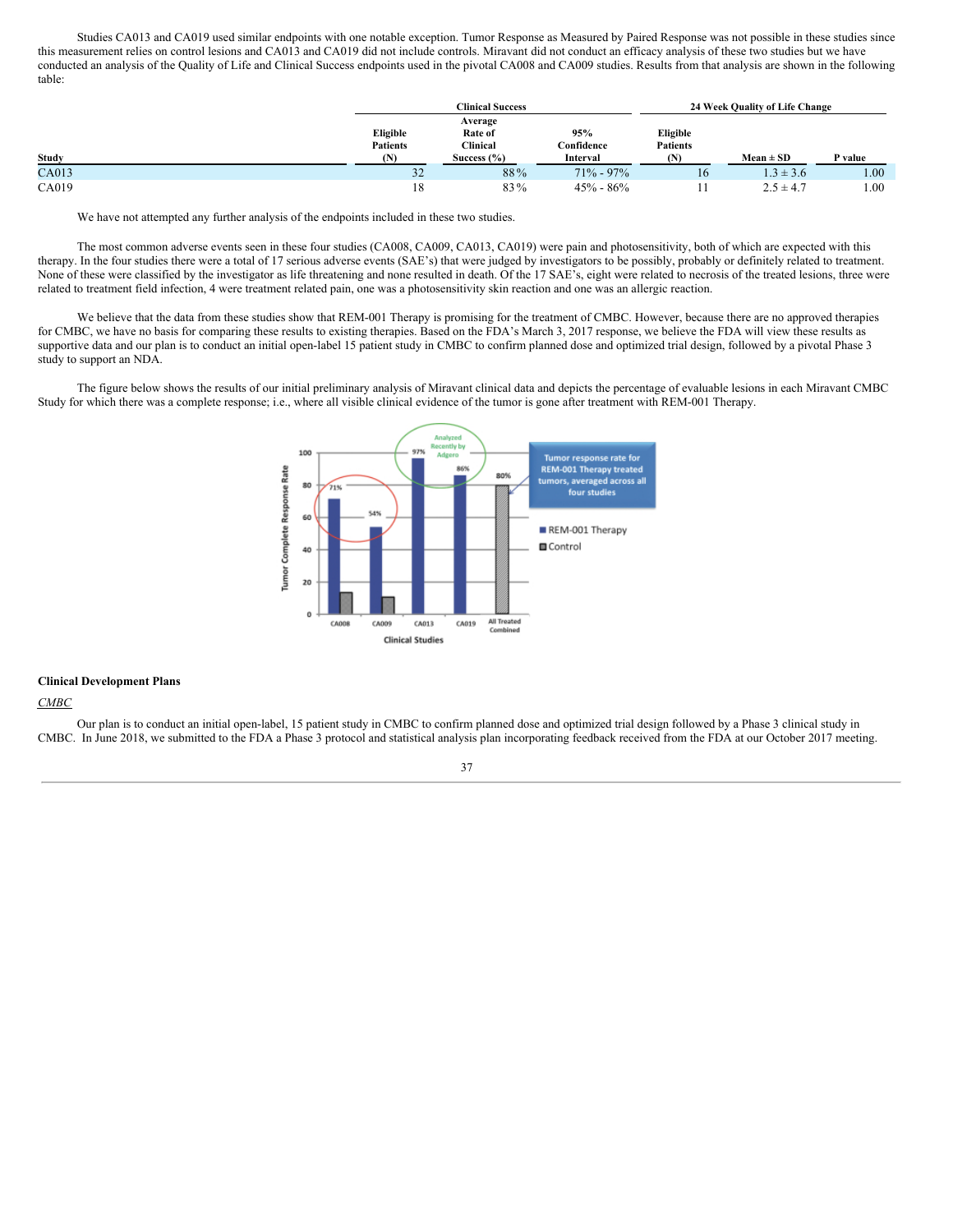At this time, we estimate the necessary pivotal study design will be a Phase 3 multi-center study that would enroll approximately 100-150 CMBC patients who have received prior radiation therapy and chemotherapy. This study design incorporates input from the FDA with the goal of gaining expedited development and review through one or more of the FDA's expedited programs. Following our meeting with the FDA, we undertook further analysis of the original Miravant study data and concluded that the data may support use of a lower dose than Miravant used in its original study design. Use of such a lower dose may have potential benefits including faster post-treatment healing and response assessment and lower drug exposure. Based on this analysis and discussions with regulatory and clinical consultants, including prior FDA employees or consultants, and clinical research organizations, we plan to add a preliminary confirmatory element to our Phase 3 study, or, if it provides a faster pathway, we may formally structure this as a standalone Phase 2 study. This confirmatory element anticipates treating up to 15 patients at a lower dose than used by Miravant. Patients treated in this confirmatory phase will not be included in the pivotal study efficacy population but their results should provide an indication that a lower dose may be as effective as the original Miravant dose and they may be used to provide a further preliminary confirmation of the potential of REM-001 Therapy in CMBC and if the results are sufficiently compelling, we may use them as guidance for the use of a slightly lowered dose in the pivotal study. This confirmatory phase was included in the protocol submitted to FDA in June 2018 and we have not received comment on this from FDA although based on guidance from our regulatory consultants we believe the FDA will be supportive of this design.

If approved, the FDA grants five years of data exclusivity for a new chemical entity ("NCE"). A drug is an NCE if the FDA has not previously approved any other new drug containing the same active ingredient. We believe that REM-001 would qualify for this form of exclusivity.

# **Corporate History**

We are a Nevada corporation formed on June 24, 2009 under the name Berry Only Inc. On January 25, 2013, we entered into and closed an exchange agreement (the "Exchange Agreement"), with Del Mar Pharmaceuticals (BC) Ltd. ("Del Mar (BC)"), 0959454 B.C. Ltd. ("Callco"), and 0959456 B.C. Ltd. ("Exchangeco") and the security holders of Del Mar (BC). Upon completion of the Exchange Agreement, Del Mar (BC) became a wholly-owned subsidiary of ours (the "Reverse Acquisition").

On August 19, 2020, we acquired Adgero Biopharmaceuticals Holdings Inc. ("Adgero") and changed our name from DelMar Pharmaceuticals, Inc. to Kintara Therapeutics, Inc. We are the parent company to the following entities:

- Del Mar (BC), a British Columbia, Canada corporation incorporated on April 6, 2010, which is a clinical stage company with a focus on the development of drugs for the treatment of cancer;
- Adgero, a Delaware corporation incorporated on October 26, 2015, which is a clinical stage company with a focus on the development of photodynamic therapy for the treatment of rare, unmet medical needs, specifically orphan cancer indications;
- Adgero Biopharmaceuticals, Inc. a Delaware corporation incorporated on November 16, 2007; and
- Callco and Exchangeco which are British Columbia, Canada corporations. Callco and Exchangeco were formed to facilitate the Reverse Acquisition.

# **Outstanding Securities**

As of May 11, 2021, we had 32,618 shares of common stock issued and outstanding, outstanding warrants to purchase 7,021 shares of common stock, warrants to purchase 2,449 shares of our Series C Preferred Stock that upon exercise are convertible into 2,104 shares of common stock, outstanding stock options to purchase 6,528 shares of common stock, 20,092 outstanding shares of Series C Preferred Stock that are convertible into 17,296 shares of common stock. All common stock warrants and stock options are convertible, or exercisable into, one share of common stock. The Series C Preferred Stock (issued in three series) is convertible into shares of common stock at \$1.16 per share (Series C-1), \$1.214 per share (Series C-2) or \$1.15 per share (Series C-3), respectively. The Series C Preferred stock purchase warrants are convertible into Series C Preferred Stock at \$1,000 per share for either Series C-1, Series C-2, or Series C-3 Preferred Stock, as applicable.

#### **Selected Quarterly Information**

The financial information reported herein has been prepared in accordance with accounting principles generally accepted in the United States. Our functional currency at March 31, 2021 and June 30, 2020 is the US\$. The following tables represent selected financial information for us for the periods presented. All amounts in the remainder of this MD&A are expressed in thousands, except par value and per share amounts, unless otherwise noted.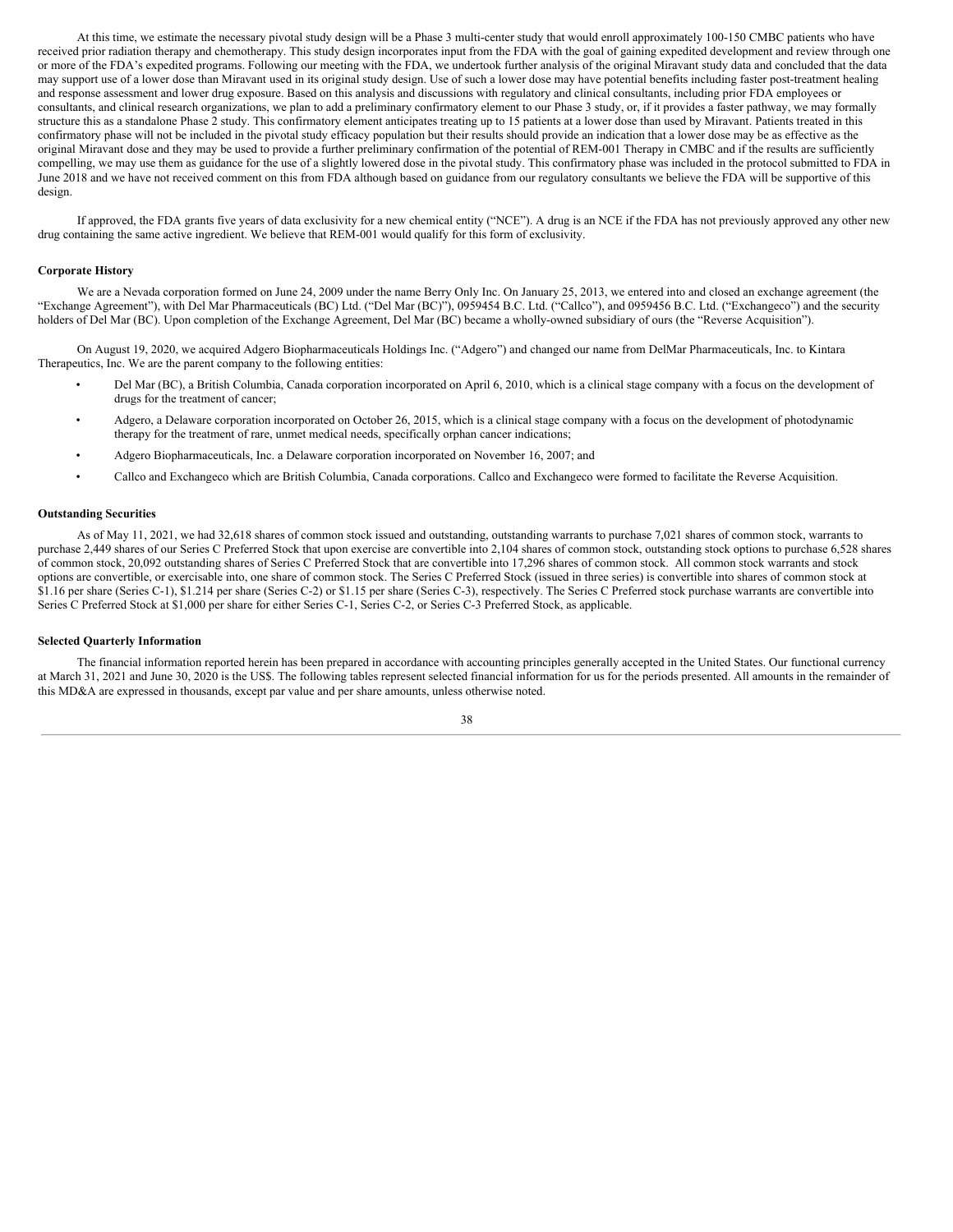|                            | March 31,<br>2021 | <b>June 30,</b><br>2020 |
|----------------------------|-------------------|-------------------------|
|                            | (in thousands)    |                         |
| Cash and cash equivalents  | 15,718            | 2,392                   |
| Working capital            | 14.055            | 176                     |
| Total assets               | 18,853            | 2,938                   |
| Total stockholders' equity | 16.118            | 263                     |

# *Selected Statement of Operations Data*

**For the three months ended**

|                                                    | March 31,<br>2021                     | March 31,<br>2020 |
|----------------------------------------------------|---------------------------------------|-------------------|
|                                                    | S                                     | S                 |
|                                                    | (in thousands, except per share data) |                   |
| <b>Expenses</b>                                    |                                       |                   |
| Research and development                           | 3,843                                 | 899               |
| General and administrative                         | 2,762                                 | 1,077             |
|                                                    | 6,605                                 | 1,976             |
| Other (income) loss                                |                                       |                   |
| Foreign exchange                                   |                                       | (2)               |
| Amortization of deferred loan costs                | 23                                    |                   |
| Interest expense                                   | 7                                     |                   |
| Interest income                                    | (1)                                   | (17)              |
|                                                    | 30                                    | (19)              |
| Net loss for the period                            | 6,635                                 | 1,957             |
| Series A Preferred cash dividend                   | 2                                     | 2                 |
| Series B Preferred stock dividend                  | 6                                     |                   |
| Net loss for the period attributable to common     |                                       |                   |
| stockholders                                       | 6,643                                 | 1,960             |
| Basic and fully diluted weighted average number of |                                       |                   |
| shares                                             | 29,273                                | 11,417            |
| Basic and fully diluted loss per share             | 0.23                                  | 0.17              |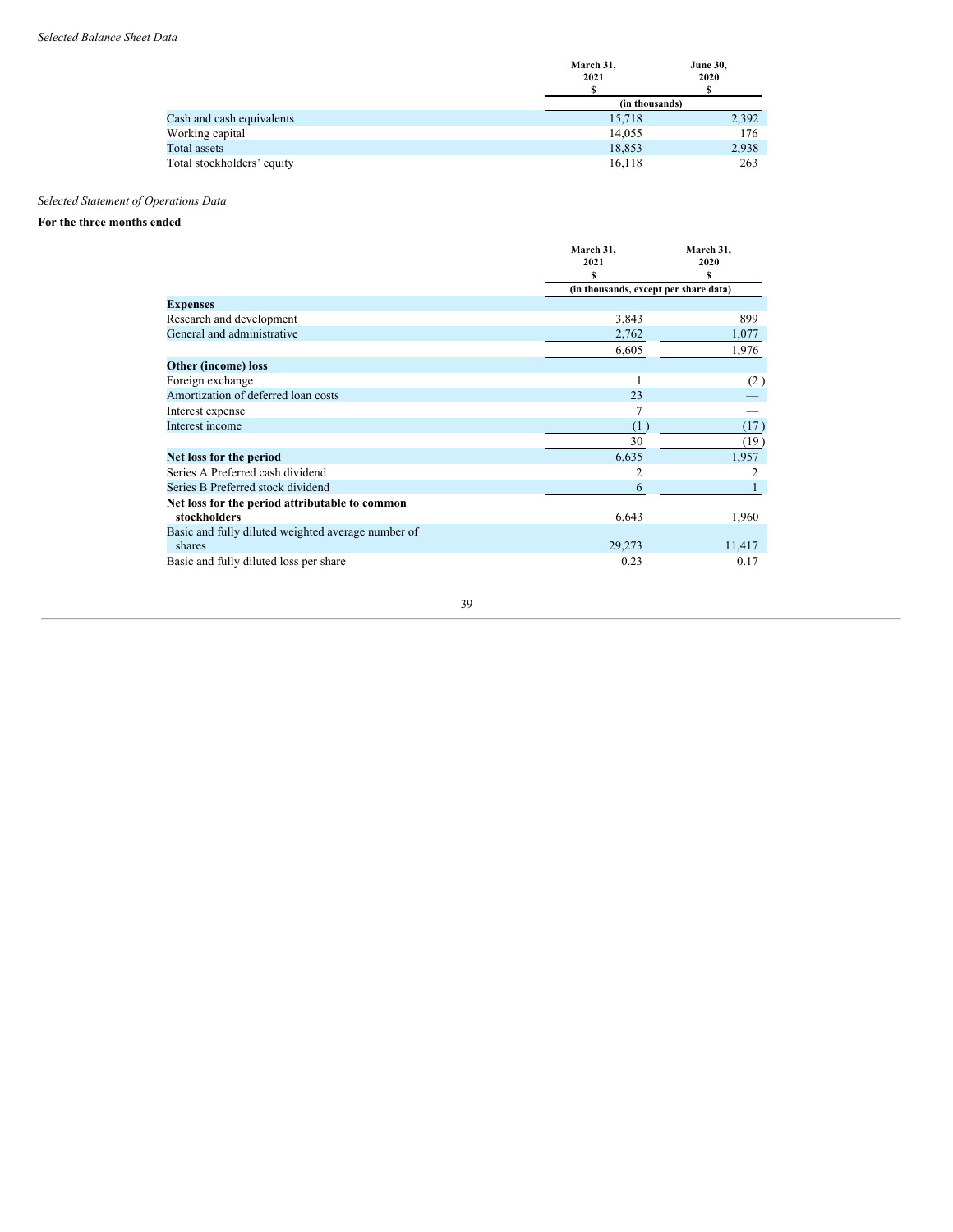# **For the nine months ended**

|                                                     | March 31.<br>2021                     | March 31.<br>2020 |
|-----------------------------------------------------|---------------------------------------|-------------------|
|                                                     | S                                     | S                 |
| <b>Expenses</b>                                     | (in thousands, except per share data) |                   |
| Research and development                            | 7,784                                 | 2,332             |
| General and administrative                          | 7.091                                 | 3,045             |
|                                                     |                                       |                   |
| Merger costs                                        | 500                                   |                   |
| In-process research and development                 | 16,094                                |                   |
|                                                     | 31,469                                | 5,377             |
| Other (income) loss                                 |                                       |                   |
| Foreign exchange                                    | 3                                     |                   |
| Amortization of deferred loan costs                 | 74                                    |                   |
| Interest expense                                    | 23                                    |                   |
| Interest income                                     | (3)                                   | (74)              |
|                                                     | 97                                    | (74)              |
| Net loss for the period                             | 31,566                                | 5,303             |
| Deemed dividend recognized on beneficial conversion |                                       |                   |
| features of Series C Preferred stock issuance       | 3,181                                 |                   |
| Series A Preferred cash dividend                    | 6                                     | 6                 |
| Series B Preferred stock dividend                   | 15                                    | 6                 |
| Net loss for the period attributable to common      |                                       |                   |
| stockholders                                        | 34,768                                | 5,315             |
| Basic and fully diluted weighted average number of  |                                       |                   |
| shares                                              | 23,701                                | 10,117            |
| Basic and fully diluted loss per share              | 1.47                                  | 0.52              |

# **Expenses, net of non-cash, share-based compensation expense – non-GAAP**

The following table discloses research and development, and general and administrative expenses net of non-cash, share-based compensation payment expense. The disclosure has been provided to reconcile the total operational expenses on a GAAP basis and the non-GAAP operational expenses net of non-cash stock-based compensation in order to provide an estimate of cash used in research and development, and general and administrative expense. Management uses the cash basis of expenses for forecasting and budget purposes to determine the allocation of resources and to plan for future financing opportunities.

# **For the three months ended**

|                                                                                                | March 31.<br>2021 | March 31,<br>2020 |
|------------------------------------------------------------------------------------------------|-------------------|-------------------|
|                                                                                                | S                 | s                 |
|                                                                                                | (in thousands)    |                   |
| Research and development - GAAP                                                                | 3,843             | 899               |
| Less: non-cash, share-based compensation<br>expense                                            | (508)             | (27)              |
| Research and development net of non-cash,<br>share-based, compensation expense -<br>Non-GAAP   | 3,335             | 872               |
| General and administrative - GAAP                                                              | 2,762             | 1,077             |
| Less: non-cash, share-based compensation<br>expense                                            | (1,420)           | (172)             |
| General and administrative net of non-cash,<br>share-based, compensation expense -<br>Non-GAAP | 1.342             | 905               |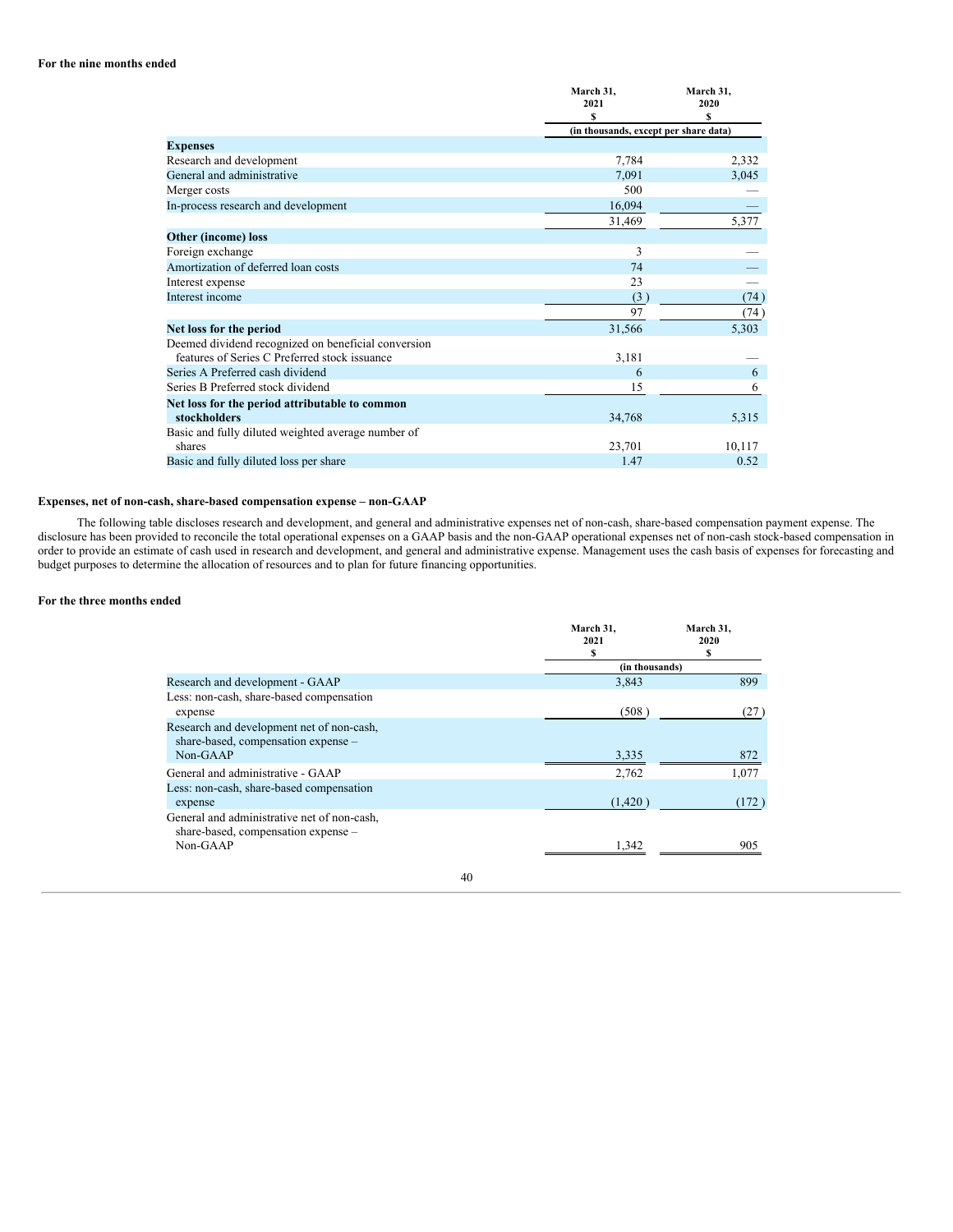## **For the nine months ended**

|                                                                                                | March 31.<br>2021<br>S | March 31,<br>2020<br>s |
|------------------------------------------------------------------------------------------------|------------------------|------------------------|
|                                                                                                | (in thousands)         |                        |
| Research and development - GAAP                                                                | 7,784                  | 2,332                  |
| Less: non-cash, share-based compensation<br>expense                                            | (1,171)                | (67)                   |
| Research and development net of non-cash,<br>share-based, compensation expense -<br>Non-GAAP   | 6,613                  | 2,265                  |
| General and administrative - GAAP<br>Less: non-cash, share-based compensation<br>expense       | 7.091<br>(3,515)       | 3,045<br>(385)         |
| General and administrative net of non-cash,<br>share-based, compensation expense –<br>Non-GAAP | 3,576                  | 2.660                  |

# **Results of Operations**

# **Comparison of the three months ended March 31, 2021 and March 31, 2020**

|                                     | Three months ended |                   |           |          |
|-------------------------------------|--------------------|-------------------|-----------|----------|
|                                     | March 31,<br>2021  | March 31,<br>2020 |           |          |
|                                     | э                  |                   | Change \$ | Change % |
|                                     |                    | (in thousands)    |           |          |
| <b>Expenses</b>                     |                    |                   |           |          |
| Research and development            | 3,843              | 899               | 2,944     | 327      |
| General and administrative          | 2,762              | 1,077             | 1,685     | 156      |
|                                     | 6,605              | 1,976             | 4,629     |          |
| Other (income) loss                 |                    |                   |           |          |
| Foreign exchange                    |                    | (2)               |           | (150)    |
| Amortization of deferred loan costs | 23                 |                   | 23        |          |
| Interest expense                    |                    |                   |           |          |
| Interest income                     | (1)                | (17)              | 16        | (94)     |
|                                     | 30                 | (19)              | 49        |          |
| <b>Net loss</b>                     | 6,635              | 1,957             | 4,678     |          |

## *Research and Development*

Research and development expenses increased to \$3,843 for the three months ended March 31, 2021 from \$899 for the three months ended March 31, 2020. The increase was largely attributable to higher clinical development, non-cash, share-based compensation expenses, and personnel costs incurred during the three months ended March 31, 2021 compared to the three months ended March 31, 2020.

Clinical development costs have increased in the current quarter compared to the prior quarter largely due to costs related to the GCAR GBM AGILE Study. Patient recruitment for this study commenced in January 2021, so ongoing study costs, including patient enrollment, were incurred during the three months ended March 31, 2021 but were not incurred during the three months ended March 31, 2020. In addition, with the acquisition of the REM-001 technology as part of the Adgero merger that closed in August 2020, costs relating to clinical development and drug manufacturing activity have been incurred in the current quarter and not in the corresponding quarter of the prior period. We expect our research and development costs to be higher in fiscal year 2021 than fiscal year 2020 as our GCAR GBM AGILE Study continues and we incur costs related to the development of REM-001.

Non-cash, share-based compensation expense increased for the three months ended March 31, 2021 compared to the three months ended March 31, 2020, due to the recognition of compensation expense for stock options granted in September 2020. Personnel costs have increased in the current quarter compared to the prior quarter due to the addition of staff from the Adgero transaction.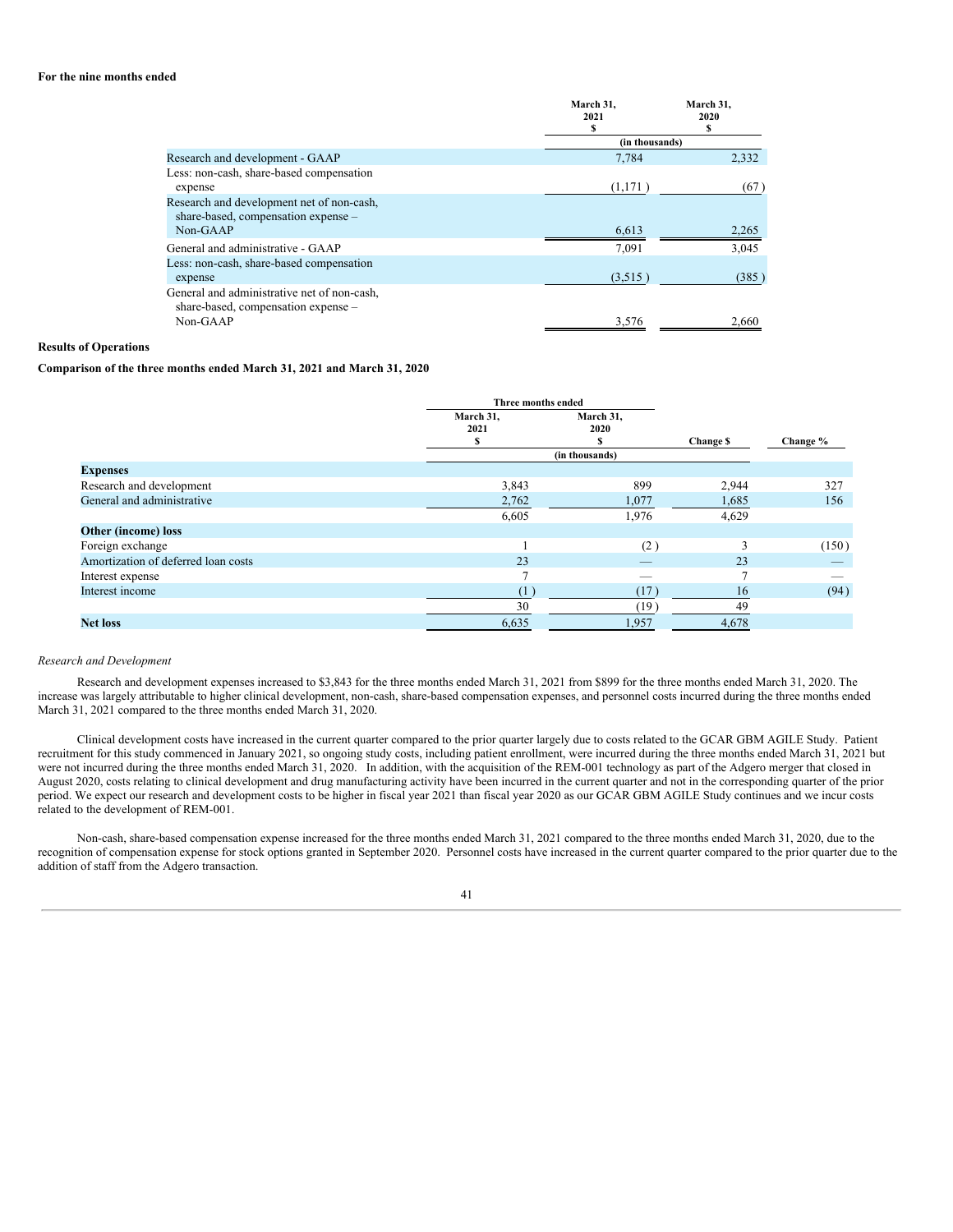#### *General and Administrative*

General and administrative expenses were \$2,762 for the three months ended March 31, 2021 compared to \$1,077 for the three months ended March 31, 2020. A significant portion of the increase was due to higher non-cash, share-based compensation expenses, personnel, and office and sundry costs incurred in the current three months compared to the prior three months.

Non-cash, share-based compensation expense increased for the three months ended March 31, 2021 compared to the three months ended March 31, 2020, due to the recognition of compensation expense for stock options granted in September 2020 as well as due to warrants issued for professional services. Personnel costs have increased in the current quarter compared to the prior quarter due to the addition of staff from the Adgero transaction. Office and sundry expenses have increased in the three months ended March 31, 2021 compared to the three months ended March 31, 2020 largely due to higher directors' and officers' liability insurance.

# *Preferred Share Dividends*

For each of the three months ended March 31, 2021 and 2020, we recorded \$2 related to the dividend payable to Valent on the Series A preferred stock. The dividend has been recorded as a direct increase in accumulated deficit for both periods.

During the three months ended March 31, 2021, we issued 3 (2020 – 4) shares of common stock as a dividend on the Series B Preferred stock and recognized \$6 (2020 - \$1) as a direct increase in accumulated deficit.

# **Comparison of the nine months ended March 31, 2021 and March 31, 2020**

|                                     | Nine months ended |                   |           |          |
|-------------------------------------|-------------------|-------------------|-----------|----------|
|                                     | March 31,<br>2021 | March 31,<br>2020 |           |          |
|                                     | \$                | s                 | Change \$ | Change % |
|                                     |                   | (in thousands)    |           |          |
| <b>Expenses</b>                     |                   |                   |           |          |
| Research and development            | 7,784             | 2,332             | 5,452     | 234      |
| General and administrative          | 7,091             | 3,045             | 4,046     | 133      |
| Merger costs                        | 500               |                   | 500       |          |
| In-process research and development | 16,094            |                   | 16,094    |          |
|                                     | 31,469            | 5,377             | 26,092    |          |
| Other (income) loss                 |                   |                   |           |          |
| Foreign exchange                    | 3                 |                   | 3         |          |
| Amortization of deferred loan costs | 74                |                   | 74        |          |
| Interest expense                    | 23                |                   | 23        |          |
| Interest income                     | (3)               | (74)              | 71        | (96)     |
|                                     | 97                | (74)              | 171       |          |
| <b>Net loss</b>                     | 31,566            | 5,303             | 26,263    |          |

#### *Research and Development*

Research and development expenses increased to \$7,784 for the nine months ended March 31, 2021 from \$2,332 for the nine months ended March 31, 2020. The increase was largely attributable to higher clinical development, non-cash, share-based compensation expenses, and personnel costs incurred during the nine months ended March 31, 2021 compared to the nine months ended March 31, 2020.

Clinical development costs have increased in the current period compared to the prior period largely due to the start-up and patient enrollment costs related to the GCAR GBM AGILE Study. Patient recruitment commenced in January 2021 so there were costs incurred in order to prepare the study for commencement as well as patient recruitment and enrollment. In addition, with the acquisition of the REM-001 technology as part of the Adgero merger, costs relating to clinical development and drug manufacturing activity have been incurred during the nine months ended March 31, 2021 that were not incurred during the nine months ended March 31, 2020. We expect our research and development costs to be higher in fiscal year 2021 than fiscal year 2020 as our GCAR GBM AGILE Study continues and we incur costs related to the development of REM-001.

Non-cash, share-based compensation expense increased for the nine months ended March 31, 2021 compared to the nine months ended March 31, 2020, due to the recognition of compensation expense for stock options granted in September 2020. Personnel costs have increased in the current period compared to the prior period due to the addition of staff from the Adgero transaction.

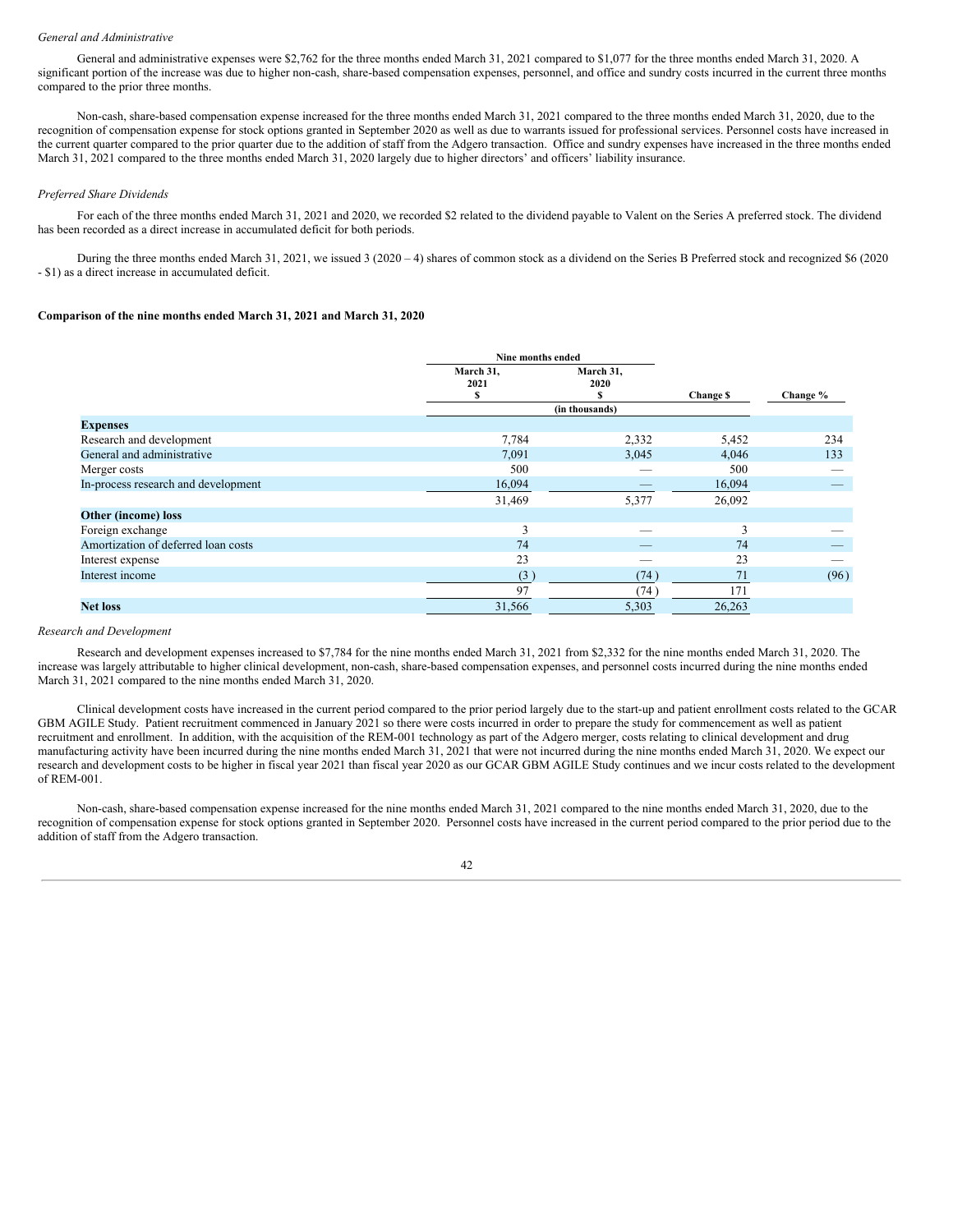#### *General and Administrative*

General and administrative expenses were \$7,091 for the nine months ended March 31, 2021 compared to \$3,045 for the nine months ended March 31, 2020. A significant portion of the increase was due to higher non-cash, share-based compensation expense, personnel, office and sundry expenses, and professional fees incurred in the current nine months compared to the prior nine months.

Non-cash, share-based compensation expense increased for the nine months ended March 31, 2021 compared to the nine months ended March 31, 2020, due to the recognition of compensation expense for stock options granted in September 2020 as well as due to the acceleration of vesting of certain stock options granted in a prior period. In addition, non-cash, share-based compensation expense increased due to the issuance of warrants for professional services.

Personnel costs have increased in the current period compared to the prior period due to the addition of staff from the Adgero transaction. Office and sundry increased in the nine months ended March 31, 2021 compared to the nine months ended March 31, 2020 due primarily to costs of higher directors' and officers' liability insurance. Professional fees increased during the nine months ended March 31, 2021 compared to the nine months ended March 31, 2020 primarily due to higher legal and accounting fees in the current period.

#### *Merger Costs*

Merger costs of \$500 relate to expenditures with respect to the Adgero transaction and have been expensed.

#### *Acquired In-Process Research and Development Expense*

We acquired in-process research and development assets in connection with our merger with Adgero. As the acquired in-process research and development assets were deemed to have no current or alternative future use, an expense of \$16,094 was recognized in the condensed consolidated interim statements of operations for the nine month period ended March 31, 2021.

#### *Preferred Share Dividends*

For each of the nine months ended March 31, 2021 and 2020, we recorded \$6 related to the dividend payable to Valent on the Series A preferred stock. The dividend has been recorded as a direct increase in accumulated deficit for both periods.

During the nine months ended March 31, 2021, we issued 10 (2020 – 12) shares of common stock as a dividend on the Series B Preferred stock and recognized \$15 (2020 - \$6) as a direct increase in accumulated deficit.

# **Liquidity and Capital Resources**

#### **Nine months ended March 31, 2021 compared to the nine months ended March 31, 2020**

|                                      | March 31,<br>2021 | March 31,<br>2020 | Change  | Change<br>$\frac{6}{6}$  |
|--------------------------------------|-------------------|-------------------|---------|--------------------------|
|                                      |                   | (in thousands)    |         |                          |
| Cash flows from operating activities | (14, 171)         | (5,350)           | (8,821) | 165                      |
| Cash flows from investing activities | 964               |                   | 964     | $\overline{\phantom{a}}$ |
| Cash flows from financing activities | 26,533            | 6.604             | 19.929  | 302                      |

# *Operating Activities*

Net cash used in operating activities increased to \$14,171 for the nine months ended March 31, 2021 from \$5,350 for the nine months ended March 31, 2020. During the nine months ended March 31, 2021 and 2020, we reported net losses of \$31,566 and \$5,303, respectively. Partially offsetting the higher loss in the current period compared to the prior period was the recognition of \$16,094 of acquired in-process research and development expense related to the Adgero merger. Additional changes in adjustments to reconcile net loss to net cash used in operating activities for the nine months ended March 31, 2021 included stock option expense of \$4,248 being recognized during the current period compared to \$307 in the prior period. The most significant change in working capital for the nine months ended March 31, 2021 was from a use of cash due to an increase prepaid expenses and deposits related primarily to a \$2,600 payment to GCAR for study initiation and patient recruitment. The most significant change in working capital for the nine months ended March 31, 2020 was cash used as a reduction in accounts payable and accrued liabilities of \$659.

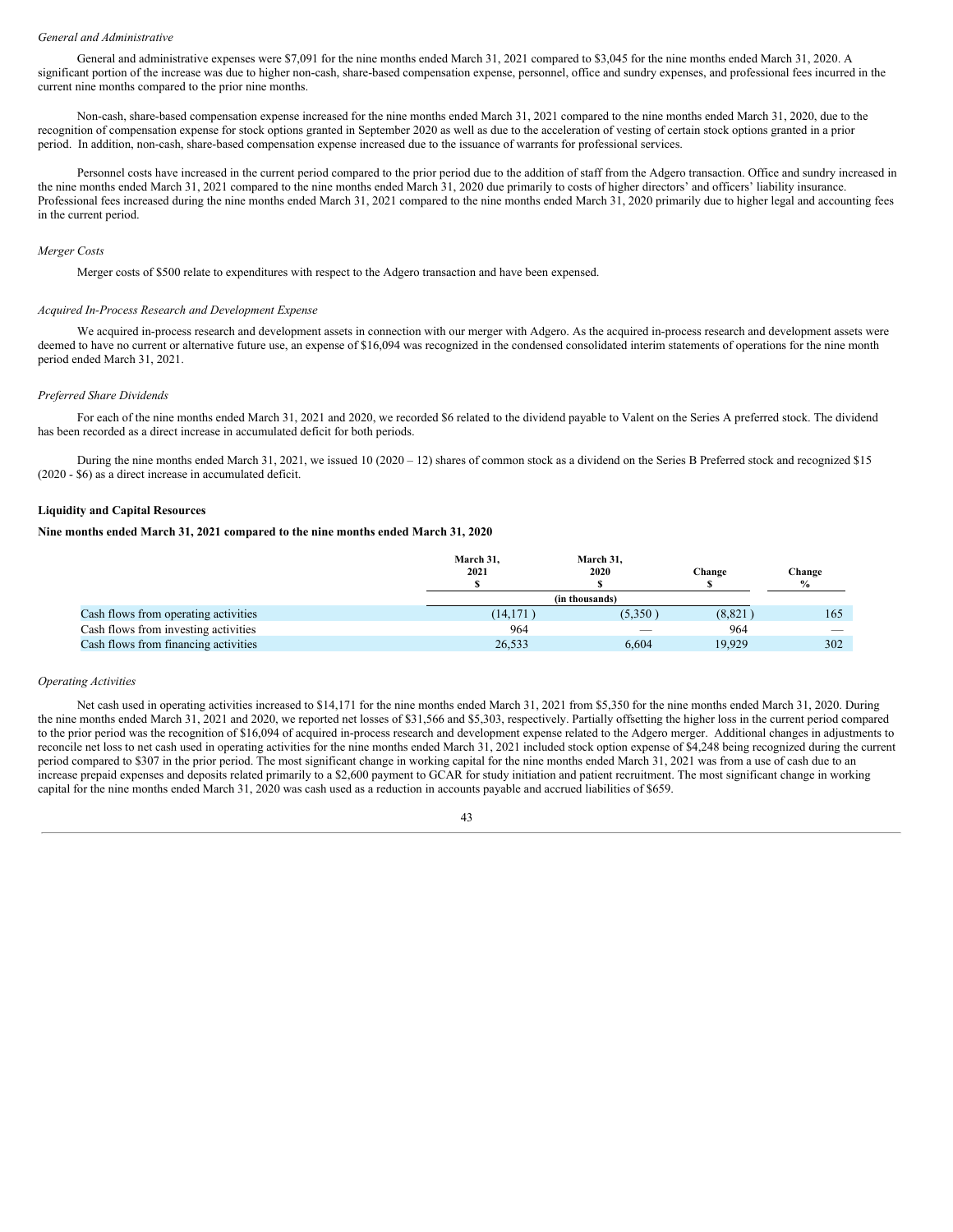#### *Investing Activities*

As part of the Adgero merger that closed on August 19, 2020, we acquired \$969 in cash. There were no investing activities during the nine months ended March 31, 2020.

# *Financing Activities*

During the nine months ended March 31, 2021, we received approximately \$21,600 in net proceeds from the completion of a private placement of Series C Preferred stock and \$4,399 from the cash exercise of stock purchase warrants. Also, during the nine months ended March 31, 2021, we received proceeds from the NBTS Loan of \$500.

During the nine months ended March 31, 2020, we received \$6,583 in net proceeds from the completion of an underwritten public offering by us of common stock, prefunded warrants, and common stock purchase warrants. Additionally, we received \$27 pursuant to the exercise of warrants in the current period.

#### **Going Concern and Capital Expenditure Requirements**

# Going Concern and Management Plans

(See note 1 to the condensed consolidated interim financial statements)

The condensed consolidated interim financial statements have been prepared on a going concern basis, which assumes that we will continue our operations for the foreseeable future and contemplates the realization of assets and the settlement of liabilities in the normal course of business.

For the nine months ended March 31, 2021, we reported a loss of \$31,566 and a negative cash flow from operations of \$14,171. We had an accumulated deficit of \$104,489 and had cash and cash equivalents of \$15,718 as of March 31, 2021. We are in the clinical stage and have not generated any revenues to-date. We do not have the prospect of achieving revenues until such time that our product candidates are commercialized, or partnered, which may not ever occur. In the near future, we will require additional funding to maintain our clinical trials, research and development projects, and for general operations. These circumstances indicate substantial doubt exists about our ability to continue as a going concern within one year from the date of filing of the condensed consolidated interim financial statements.

Consequently, management is pursuing various financing alternatives to fund our operations so we can continue as a going concern. However, the coronavirus ("COVID-19") pandemic has created significant economic uncertainty and volatility in the credit and capital markets. Management plans to secure the necessary financing through the issue of new equity and/or the entering into of strategic partnership arrangements but the ultimate impact of the COVID-19 pandemic on our ability to raise additional capital is unknown and will depend on future developments, which are highly uncertain and cannot be predicted with confidence, including the duration of the COVID-19 outbreak and any new information which may emerge concerning the severity of the COVID-19 pandemic. We may not be able to raise sufficient additional capital and may tailor our drug candidate development program based on the amount of funding we are able to raise in the future. Nevertheless, there is no assurance that these initiatives will be successful.

The condensed consolidated interim financial statements do not give effect to any adjustments to the amounts and classification of assets and liabilities that may be necessary should we be unable to continue as a going concern. Such adjustments could be material.

Our future funding requirements will depend on many factors, including but not limited to:

- the rate of progress and cost of our clinical studies, preclinical studies and other discovery and research and development activities;
- the costs associated with establishing manufacturing and commercialization capabilities;
- the costs of acquiring or investing in businesses, product candidates and technologies;
- the costs of filing, prosecuting, defending and enforcing any patent claims and other intellectual property rights;
- the costs and timing of seeking and obtaining FDA and other regulatory approvals;
- the effect of competing technological and market developments;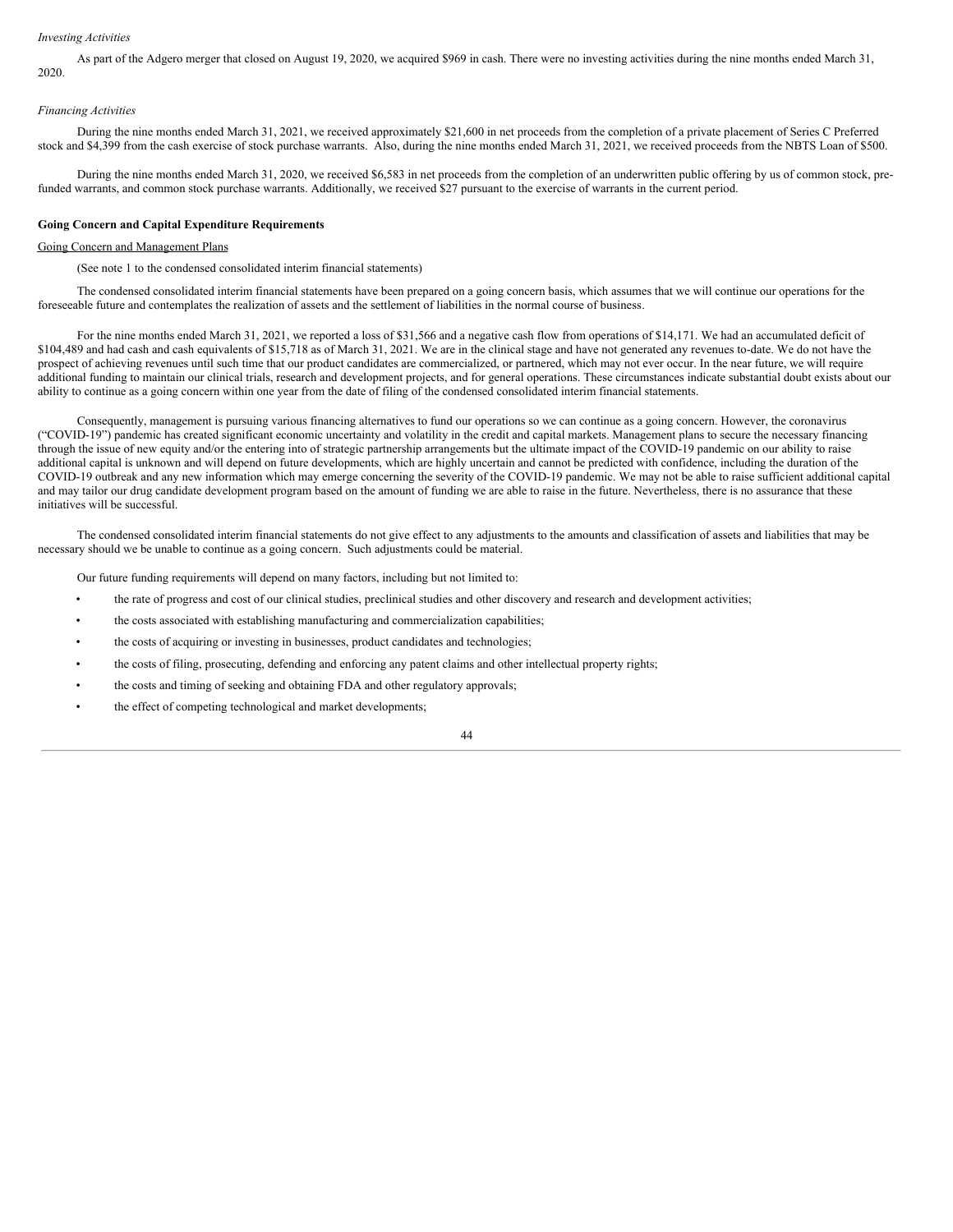- the economic and other terms and timing of any collaboration, licensing or other arrangements into which we may enter; and
- the impact of us being a public entity.

Until we can generate a sufficient amount of product revenue to finance our cash requirements, which we may never do, we expect to finance future cash needs primarily through public or private equity offerings, or strategic collaborations. The sale of equity and convertible debt securities may result in dilution to our stockholders and certain of those securities may have rights senior to those of our shares of capital stock. If we raise additional funds through the issuance of preferred stock, convertible debt securities or other debt financing, these securities or other debt could contain covenants that would restrict our operations. Any other third-party funding arrangement could require us to relinquish valuable rights. Economic conditions may affect the availability of funds and activity in equity markets. We do not know whether additional funding will be available on acceptable terms, or at all. If we are not able to secure additional funding when needed, we may have to delay, reduce the scope of or eliminate one or more of our clinical trials or research and development programs or make changes to our operating plan. In addition, we may have to seek a partner for one or more of our product candidates at an earlier stage of development, which would lower the economic value of those programs to us.

# **Critical Accounting Policies**

The preparation of financial statements, in conformity with generally accepted accounting principles in the United States, requires companies to establish accounting policies and to make estimates that affect both the amount and timing of the recording of assets, liabilities, revenues and expenses. Some of these estimates require judgments about matters that are inherently uncertain and therefore actual results may differ from those estimates.

A detailed presentation of all of our significant accounting policies and the estimates derived therefrom is included in Note 2 to our consolidated financial statements for the year ended June 30, 2020 contained in our Form 10-K. While all of the significant accounting policies are important to our consolidated financial statements, the following accounting policies and the estimates derived therefrom are critical:

- Warrants and shares issued for services
- Stock options
- Accruals for research and development expenses and clinical trials

#### Warrants and shares issued for services

We have issued equity instruments for services provided by employees and nonemployees. The equity instruments are valued at the fair value of the instrument granted.

#### Stock options

We recognize compensation costs resulting from the issuance of stock-based awards to employees, non-employees and directors as an expense in the statement of operations over the service period based on a measurement of fair value for each stock-based award. Prior to our adoption of ASU 2018-07, *Compensation-Stock Compensation (Topic 718), Improvements to Nonemployee Share-Based Payment Accounting* ("ASU 2018-07"), stock options granted to non-employee consultants were revalued at the end of each reporting period until vested using the Black-Scholes option-pricing model and the changes in their fair value were recorded as adjustments to expense over the related vesting period. For the nine-months ended March 31, 2021 and 2020, the determination of grant-date fair value for stock option awards was estimated using the Black-Scholes model, which includes variables such as the expected volatility of our share price, the anticipated exercise behavior of its grantee, interest rates, and dividend yields. For the nine-months ended March 31, 2021 and 2020, we utilized the plain vanilla method to determine the expected life of stock options. These variables are projected based on our historical data, experience, and other factors. Changes in any of these variables could result in material adjustments to the expense recognized for share-based payments. Such value is recognized as expense over the requisite service period, net of actual forfeitures, using the accelerated attribution method. We recognize forfeitures as they occur. The estimation of stock awards that will ultimately vest requires judgment, and to the extent actual results, or updated estimates, differ from current estimates, such amounts are recorded as a cumulative adjustment in the period estimates are revised.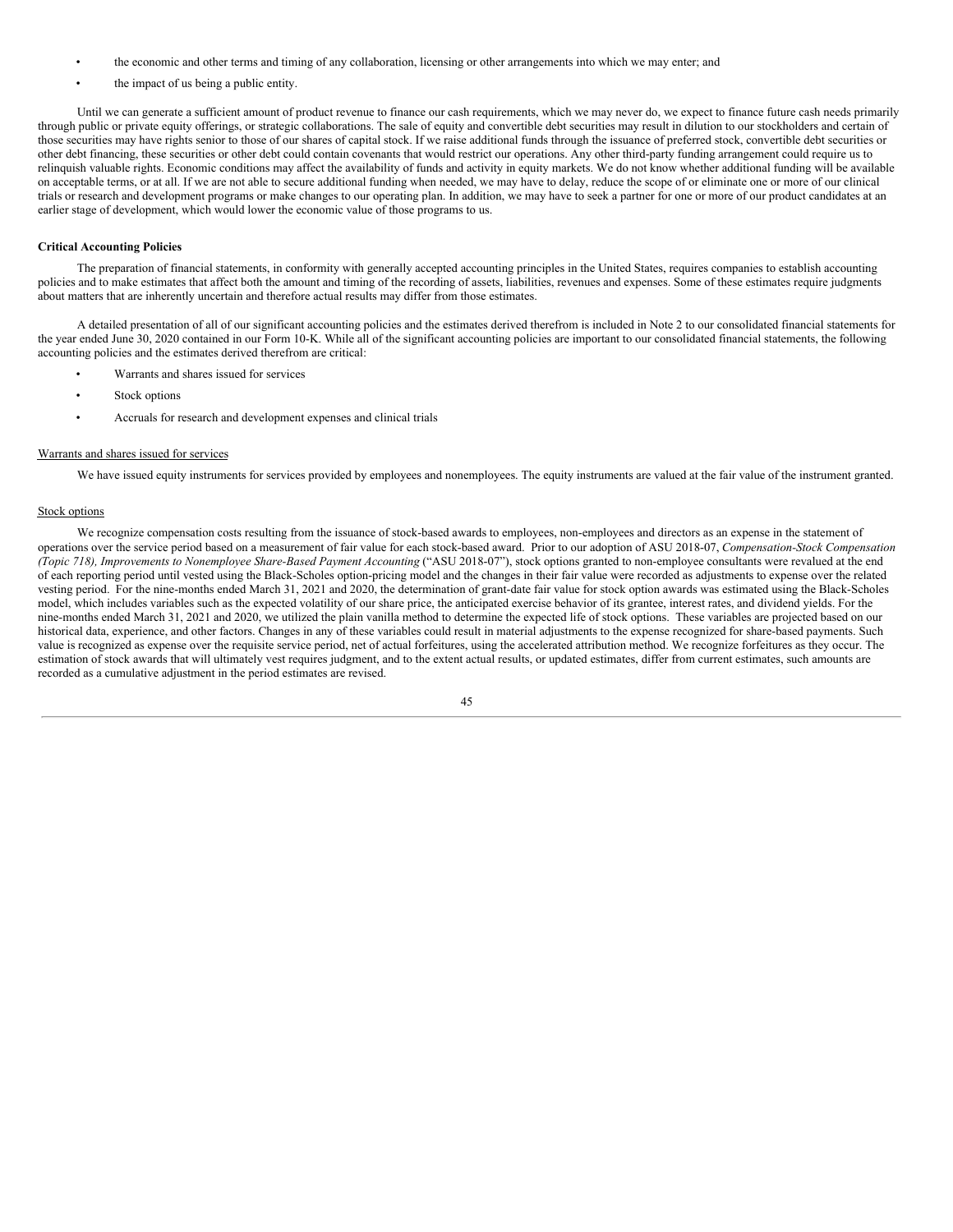#### Accruals for research and development expenses and clinical trials

As part of the process of preparing our financial statements, we are required to estimate our expenses resulting from our obligations under contracts with vendors, clinical research organizations and consultants, and under clinical site agreements in connection with conducting clinical trials. The financial terms of these contracts are subject to negotiations, which vary from contract to contract and may result in payment terms that do not match the periods over which materials or services are provided under such contracts. Our objective is to reflect the appropriate expenses in our financial statements by matching those expenses with the period in which services are performed and efforts are expended. We account for these expenses according to the timing of various aspects of the expenses. We determine accrual estimates by taking into account discussion with applicable personnel and outside service providers as to the progress of clinical trials, or the services completed. During the course of a clinical trial, we adjust our clinical expense recognition if actual results differ from our estimates. We make estimates of our accrued expenses as of each balance sheet date based on the facts and circumstances known to us at that time. Our clinical trial accruals are dependent upon the timely and accurate reporting of contract research organizations and other third-party vendors. Although we do not expect our estimates to be materially different from amounts actually incurred, our understanding of the status and timing of services performed relative to the actual status and timing of services performed may vary and may result in us reporting amounts that are too high or too low for any particular period. For years ended June 30, 2020 and 2019, there were no material adjustments to our prior period estimates of accrued expenses for clinical trials.

#### **Off-Balance Sheet Arrangements**

We do not have any off-balance sheet arrangements.

#### <span id="page-47-0"></span>**Item 3. Quantitative and Qualitative Disclosures About Market Risk.**

Not required for a smaller reporting company.

#### <span id="page-47-1"></span>**Item 4. Controls and Procedures.**

# **Disclosure Controls and Procedures**

Management, with the participation of the Chief Executive Officer and Chief Financial Officer, conducted an evaluation (as required by Rule 13a-15 under the Exchange Act) of the effectiveness of our disclosure controls and procedures (as defined in Rules 13a-15(e) and 15d-15(e) under the Exchange Act) as of the end of the period covered by this report. Based on that evaluation, our Chief Executive Officer and Chief Financial Officer concluded that our disclosure controls and procedures were not effective as of the end of the period covered by this report, due to the material weakness in internal control over financial reporting as discussed in the Company's Annual Report on Form 10-K for the year ended June 30, 2020, filed with the SEC on September 18, 2020.

#### **Changes in internal controls**

There have been no changes in our internal control over financial reporting that occurred during the quarter ended March 31, 2021 that have materially affected, or are reasonably likely to materially affect, our internal control over financial reporting.

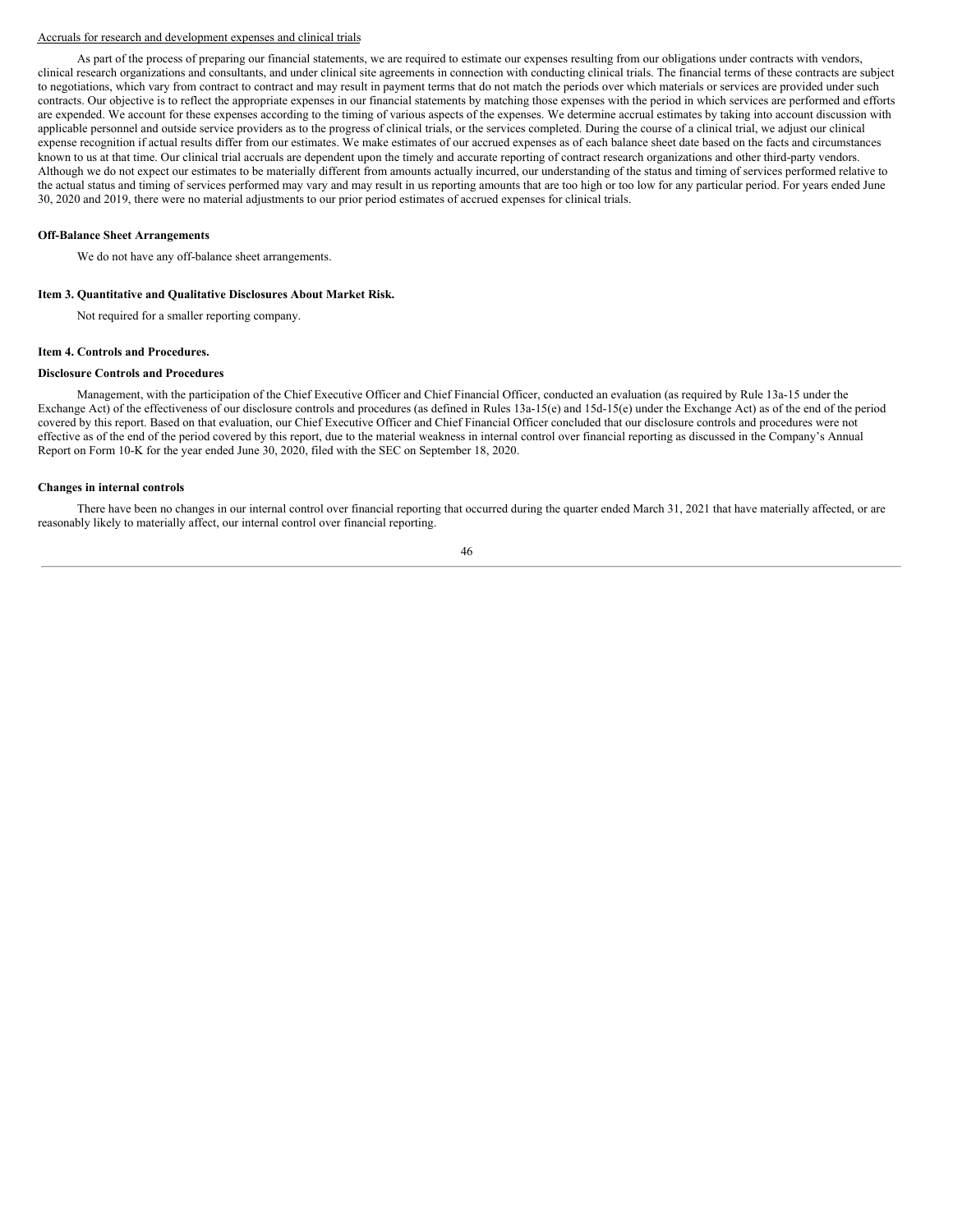# **PART II - OTHER INFORMATION**

## <span id="page-48-1"></span><span id="page-48-0"></span>**Item 1. Legal Proceedings.**

There are no legal proceedings the Company is party to or any of its property is subject to.

# <span id="page-48-2"></span>**Item 1A. Risk Factors.**

None.

# <span id="page-48-3"></span>**Item 2. Unregistered Sales of Equity Securities and Use of Proceeds.**

During the three months ended March 31, 2021, we issued 3,428 shares of common stock as dividends on our outstanding shares of Series B Preferred Stock. In addition, we issued 220,000 stock purchase warrants for services. The warrants have exercise prices ranging from \$1.474 to \$2.75 per share.

In connection with the foregoing, we relied upon the exemption from registration provided by Section 4(a)(2) of the Securities Act of 1933, as amended, for transactions not involving a public offering.

# <span id="page-48-4"></span>**Item 3. Defaults Upon Senior Securities.**

None.

# <span id="page-48-5"></span>**Item 4. Mine Safety Disclosures.**

Not applicable.

# <span id="page-48-6"></span>**Item 5. Other Information.**

None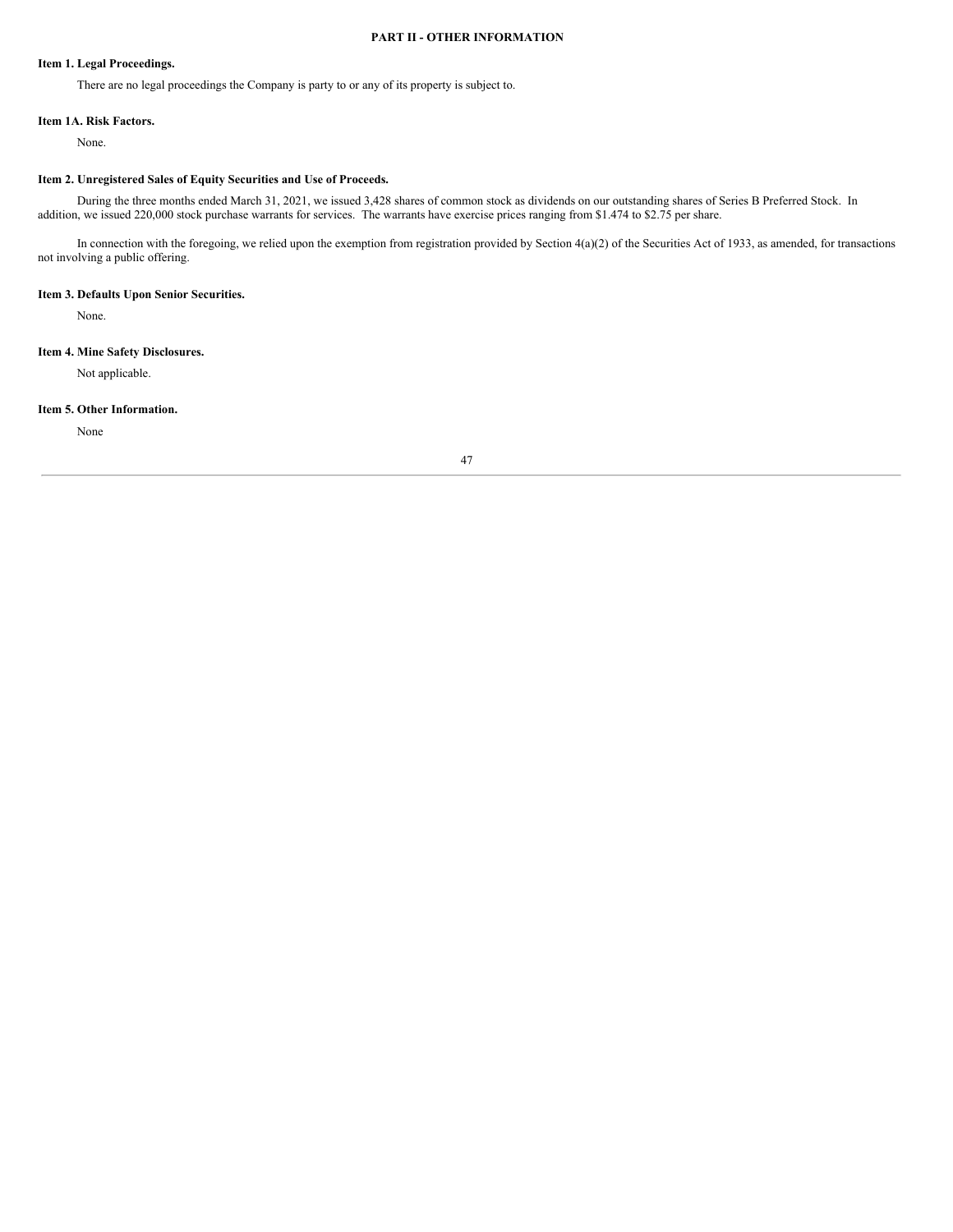<span id="page-49-0"></span>**Item 6. Exhibits.**

| 31.1              | Certification of principal executive officer pursuant to Section 302 of the Sarbanes-Oxley Act of 2002 *             |
|-------------------|----------------------------------------------------------------------------------------------------------------------|
| 31.2              | Certification of principal financial officer pursuant to Section 302 of the Sarbanes-Oxley Act of 2002 *             |
| 32.1              | Certification of principal executive officer pursuant to Section 906 of the Sarbanes-Oxley Act of 2002 <sup>**</sup> |
| 32.2              | Certification of principal financial officer pursuant to Section 906 of the Sarbanes-Oxley Act of 2002 <sup>**</sup> |
| <b>EX-101.INS</b> | XBRL Instance Document *                                                                                             |
| <b>EX-101.SCH</b> | XBRL Taxonomy Extension Schema Document *                                                                            |
| $EX-101.CAL$      | XBRL Taxonomy Extension Calculation Linkbase *                                                                       |
| <b>EX-101.DEF</b> | XBRL Taxonomy Extension Definition Linkbase *                                                                        |
| $EX-101.LAB$      | XBRL Taxonomy Extension Labels Linkbase *                                                                            |
| <b>EX-101.PRE</b> | XBRL Taxonomy Extension Presentation Linkbase *                                                                      |
|                   |                                                                                                                      |

\* Filed herewith<br>\*\* Furnished here

Furnished herewith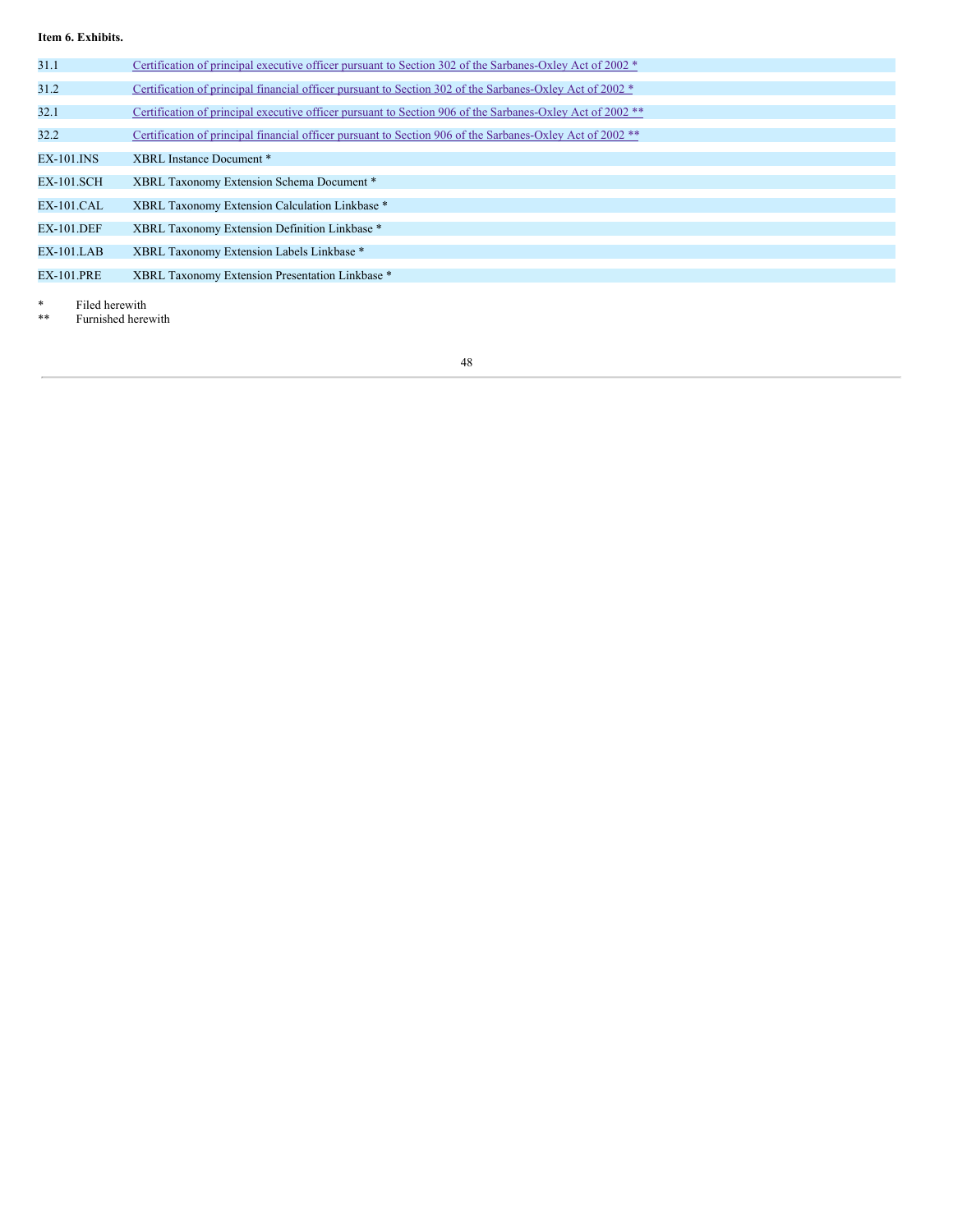# **SIGNATURES**

Pursuant to the requirements of the Securities Exchange Act of 1934, the registrant has duly caused this report to be signed on its behalf by the undersigned thereunto duly authorized.

Date: May 13, 2021 By: /s/ Saiid Zarrabian

Date: May 13, 2021 By: /s/ Scott Praill

# **Kintara Therapeutics, Inc.**

Saiid Zarrabian Chief Executive Officer (Principal Executive Officer)

Scott Praill Chief Financial Officer (Principal Financial and Accounting Officer)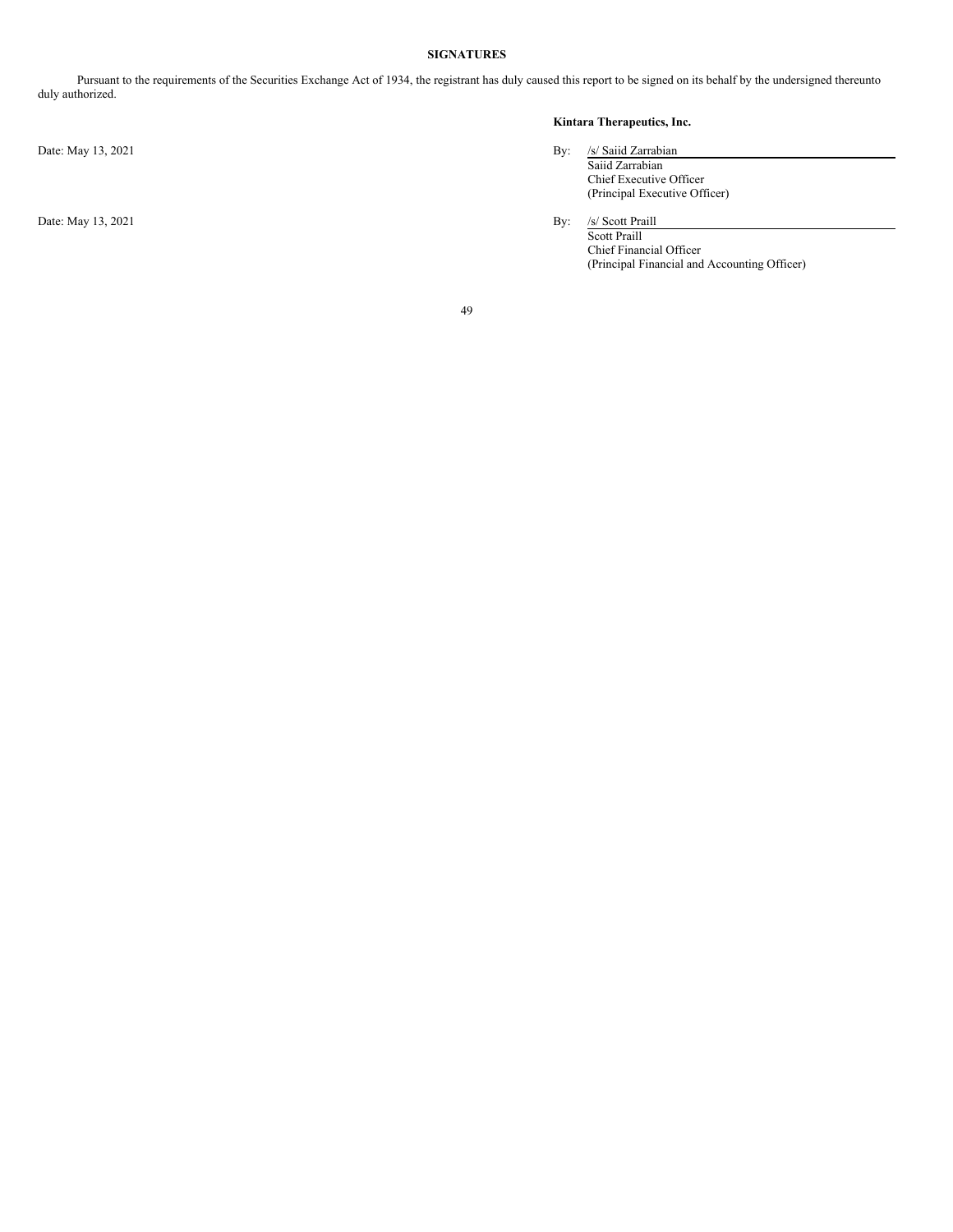## **CERTIFICATION PURSUANT TO RULES 13a-14(a) AND 15d-14(a) UNDER THE SECURITIES EXCHANGE ACT OF 1934, AS ADOPTED PURSUANT TO SECTION 302 OF THE SARBANES-OXLEY ACT OF 2002**

<span id="page-51-0"></span>I, Saiid Zarrabian, certify that:

- 1. I have reviewed this quarterly report on Form 10-Q of Kintara Therapeutics, Inc.;
- 2. Based on my knowledge, this report does not contain any untrue statement of a material fact or omit to state a material fact necessary to make the statements made, in light of the circumstances under which such statements were made, not misleading with respect to the period covered by this report;
- 3. Based on my knowledge, the financial statements, and other financial information included in this report, fairly present in all material respects the financial condition, results of operations and cash flows of the registrant as of, and for, the periods presented in this report;
- 4. The registrant's other certifying officer and I are responsible for establishing and maintaining disclosure controls and procedures (as defined in Exchange Act Rules  $13a-15(e)$  and  $15d-15(e)$ ) and internal control over financial reporting (as defined in Exchange Act Rules  $13a-15(f)$  and  $15d-15(f)$ ) for the registrant and have:
	- (a) Designed such disclosure controls and procedures, or caused such disclosure controls and procedures to be designed under our supervision, to ensure that material information relating to the registrant, including its consolidated subsidiaries, is made known to us by others within those entities, particularly during the period in which this report is being prepared;
	- (b) Designed such internal control over financial reporting, or caused such internal control over financial reporting to be designed under our supervision, to provide reasonable assurance regarding the reliability of financial reporting and the preparation of financial statements for external purposes in accordance with generally accepted accounting principles;
	- (c) Evaluated the effectiveness of the registrant's disclosure controls and procedures and presented in this report our conclusions about the effectiveness of the disclosure controls and procedures, as of the end of the period covered by this report based on such evaluation; and
	- (d) Disclosed in this report any change in the registrant's internal control over financial reporting that occurred during the registrant's most recent fiscal quarter (the registrant's fourth fiscal quarter in the case of an annual report) that has materially affected, or is reasonably likely to materially affect, the registrant's internal control over financial reporting; and
- 5. The registrant's other certifying officer and I have disclosed, based on our most recent evaluation of internal control over financial reporting, to the registrant's auditors and the audit committee of the registrant's board of directors (or persons performing the equivalent functions):
	- (a) All significant deficiencies and material weaknesses in the design or operation of internal control over financial reporting which are reasonably likely to adversely affect the registrant's ability to record, process, summarize and report financial information; and
	- (b) Any fraud, whether or not material, that involves management or other employees who have a significant role in the registrant's internal control over financial reporting.

Date: May 13, 2021 **By:** /s/ Saiid Zarrabian by: /s/ Saiid Zarrabian

**Saiid Zarrabian Chief Executive Officer (Principal Executive Officer)**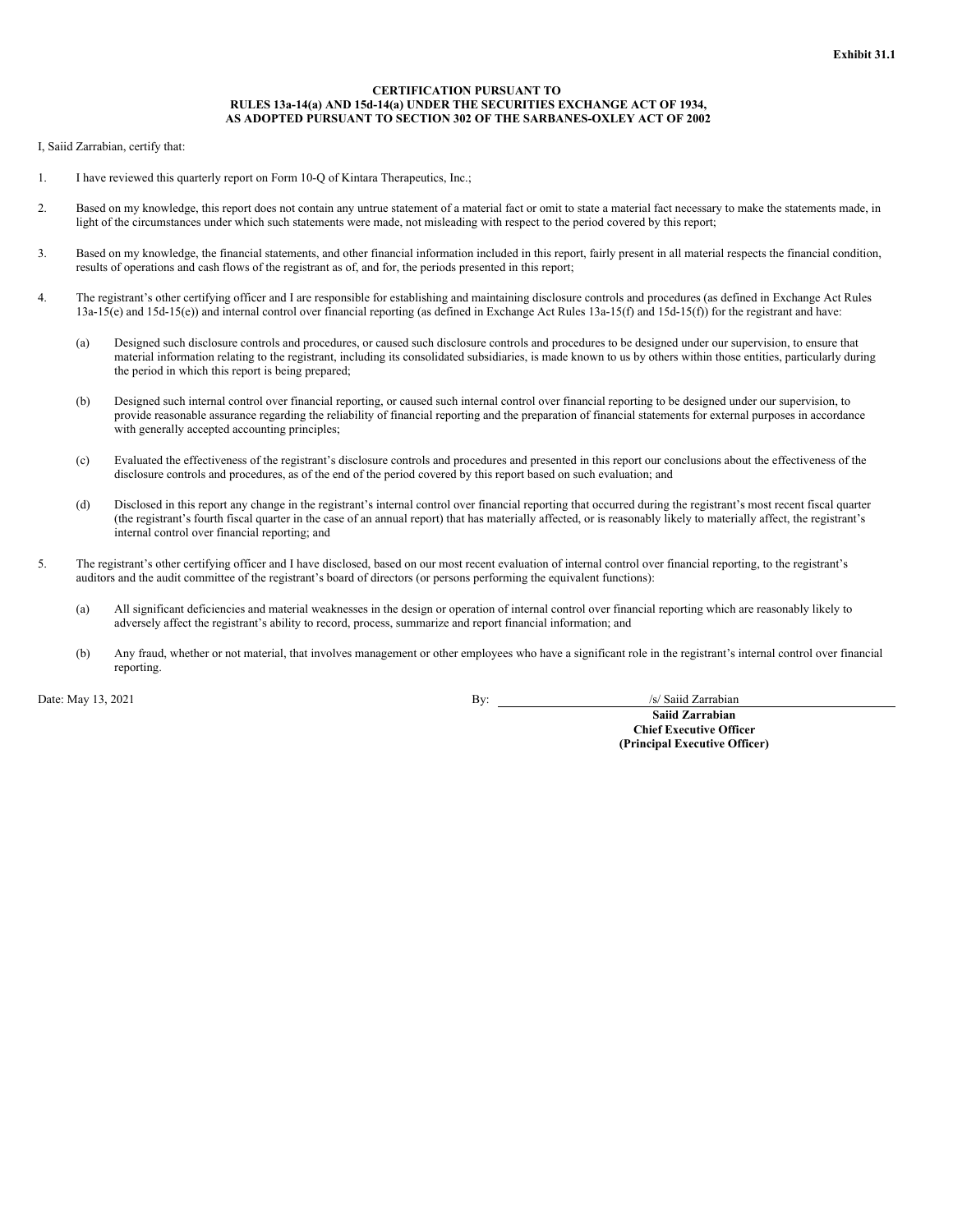## **CERTIFICATION PURSUANT TO RULES 13a-14(a) AND 15d-14(a) UNDER THE SECURITIES EXCHANGE ACT OF 1934, AS ADOPTED PURSUANT TO SECTION 302 OF THE SARBANES-OXLEY ACT OF 2002**

<span id="page-52-0"></span>I, Scott Praill, certify that:

- 1. I have reviewed this quarterly report on Form 10-Q of Kintara Therapeutics, Inc.;
- 2. Based on my knowledge, this report does not contain any untrue statement of a material fact or omit to state a material fact necessary to make the statements made, in light of the circumstances under which such statements were made, not misleading with respect to the period covered by this report;
- 3. Based on my knowledge, the financial statements, and other financial information included in this report, fairly present in all material respects the financial condition, results of operations and cash flows of the registrant as of, and for, the periods presented in this report;
- 4. The registrant's other certifying officer and I are responsible for establishing and maintaining disclosure controls and procedures (as defined in Exchange Act Rules  $13a-15(e)$  and  $15d-15(e)$ ) and internal control over financial reporting (as defined in Exchange Act Rules  $13a-15(f)$  and  $15d-15(f)$ ) for the registrant and have:
	- (a) Designed such disclosure controls and procedures, or caused such disclosure controls and procedures to be designed under our supervision, to ensure that material information relating to the registrant, including its consolidated subsidiaries, is made known to us by others within those entities, particularly during the period in which this report is being prepared;
	- (b) Designed such internal control over financial reporting, or caused such internal control over financial reporting to be designed under our supervision, to provide reasonable assurance regarding the reliability of financial reporting and the preparation of financial statements for external purposes in accordance with generally accepted accounting principles;
	- (c) Evaluated the effectiveness of the registrant's disclosure controls and procedures and presented in this report our conclusions about the effectiveness of the disclosure controls and procedures, as of the end of the period covered by this report based on such evaluation; and
	- (d) Disclosed in this report any change in the registrant's internal control over financial reporting that occurred during the registrant's most recent fiscal quarter (the registrant's fourth fiscal quarter in the case of an annual report) that has materially affected, or is reasonably likely to materially affect, the registrant's internal control over financial reporting; and
- 5. The registrant's other certifying officer and I have disclosed, based on our most recent evaluation of internal control over financial reporting, to the registrant's auditors and the audit committee of the registrant's board of directors (or persons performing the equivalent functions):
	- (a) All significant deficiencies and material weaknesses in the design or operation of internal control over financial reporting which are reasonably likely to adversely affect the registrant's ability to record, process, summarize and report financial information; and
	- (b) Any fraud, whether or not material, that involves management or other employees who have a significant role in the registrant's internal control over financial reporting.

Date: May 13, 2021 **By:** /s/ Scott Praill

**Scott Praill Chief Financial Officer (Principal Financial Officer)**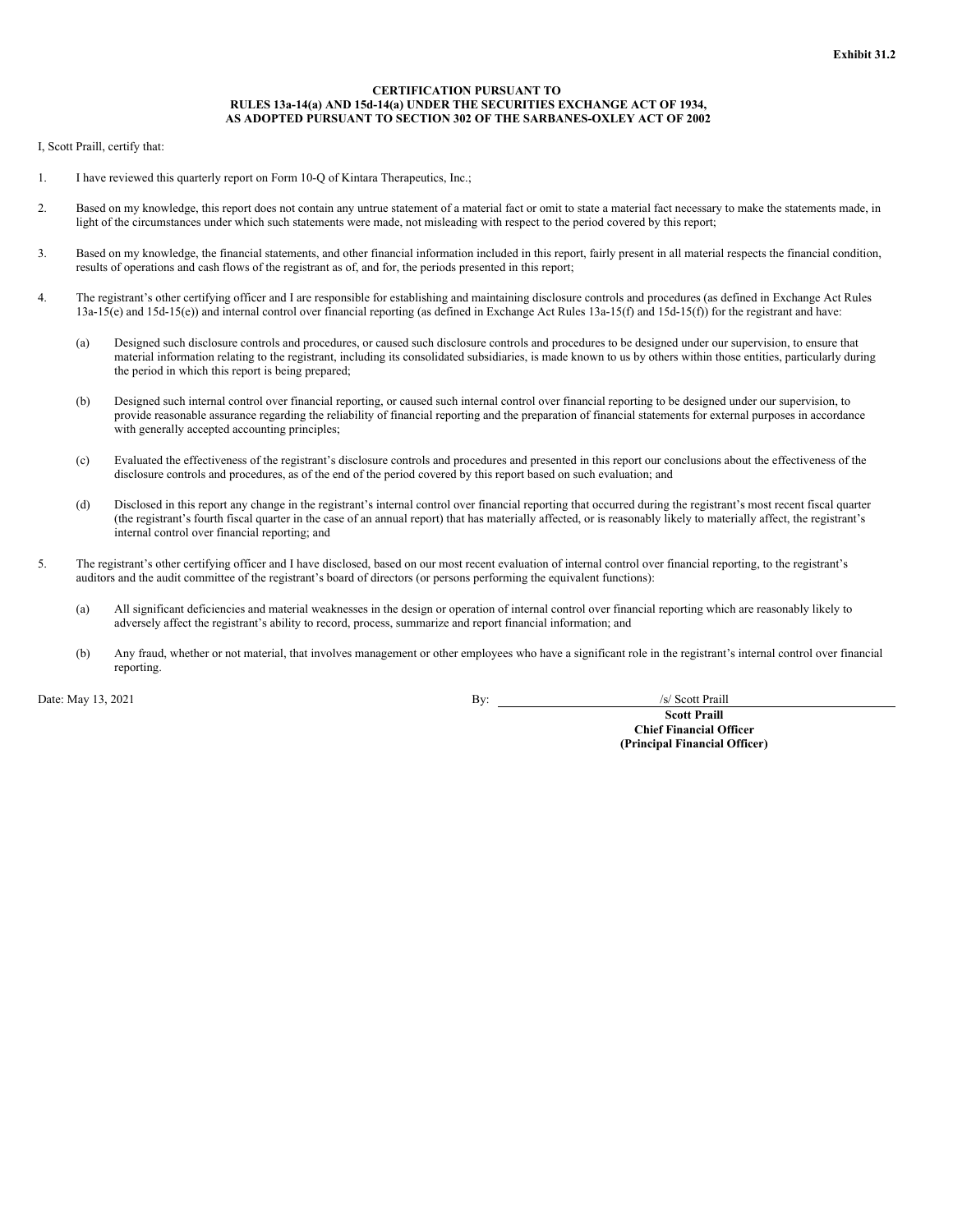## **CERTIFICATION PURSUANT TO 18 U.S.C. SECTION 1350, AS ADOPTED PURSUANT TO SECTION 906 OF THE SARBANES-OXLEY ACT OF 2002**

<span id="page-53-0"></span>In connection with the Quarterly Report of Kintara Therapeutics, Inc. (the "Company") on Form 10-Q for the period ended March 31, 2021, as filed with the Securities and Exchange Commission on the date hereof (the "Report"), I, Saiid Zarrabian, Chief Executive Officer of the Company, certify to my knowledge and in my capacity, pursuant to 18 U.S.C. § 1350, as adopted pursuant to § 906 of the Sarbanes-Oxley Act of 2002, that:

(1) the Report fully complies with the requirements of Section 13(a) or 15(d) of the Securities Exchange Act of 1934, as amended; and

(2) the information contained in the Report fairly presents, in all material respects, the financial condition and results of operations of the Company.

Date: May 13, 2021 By: /s/ Saiid Zarrabian

**Saiid Zarrabian Chief Executive Officer (Principal Executive Officer)**